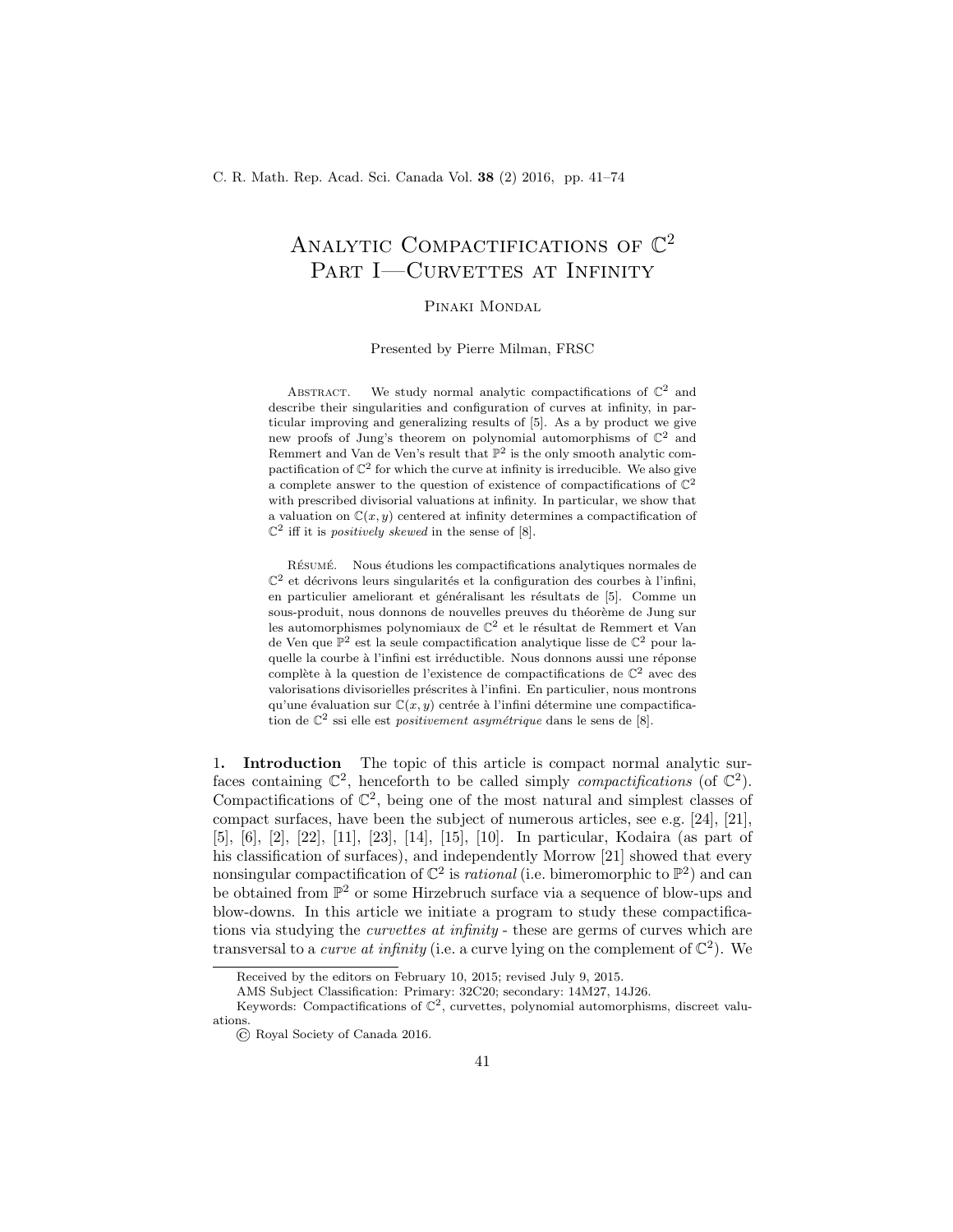analyze parametrizations of images of these curvettes under the bimeromorphic correspondence to  $\mathbb{P}^2$  and use them in two different ways:

- To study singularities of the compactifications and of the curves at infinity (Sections 4, 5).
- To study existence of a compactification such that the orders of vanishing along curves at infinity is a prescribed collection of discrete valuations on  $\mathbb{C}(x, y)$  (Section 6).

In Part II [20] of this article we use the tools developed here to completely classify compactifications of  $\mathbb{C}^2$  with one (irreducible) curve at infinity. In a subsequent work we plan to emulate this technique to study more general Moishezon surfaces (i.e. analytic surfaces which are bimeromorphic to algebraic surfaces).

Our first main result is a description of singularities of compactifications of  $\mathbb{C}^2$ and configuration of the curves at infinity. We call a compactification minimal if none of the irreducible components of the curve at infinity can be (analytically) contracted<sup>1</sup>.

THEOREM 1.1. Let  $\bar{X}$  be a normal analytic compactification of  $\mathbb{C}^2$ . Assume that  $\bar{X} \setminus \mathbb{C}^2$  has k irreducible components  $C_1, \ldots, C_k$ . Let  $\text{Sing}(\bar{X})$  be the set of singular points of  $\bar{X}$ .

- $(1)$   $|\operatorname{Sing}(\overline{X})| \leq 2k$ .
- $(2)$   $\overline{X}$  has at most one singular point which is not sandwiched<sup>2</sup>.
- (3) (a) For each j,  $1 \leq j \leq k$ ,  $C_j$  has an open set isomorphic to  $\mathbb{C}$ ; in particular, it has at most one singular point.
	- (b) There is at most one j such that  $C_j$  has a singular point which is not in  $C_i \cap C_j$  for some  $i \neq j$ . Moreover, if Q is such a point on  $C_j$ , then  $\bar{X}$  is also singular at  $\hat{Q}$  and  $\bigcup_{i \neq j} C_i$  is contractible; in particular, if in addition  $k \geq 2$ , then  $\overline{X}$  is not minimal.
- (4) Assume  $\overline{X}$  is a minimal compactification of  $\mathbb{C}^2$ . Then  $|\operatorname{Sing}(\overline{X})| \leq k+1$ . Moreover, there is a point  $P \in \overline{X}$  such that
	- (a)  $C_i \cap C_j = \{P\}$  for all  $i, j, 1 \le i < j \le k$ .
	- (b)  $C_i \setminus {\overline{P}} \cong {\mathbb C}$  for each i.
	- $\overline{\text{(c)}} \quad |\text{Sing}(\overline{X}) \setminus \{P\}| \leq k.$
	- (d) every point in  $\text{Sing}(\bar{X}) \setminus \{P\}$  is a cyclic quotient singularity.
- REMARK 1.2. (a) Both of the upper bounds for  $|\text{Sing}(\bar{X})|$  of Theorem 1.1 are sharp (see Examples 5.3 and 6.1). Example 5.2 shows that the lower bound for  $|\operatorname{Sing}(\overline{X})|$  in both cases is zero.

<sup>&</sup>lt;sup>1</sup>Note that a minimal compactification of  $\mathbb{C}^2$  may not be a minimal surface, see Example 5.2

<sup>&</sup>lt;sup>2</sup>An analytic surface Y has a *sandwiched* singularity at a point P if there are proper bimeromorphic maps  $U'' \to U \to U'$  where U is a neighborhood of P in Y and  $U', U''$  are (open subsets of) non-singular surfaces [26, Remark 1.12]. Sandwiched singularities are rational [16, Proposition 1.2].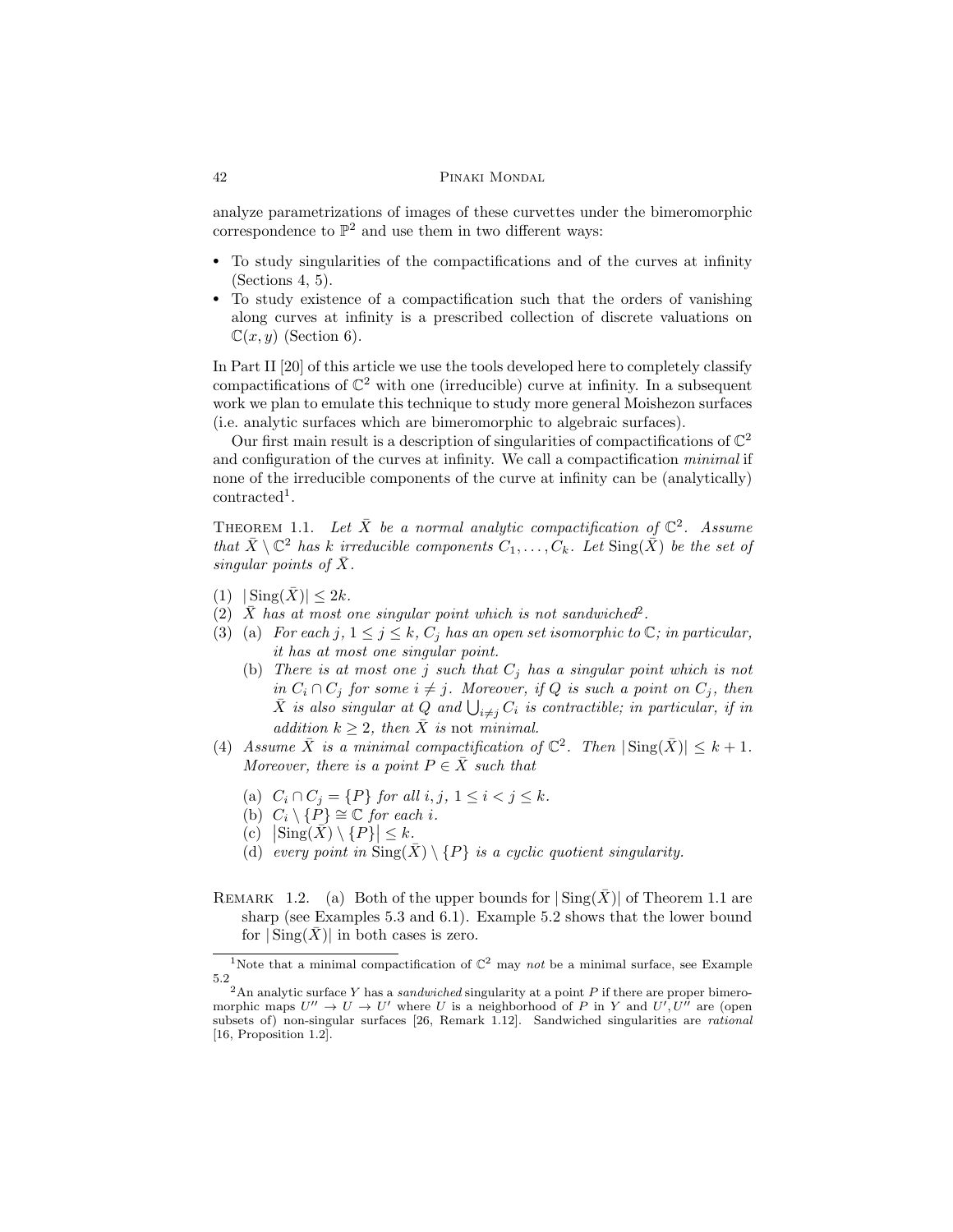

Figure 1: Configuration of curves at infinity on a minimal compactification

(b) Let Q be a singular point of some  $C_j$ . Assertion (3a) implies that  $C_j$  has a totally extraordinary singularity at  $\dot{Q}$  in the language of [5]. Consequently, assertion (3) improves and generalizes the main result of [5].

We prove Theorem 1.1 essentially via combinatorial arguments stemming from a careful study of the dual graphs of resolution of singularities of compactifications of  $\mathbb{C}^2$ <sup>3</sup>. The resolution of singularities of a compactification of  $\mathbb{C}^2$  is on the other hand intimately related to the resolution of singularities of generic curvettes at infinity associated to each irreducible curve at infinity. A study of this relation leads us to the second main result (Theorem 4.5) in which we give an explicit description of the dual graph of minimal resolution of singularities of compactifications of  $\mathbb{C}^2$  which are *primitive*, i.e. for which the curve at infinity is irreducible. As a by product of this description we give new proofs of Jung's theorem on polynomial automorphisms of  $\mathbb{C}^2$  (Corollary 4.8), and Remmert and Van de Ven's result that  $\mathbb{P}^2$  is the only smooth analytic compactification of  $\mathbb{C}^2$ for which the curve at infinity is irreducible (Corollary 4.6).

A motivation for the work on this article was to understand divisorial valuations centered at infinity on  $\mathbb{C}[x, y]$  - each of these is the order of vanishing along some curve at infinity on some compactification of  $\mathbb{C}^2$ . However, these valuations can be explicitly described without resorting to any compactification, e.g. by a finite generating sequence [27] of polynomials, or a (finite) sequence of key polynomials [17], or by a Puiseux polynomial (i.e. a Puiseux series with finitely many terms) in  $x^{-1}$  or  $y^{-1}$  [8, Chapter 4]. The most basic question in this context is:

QUESTION 1.3. Assume that we have explicit algebraic description (e.g. in one of the equivalent ways mentioned above) of divisorial valuations  $\nu_1, \ldots, \nu_k$ on  $\mathbb{C}[x, y]$ ; in other words, assume that for all polynomials  $f \in \mathbb{C}[x, y]$ , we have explicit recipes to compute  $\nu_i(f)$ ,  $1 \leq j \leq k$ . Determine if there exists a compactification  $\bar{X}$  of  $\mathbb{C}^2$  such that the  $\nu_j$ 's are precisely the order of vanishing along the curves at infinity on  $\bar{X}$ .

Question 1.3 is about the existence of a geometric 'model' underlying some algebraic data. It follows that the answer should involve interpretation of relevant geometric objects in terms of the input data. Indeed, if  $\nu$  is a divisorial valuation

<sup>&</sup>lt;sup>3</sup>Except for assertion (3b), the proof of all assertions of Theorem 1.1 requires only the background material presented in Section 2.4. The proof of assertion (3b) uses Corollary 4.9 which in turn uses Lemma 3.11.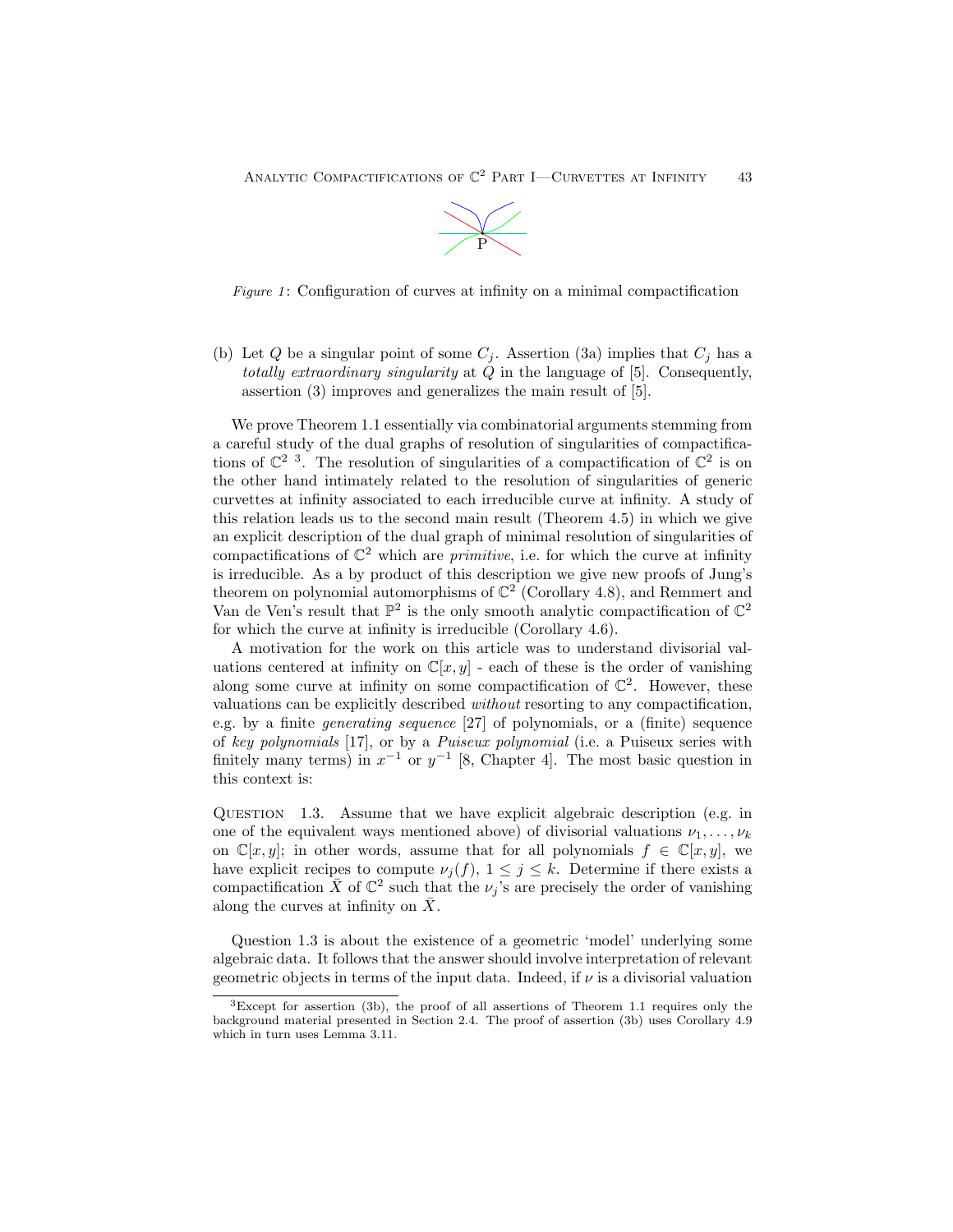on  $\mathbb{C}[x, y]$  associated to a curve C at infinity on some compactification  $\bar{X}$  of  $\mathbb{C}^2$ , then the key polynomials of  $\nu$  can be used to define 'natural' representatives of generic curvettes at infinity associated to  $C$  (see Remark 1.6). Combining this observation with Grauert's characterization of contractible curves ([12], see Theorem 2.12) we give a complete and explicit answer to Question 1.3. Here we give a formulation of this answer in terms of the sequence of key polynomials:

Given  $\nu_i$ 's as in Question 1.3, we may (by a generic linear change of coordinates) choose coordinates  $(x, y)$  such that  $\nu_i(x) < 0$  and  $\nu_i(x) \leq \nu_i(y)$ for each j. Then set  $(u, v) := (1/x, y/x)$ , so that each  $\nu_j$  is non-negative on  $\mathbb{C}[u, v]$  (with  $\nu_i(u) > 0$ ), and therefore each can be described by a finite sequence of key polynomials. Let  $\tilde{g}_{j,0} = u$ ,  $\tilde{g}_{j,1} = v$ ,  $\tilde{g}_{j,2}, \ldots, \tilde{g}_{j,l_j} \in \mathbb{C}[u, v]$  be the sequence of key polynomials of  $\nu_j$  (or a *minimal generating sequence* in the terminology of  $[27]$ ) with respect to  $(u, v)$ -coordinates. Pick the smallest positive integer  $n_{j,l_j}$  such that  $n_{j,l_j} \nu_j(\tilde{g}_{j,l_j})$  is in the semigroup generated by  $\nu_j(\tilde{g}_{j,s})$ ,  $1 \leq s \leq l<sub>j</sub> - 1$ . Then it follows from the property of key polynomials that  $n_{j,l_j}\nu_j(\tilde{g}_{j,l_j}) = \sum_{s=0}^{l_j-1} n_{j,s}\nu_j(\tilde{g}_{j,s})$  where  $n_{j,s}$  are non-negative integers such that  $n_{j,s} < \deg_v(\tilde{g}_{j,s+1})/\deg_v(\tilde{g}_{j,s})$  for  $1 \leq s \leq l_j-1$ . Let M be the matrix with entries

$$
m_{ij} = d_j n_{j,l_j} \nu_i(u) - \min \left\{ n_{j,l_j} \nu_i(\tilde{g}_{j,l_j}), \sum_{s=0}^{l_j-1} n_{j,s} \nu_i(\tilde{g}_{j,s}) \right\}
$$

where  $d_j = \deg_v(\tilde{g}_{j,l_j}).$ 

THEOREM 1.4. The answer to question 1.3 is affirmative iff  $\det(-\mathcal{M}) < 0$ .

In the special case that  $k = 1$ , Theorem 1.4 implies that a valuation  $\nu$  (centered at infinity on  $\mathbb{C}[x, y]$  determines a compactification of  $\mathbb{C}^2$  iff it is positively skewed in the sense of [8]. As the first step to the proof of Theorem 1.4 we study a special case of Question 1.3, where the answer is affirmative and the resulting compactification dominates  $\mathbb{P}^2$ :

THEOREM 1.5. Assume  $\nu_1 = -\deg$ , where deg is the degree in  $(x, y)$  coordinates. Also assume (w.l.o.g.) that  $\nu_i$ 's are mutually non-proportional. Then

- (1) There exists a projective (in particular, algebraic) compactification  $\bar{X}$  of  $\mathbb{C}^2$ which affirmatively answers Question 1.3.
- (2) The singular points of  $\overline{X}$  (if they exist) are sandwiched.
- (3) The matrix of intersection numbers of the curves at infinity on  $\overline{X}$  is  $\mathcal{M}^{-1}$ .

REMARK 1.6 (Interpretation of the matrix  $\mathcal{M}$ ). Let  $\xi$  be an indeterminate and define

$$
\tilde{g}_{\nu_j} := \tilde{g}_{j,l_j}^{n_{j,l_j}} - \xi \prod_{s=0}^{l_j - 1} \tilde{g}_{j,s}^{n_{j,s}} \in \mathbb{C}[u, v, \xi],
$$
  

$$
g_{\nu_j} := x^{\deg_v(\tilde{g}_{\nu_j})} \tilde{g}_{\nu_j}(1/x, y/x, \xi) \in \mathbb{C}[x, x^{-1}, y, \xi]
$$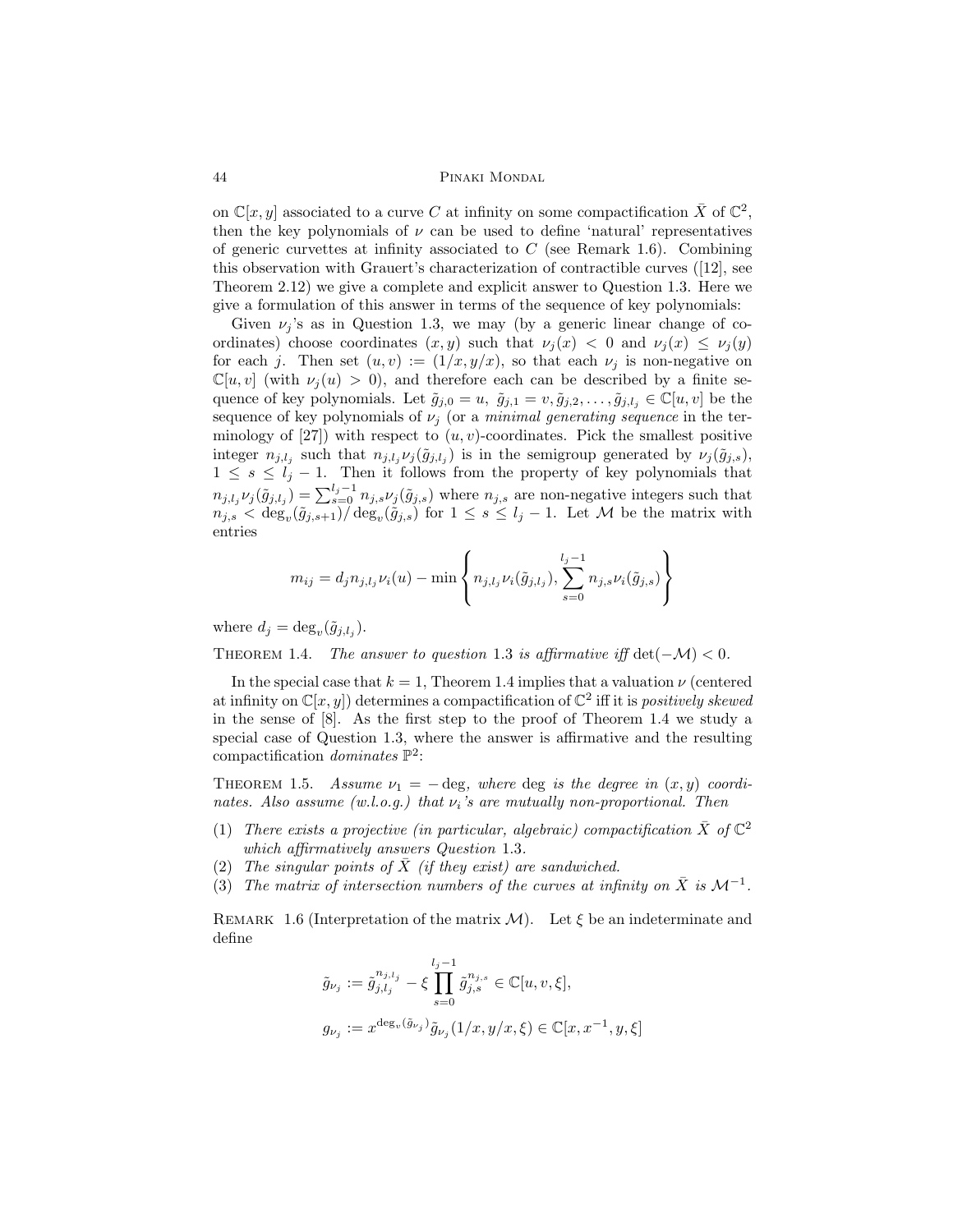Then it is straightforward to see that  $m_{ij} = -\nu_i(g_{\nu_j}(x, y, \tilde{\xi}))$  for generic  $\tilde{\xi} \in \mathbb{C}$ . Geometrically these  $g_{\nu_j}(x, y, \tilde{\xi})$ 's define *generic curvettes at infinity* associated to  $\nu_i$  (see Definition 3.6 and Proposition 3.7).

REMARK 1.7. Theorem 1.5 remains valid if  $-\nu_1$  is any weighted degree corresponding to positive weights for x and y, or even more generally, if  $\nu_1$  is the divisorial valuation associated to the curve at infinity on any primitive compactification of  $\mathbb{C}^2$  with at worst *sandwiched* singularities. This follows from essentially the same arguments as in the proof of Theorem 1.5.

1.1. Organization After presenting some background material in Section 2, we introduce in Section 3 the notion of *generic curvettes at infinity* on  $\mathbb{C}^2$  associated to (irreducible) curves at infinity on compactifications on  $\mathbb{C}^2$ . In Section 4 we describe the dual graph of minimal resolution of singularities of primitive compactifications of  $\mathbb{C}^2$  and as corollaries prove Jung's theorem on polynomial automorphisms of  $\mathbb{C}^2$  (Corollary 4.8), and Remmert and Van de Ven's result that  $\mathbb{P}^2$  is the only smooth primitive compactification of  $\mathbb{C}^2$  (Corollary 4.6). Section 5 contains the proof of Theorem 1.1 and Section 6 contains the proof of Theorems 1.4 and 1.5.

1.2. (Un)convention In this article we make the unconventional choice to parametrize analytic curves as the parameter approaches infinity (as opposed to zero). We do this because it is more convenient for studying the behaviour of analytic curves on  $\mathbb{C}^2$  as they approach infinity, and studying how the 'order of the growth' of these parametrizations is affected by change of coordinates on  $\mathbb{C}^2$ . E.g. if  $f \in \mathbb{C}[x, y]$  and L is the line  $y = ax$ , in order to measure the order of growth of  $f|_L$  near infinity, we could say

- either parametrize L as  $t \mapsto (t, at)$  as  $t \to \infty$  and compute the degree in t of  $f(t, at),$
- or parametrize L as  $t \mapsto (t^{-1}, at^{-1})$  as  $t \to 0$ , compute the order in t of  $f(t^{-1}, at^{-1})$ , and take its negative.

In this article we chose to adopt the first approach. A consequence of this choice is that instead of using the usual Puiseux series (Definition 2.1) in  $t$ where terms appear with increasing order in  $t$ , we have to use series in  $t$  in which terms appear with decreasing order in t; we call these descending Puiseux series (Definition 2.3). As a justification of our choice, we invite the reader to formulate Lemma 3.11 (which is a crucial tool in our proof of the results of Section 4) using parametrization from a neighborhood of zero and usual Puiseux series, and to compare the resulting formulation with ours.

1.3. Acknowledgements I heartily thank Professor Pierre Milman. This work was done while I was his post-doc at University of Toronto. It was essentially an attempt to understand some of his questions in a simple case and the exposition profited enormously from speaking in his weekly seminar and from his questions. Very special thanks also go to Dmitry Kerner - his questions forced me to think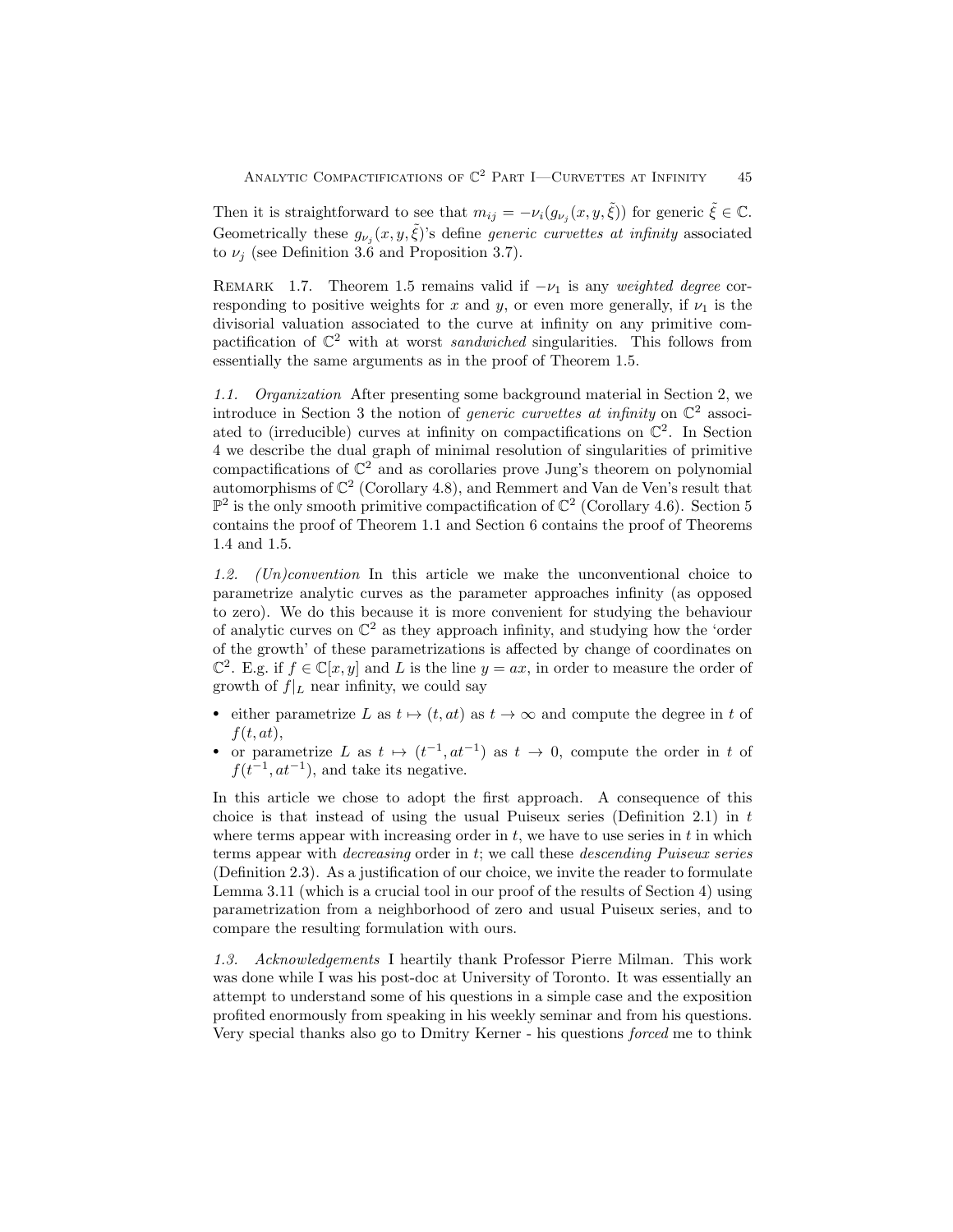and formulate the results in geometric and much more understandable terms. Some of the results of this article were announced in [19].

#### 2. Background

### 2.1. Puiseux series

Definition 2.1 (Meromorphic Puiseux series). A meromorphic Puiseux series in a variable u is a fractional power series of the form  $\sum_{m\geq M} a_m u^{m/p}$  for some  $m, M \in \mathbb{Z}, p \geq 1$  and  $a_m \in \mathbb{C}$  for all  $m \in \mathbb{Z}$ . If all exponents of u appearing in a meromorphic Puiseux series are positive, then it is simply called a *Puiseux series* (in u). Given a meromorphic Puiseux series  $\phi(u)$  in u, write it in the following form:

$$
\phi(u) = \cdots + a_1 u^{\frac{q_1}{p_1}} + \cdots + a_2 u^{\frac{q_2}{p_1 p_2}} + \cdots + a_l u^{\frac{q_l}{p_1 p_2 \cdots p_l}} + \cdots
$$

where  $q_1/p_1$  is the smallest non-integer exponent, and for each  $k, 1 \leq k \leq l$ , we have that  $a_k \neq 0, p_k \geq 2$ ,  $gcd(p_k, q_k) = 1$ , and the exponents of all terms with order between  $\frac{q_k}{p_1\cdots p_k}$  and  $\frac{q_k}{p_1\cdots p_{k+1}}$  (or, if  $k = l$ , then all terms of order  $> \frac{1}{p_1 \cdots p_l}$  belong to  $\frac{1}{p_1 \cdots p_k} \mathbb{Z}$ . Then the pairs  $(q_1, p_1), \ldots, (q_l, p_l)$ , are called the Puiseux pairs of  $\phi$  and the exponents  $\frac{q_k}{p_1\cdots p_k}$ ,  $1 \leq k \leq l$ , are called *characteristic* exponents of  $\phi$ . The polydromy order [7, Chapter 1] of  $\phi$  is  $p := p_1 \cdots p_l$ , i.e. the polydromy order of  $\phi$  is the smallest p such that  $\phi \in \mathbb{C}((u^{1/p}))$ . Let  $\zeta$  be a primitive p-th root of unity. Then the *conjugates* of  $\phi$  are

$$
\phi_j(u) := \cdots + a_1 \zeta^{jq_1 p_2 \cdots p_l} u^{\frac{q_1}{p_1}} + \cdots + a_2 \zeta^{jq_2 p_3 \cdots p_l} u^{\frac{q_2}{p_1 p_2}} + \cdots + a_l \zeta^{jq_l} u^{\frac{q_l}{p_1 p_2 \cdots p_l}} + \cdots
$$

for  $1 \leq j \leq p$  (i.e.  $\phi_j$  is constructed by multiplying the coefficients of terms of  $\phi$ with order  $n/p$  by  $\zeta^{jn}$ ).

We use the standard fact that the field of meromorphic Puiseux series in  $u$  is the algebraic closure of  $\mathbb{C}((u))$ :

THEOREM 2.2. Let  $f \in \mathbb{C}((u))[v]$  be an irreducible monic polynomial in v of degree d. Then there exists a meromorphic Puiseux series  $\phi(u)$  in u of polydromy order d such that

$$
f = \prod_{i=1}^{d} (v - \phi_i(u)),
$$

where  $\phi_i$ 's are conjugates of  $\phi$ .

Definition 2.3 (descending Puiseux Series). A descending Puiseux series in x is a meromorphic Puiseux series in  $x^{-1}$ . The notions regarding meromorphic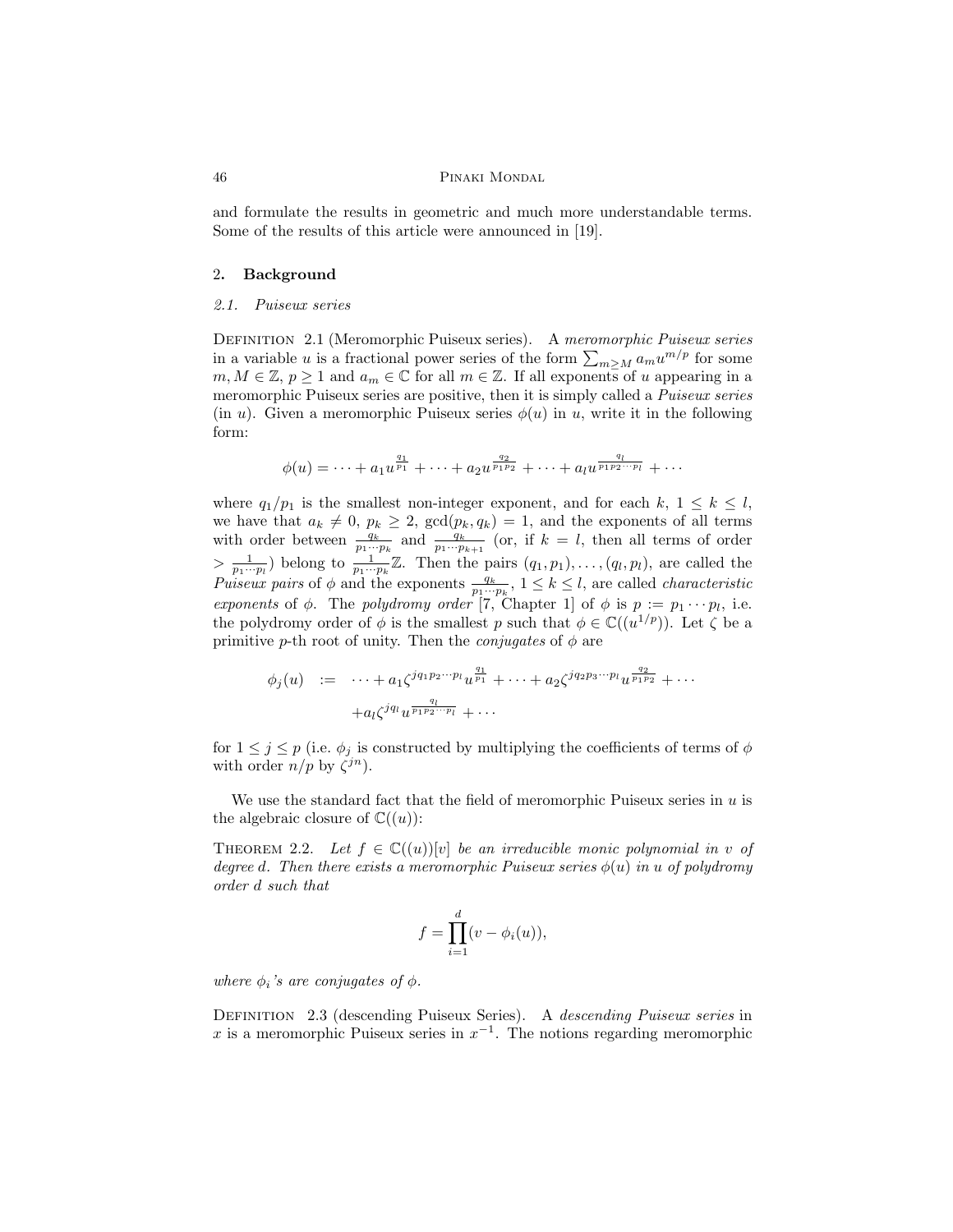Puiseux series defined in Definition 2.1 extend naturally to the setting of descending Puiseux series. In particular, if  $\phi(x)$  is a descending Puiseux series and the Puiseux pairs of  $\phi(1/x)$  are  $(q_1, p_1), \ldots, (q_l, p_l)$ , then  $\phi$  has Puiseux pairs  $(-q_1, p_1), \ldots, (-q_l, p_l)$ , polydromy order  $p := p_1 \cdots p_l$ , and characteristic exponents  $-q_k/(p_1 \cdots p_k)$  for  $1 \leq k \leq l$ .

We use descending Puiseux series via the following result, which is an immediate corollary of Theorem 2.2.

COROLLARY 2.4. Let  $(x, y)$  be a system of (polynomial) coordinates on  $X = \mathbb{C}^2$ . Embed  $X \hookrightarrow \mathbb{P}^2$  via the map  $(x, y) \mapsto [1 : x : y]$ . Let  $P = [0 : a : b]$  be a point at infinity and  $\gamma$  be the germ of an analytic curve at P. Assume  $a \neq 0$  and  $\gamma$  is not the germ of the line at infinity. Then in  $(x, y)$ -coordinates  $\gamma$  has a parametrization of the form  $t \mapsto (t, \phi(t)),$   $|t| \gg 0$ , where  $\phi(t)$  is a descending Puiseux series in t.

2.2. Divisorial discrete valuations Let  $\sigma: Y' \dashrightarrow Y$  be a bimeromorphic correspondence of normal complex algebraic surfaces and  $C$  be an irreducible analytic curve on Y'. Then the local ring  $\mathcal{O}_{Y',C}$  of C on Y' is a discrete valuation ring. Let  $\nu$  be the associated valuation on the field K of meromorphic functions on Y'; in other words  $\nu$  is the order of vanishing along C. We say that  $\nu$  is a divisorial discrete valuation on K; the center of  $\nu$  on Y is  $\sigma(C \setminus S)$ , where S is the set of points of indeterminacy of  $\sigma$  (the normality of Y ensures that S is a discrete set, so that  $C \setminus S \neq \emptyset$ . Moreover, if U is an open subset of Y, we say that  $\nu$  is centered at infinity with respect to U iff  $\sigma(C \setminus S) \subseteq Y \setminus U$ . The following result, which connects Puiseux series and divisorial discrete valuations, is a reformulation of [8, Proposition 4.1].

THEOREM 2.5. Let  $P \in \sigma(C \backslash S)$ . Assume Y is non-singular at P. Let  $(u, v)$  be an analytic system of coordinates on a neighborhood U of P such that  $\nu(u) > 0$ . Then there is a Puiseux polynomial *(i.e. a Puiseux series with finitely many* terms)  $\phi_{\nu}(u)$  (unique up to conjugacy) in u and a (unique) rational number  $r_{\nu} > \deg_u(\phi_{\nu})$  such that for every  $f \in \mathbb{C}[[u, v]],$ 

(1) 
$$
\nu(f(u,v)) = \nu(u) \operatorname{ord}_u(f(u,\phi_\nu(u) + \xi u^{r_\nu})),
$$

where  $\xi$  is an indeterminate.

REMARK 2.6 (Geometric interpretation of  $\phi_{\nu}(u) + \xi u^{r_{\nu}}$ ). If Q is a generic point of  $C \cap \sigma^{-1}(U)$  such that both Y' and C are non-singular at Q, and D is an irreducible analytic curve on  $Y'$  which intersects C transversally at  $Q$ , then near  $\sigma(Q)$  the (possibly singular) curve  $\sigma(D)$  has a Puiseux parametrization of the form  $v = \phi_{\nu}(u) + \xi' u^{r_{\nu}} + \text{h.o.t., where } \xi' \in \mathbb{C}$  is generic, and h.o.t. denotes 'higher order terms' (in u). See Proposition 2.10, assertion 3c for a more precise statement.

Combining Theorem 2.5 with Corollary 2.4 yields: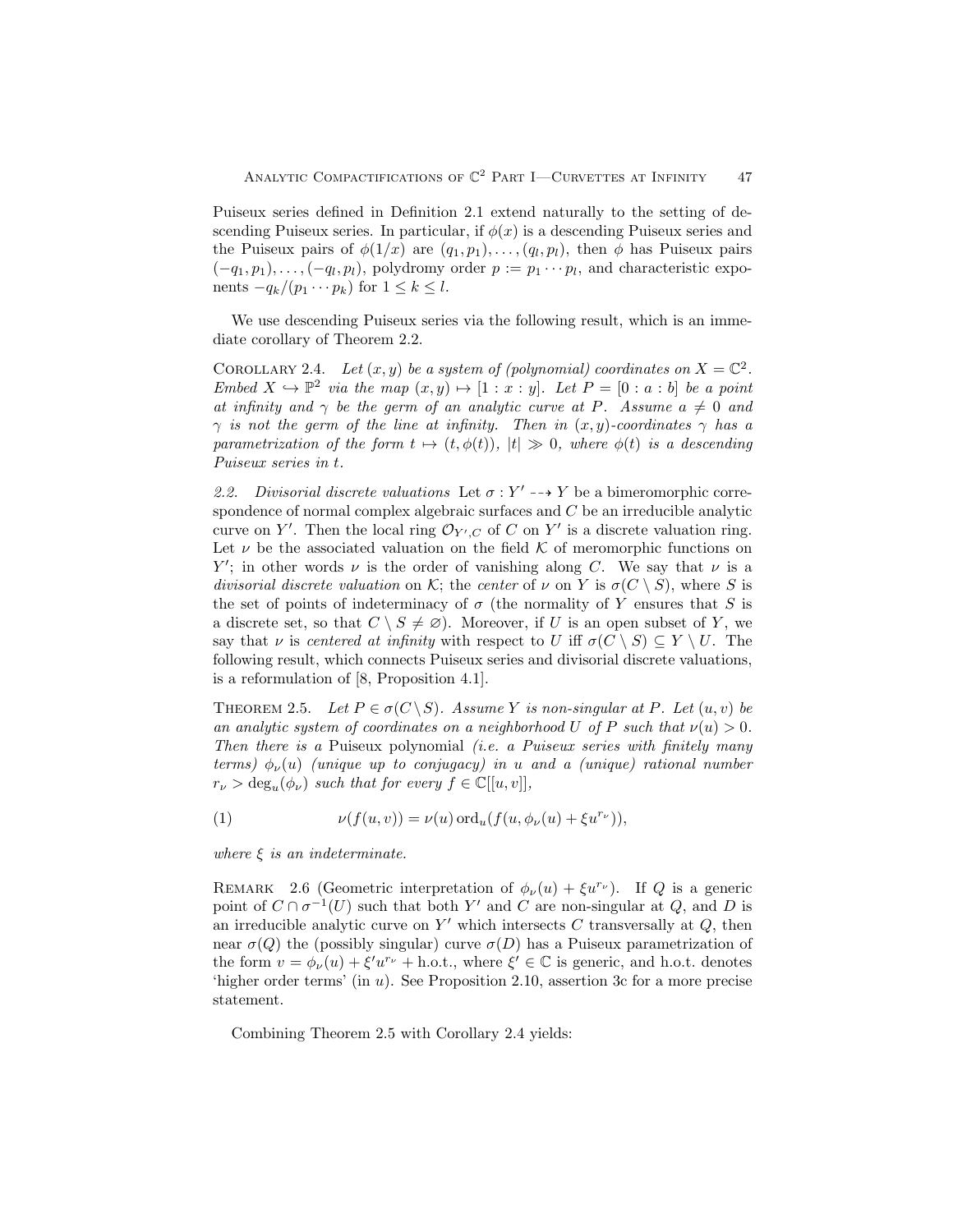Corollary 2.7. Retain the notations and assumptions of Theorem 2.5. Assume moreover that there exists an open subset  $U$  of  $Y$  such that

- (1)  $\nu$  is centered at infinity with respect to U.
- (2) there are analytic coordinates  $(x, y)$  on U such that  $(u, v) = (1/x, y/x)$ .

Then there is a descending Puiseux polynomial (i.e. a descending Puiseux series with finitely many terms)  $\phi_{\nu}(x)$  (unique up to conjugacy) in x and a (unique) rational number  $r_{\nu} < \text{ord}_x(\phi_{\nu})$  such that for every  $f \in \mathbb{C}[x, y]$ ,

(2) 
$$
\nu(f(x,y)) = \nu(x) \deg_x(f(x, \phi_{\nu}(x) + \xi x^{r_{\nu}})),
$$

where  $\xi$  is an indeterminate.

DEFINITION 2.8. In the situation of Corollary 2.7, we say that  $\psi_{\nu}(x,\xi) :=$  $\phi_{\nu}(x) + \xi x^{r_{\nu}}$  is the *generic descending Puiseux series of*  $\nu$ . Moreover, if Y' is a surface bimeromorphic to Y and  $C \subseteq Y'$  is a curve such that  $\nu$  is the order of vanishing along C, then we also say that  $\psi_{\nu}(x,\xi)$  is the *generic descending* Puiseux series associated to C.

Definition 2.9 (Formal Puiseux pairs of generic descending Puiseux series). Let  $\nu$  and  $\psi_{\nu}(x,\xi) = \phi_{\nu}(x) + \xi x^{r_{\nu}}$  be as in Definition 2.8. Let the Puiseux pairs of  $\phi_{\nu}$  be  $(q_1, p_1), \ldots, (q_l, p_l)$ . Express  $r_{\nu}$  as  $q_{l+1}/(p_1 \cdots p_l p_{l+1})$ , where  $p_{l+1} \geq 1$  and  $gcd(q_{l+1}, p_{l+1}) = 1$ . Then the formal Puiseux pairs of  $\psi_{\nu}$  are  $(q_1, p_1), \ldots, (q_{l+1}, p_{l+1}),$  with  $(q_{l+1}, p_{l+1})$  being the *generic* formal Puiseux pair. The formal polydromy order of  $\psi_{\nu}$  is  $p := p_1 \cdots p_{l+1}$ .

2.3. Key polynomials (and generating sequences) In addition to Puiseux series, divisorial discrete valuations centered at a non-singular point on a surface can also be described in terms of a (finite) generating sequence (in the terminology of  $[27]$  or a (finite) sequence of *key polynomials* (in the terminology of  $[17]$ ). In this article we use key polynomials; regarding generating sequences, we only point out that every sequence of key polynomials contains a generating sequence [8, Remark 2.31].

Consider the setting of Theorem 2.5. The key polynomials of  $\nu$  with respect to  $(u, v)$ -coordinates is a finite sequence of polynomials  $\tilde{g}_0 = u, \tilde{g}_1 = v, \tilde{g}_2, \ldots, \tilde{g}_l \in$  $\mathbb{C}[u, v]$ . We refer to [8, Section 2.1] or [17] for their defining properties. The following proposition is the compilation of all properties of key polynomials that we use.

PROPOSITION 2.10. Let U be an open neighborhood of P such that  $(u, v)$  defines a system of coordinates on U.

(1) For each  $j \geq 1$ ,  $\tilde{g}_j$  is of the form

$$
\tilde{g}_j(u,v) = (v-a)^{d_j} + u\tilde{h}_j(u,v)
$$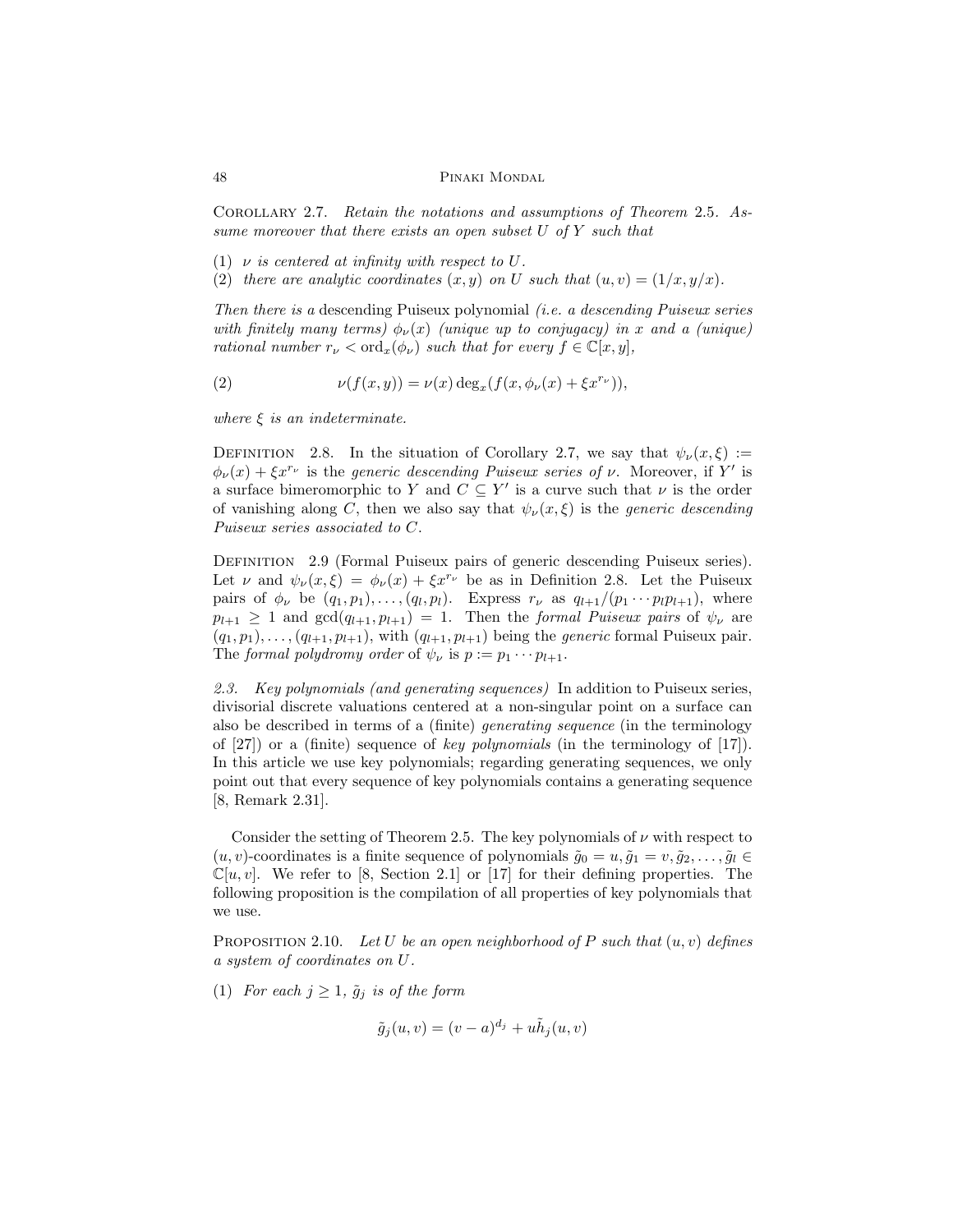where  $a \in \mathbb{C}$  and  $\tilde{h}_j \in \mathbb{C}[u, v]$  with  $\deg_v(\tilde{h}_j) < d_j$  (where  $\deg_v$  denotes the degree in v). In particular,  $\tilde{g}_i$  is monic in v of degree  $d_i$ . Moreover,  $d_{i+1}/d_i$ is an integer for each j,  $1 \le j \le l-1$ .

- (2) For each  $j \geq 1$ ,  $\tilde{g}_j$  is irreducible as an element in  $\mathbb{C}[[u]][v].$
- (3) Let  $n_l$  be the smallest positive integer such that  $n_l\nu(\tilde{g}_l)$  is in the semigroup generated by  $\nu(\tilde{g}_0), \ldots, \nu(\tilde{g}_{l-1})$ . Then
	- (a) There exist (unique) non-negative integers  $n_0, \ldots, n_{l-1}$  such that  $n_j <$  $d_{j+1}/d_j$  for  $1 \leq j \leq l-1$  and  $n_l \nu(\tilde{g}_l) = \sum_{j=0}^{l-1} n_j \nu(\tilde{g}_j)$ .
	- (b) Let  $\xi$  be an indeterminate. Define  $\tilde{g}_{\nu}(u, v, \xi) := \tilde{g}_{l}^{n_l} \xi \prod_{j=0}^{l-1} \tilde{g}_{j}^{n_j} \in$  $\mathbb{C}[u, v, \xi]$ . Then there exists a non-empty open disc  $\tilde{\Delta} \subseteq \mathbb{C}$  such that for all  $\tilde{\xi} \in \tilde{\Delta}$ , the strict transform of the curve  $\{\tilde{g}_{\nu}(u, v, \tilde{\xi}) = 0\} \subseteq U$  on  $\sigma^{-1}(U)$  intersects C transversally at a single point.
	- (c) Let  $\phi_{\nu}(u)+\xi u^{r_{\nu}}$  be as in (1). Then for all  $\tilde{\xi} \in \tilde{\Delta}$ ,  $\tilde{g}_{\nu}(u, v, \tilde{\xi})$  is irreducible in  $\mathbb{C}[[u]][v]$  and has a root  $v = \phi(u)$  where  $\phi(u)$  is a Puiseux series in u of the form

$$
\tilde{\phi}(u) = \phi_{\nu}(u) + \tilde{\xi}^{1/n_l} u^{r_{\nu}} + h.o.t.
$$

EXAMPLE 2.11. Assume  $\sigma: Y' \to Y$  is the minimal resolution of the singularity of the germ of  $v^3 - u^2 = 0$  at the origin, and  $C \subset Y'$  is the *last* exceptional curve. Then key polynomials are u, v. Moreover,  $\nu(u) = 3$  and  $\nu(v) = 2$ . Proposition 2.10 in this case simply says that for generic  $\xi \in \mathbb{C}$ , the strict transform of the germ of  $v^3 - \tilde{\xi}u^2 = 0$  at the origin is transversal to C. Similarly, assume  $\sigma$  is the minimal resolution of the singularity at the origin of the curve  $(v^3 - u^2)^2 - u^3v^2 =$ 0, and  $C \subset Y'$  is the last exceptional curve. Then key polynomials are  $u, v, v^3$  – u<sup>2</sup>. Moreover,  $\nu(u) = 6, \nu(v) = 4, \nu(v^3 - u^2) = 13$ , and Proposition 2.10 says that for generic  $\tilde{\xi} \in \mathbb{C}$ , the strict transform of the germ of  $(v^3 - u^2)^2 - \tilde{\xi}u^3v^2 = 0$ at the origin is transversal to C.

2.4. Theory of surfaces In this section we compile some facts from bimeromorphic geometry of analytic surfaces. We start with Grauert's criterion for (analytic) contractibility of curves:

THEOREM 2.12 ([12]). Let Y be a smooth complex analytic surface. Let  $C_1, \ldots, C_n$  be irreducible curves on Y and  $C := C_1 \cup \cdots \cup C_n$ . The following are equivalent:

- (1) The matrix of intersection numbers  $(C_i, C_j)$  is negative definite.
- (2) There exists a morphism  $f: Y \rightarrow Z$  such that Z is a normal complex analytic surface,  $f(C)$  is a finite set of points and  $f|_{Y \setminus C} : Y \setminus C \to Z \setminus f(C)$ is an isomorphism.

It is a standard fact that singularities of complex analytic surfaces can be resolved. The singular surfaces  $Y'$  we encounter in this article are normal and they come equipped with a bimeromorphic correspondence  $\sigma: Y' \dashrightarrow Y$ , where Y is a non-singular projective surface. In this case the resolution of singularities of  $Y$  is easy to describe: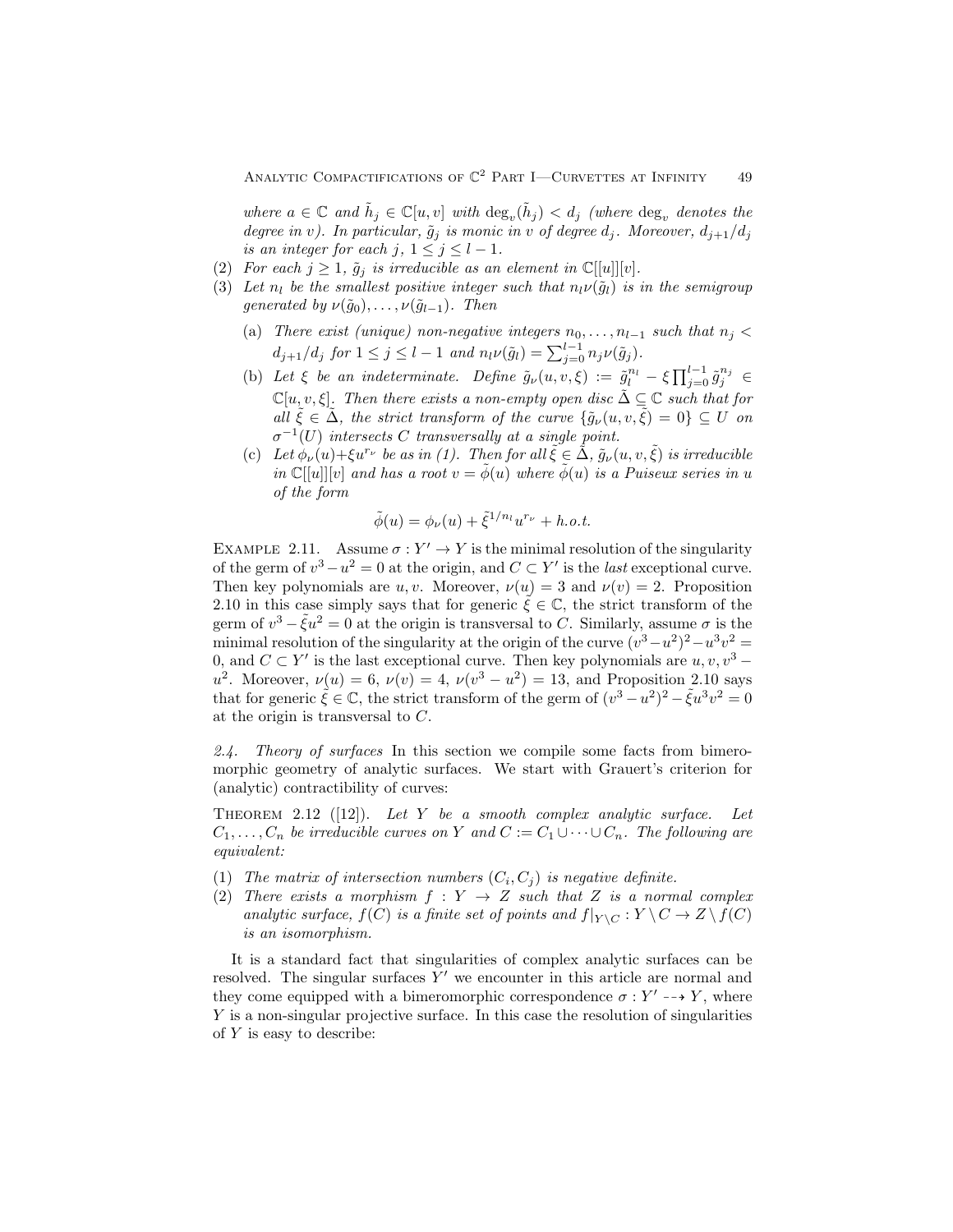THEOREM 2.13. Let  $\sigma_0 := \sigma$  and  $Y_0 := Y$ . Algorithm 2.14 stops after finitely many steps with a bimeromorphic correspondence  $\sigma_k$ : Y'  $\rightarrow$  Y<sub>k</sub>. Moreover,  $\sigma_k^{-1}: Y_k \to Y'$  is a holomorphic map and is a resolution of singularities of Y'.

ALGORITHM 2.14 (Resolution of singularities of Y'). Assume  $\sigma_i : Y' \dashrightarrow Y_i$ has been defined for  $i \geq 0$ . If  $\sigma_i$  does not contract any curve of Y', then stop. Otherwise pick an irreducible curve  $C'$  on  $Y'$  which gets contracted to a point  $P \in Y_i$ . Let  $Y_{i+1}$  be the blow up of  $Y_i$  at P and  $\sigma_{i+1} : Y' \dashrightarrow Y_{i+1}$  be the induced bimeromorphic correspondence. Now repeat.

We also use the well known fact that every compactification of  $\mathbb{C}^2$  is an algebraic space, i.e. an analytic surface for which the field of meromorphic functions has transcendence degree 2:

THEOREM 2.15 ([21]). Let  $\bar{X}$  be a normal analytic compactification of  $\mathbb{C}^2$ . Then  $\bar{X}$  is an algebraic space. In particular, the identity map between  $\mathbb{C}^2$  and one of the affine coordinate charts of  $\mathbb{P}^2$  extends to a bimeromorphic correspondence of analytic varieties.

#### 2.5. Dual graph of the resolution of curve singularities

DEFINITION 2.16. Let  $E_1, \ldots, E_k$  be non-singular curves on a (non-singular) surface such that for each  $i \neq j$ , either  $E_i \cap E_j = \emptyset$ , or  $E_i$  and  $E_j$  intersect transversally at a single point. Then  $E = E_1 \cup \cdots \cup E_k$  is called a *simple normal crossing curve.* The *(weighted)* dual graph of  $E$  is a weighted graph with  $k$ vertices  $V_1, \ldots, V_k$  such that

- there is an edge between  $V_i$  and  $V_j$  iff  $E_i \cap E_j \neq \emptyset$ ,
- the weight of  $V_i$  is the self intersection number of  $E_i$ .

Usually we will abuse the notation, and label  $V_i$ 's also by  $E_i$ .

We recall the description of the dual graph of the exceptional divisor of the resolution of an irreducible plane curve singularity following [4, Section 8.4]. Assume that we are given an analytically irreducible curve singularity (at a non-singular point of a surface) with Puiseux pairs  $(\tilde{q}_1, \tilde{p}_1), \ldots, (\tilde{q}_m, \tilde{p}_m)$ . Then the dual weighted graph for the minimal resolution of the singularity is as in Figure 2, where we denoted the 'last exceptional divisor' by  $E^*$  and the 'left-most'  $t_1$  vertices by  $E_1, \ldots, E_{t_1}$  (and left all other vertices untitled). The weights  $u_i^j$ and  $v_i^j$  satisfy:  $u_i^0, v_i^0 \ge 1$  and  $u_i^j, v_i^j \ge 2$  for  $j > 0$ , and are uniquely determined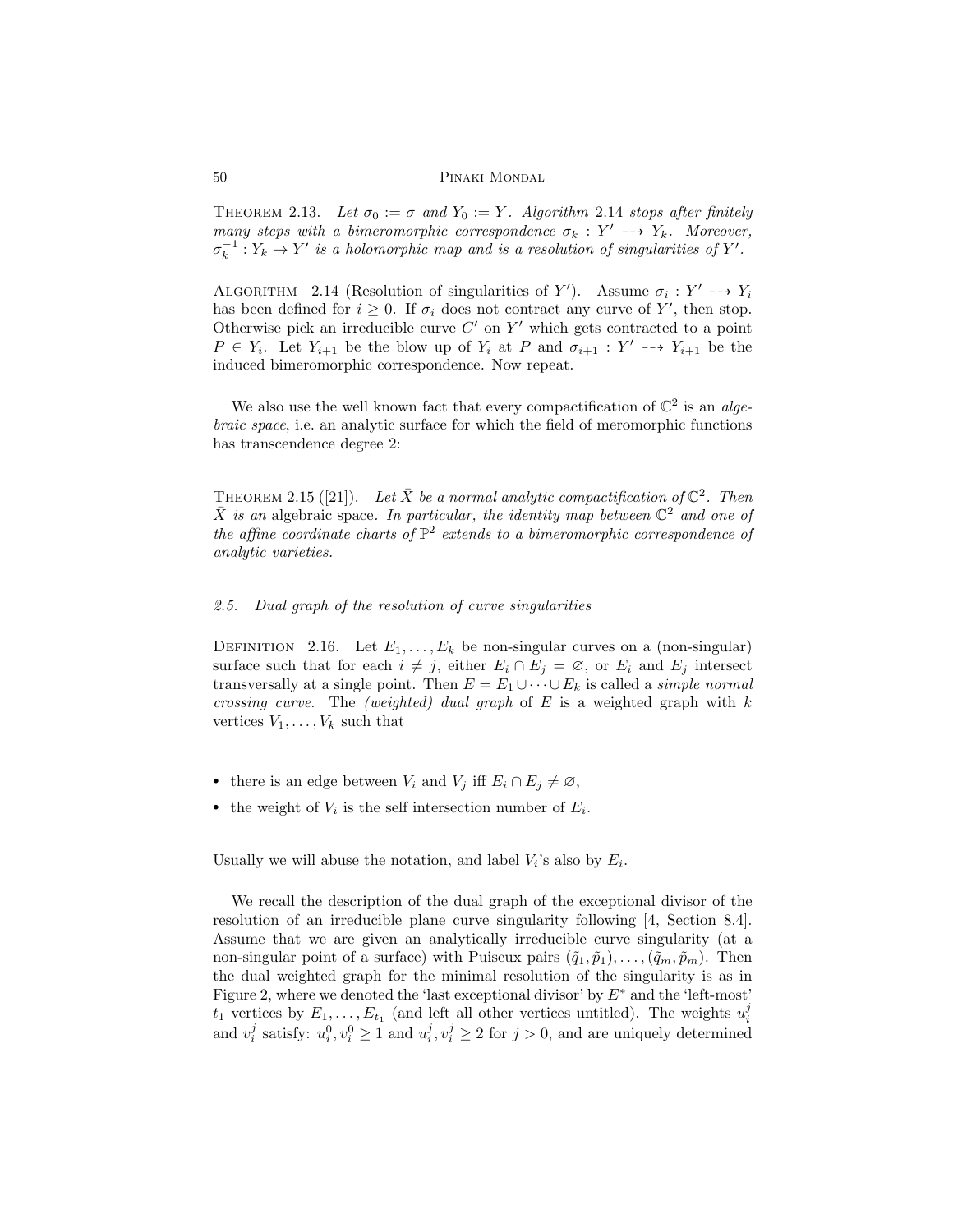

Figure 2: Dual graph for the minimal resolution of singularities of an irreducible plane curve-germ

from the continued fractions (see, e.g. [18, Section 2.2]):

(3) 
$$
\frac{\tilde{p}_i}{q'_i} = u_i^0 - \frac{1}{u_i^1 - \frac{1}{\ddots - \frac{1}{u_i^{t_i}}}}, \quad \frac{q'_i}{\tilde{p}_i} = v_i^0 - \frac{1}{v_i^1 - \frac{1}{\ddots - \frac{1}{v_i^{r_i}}}},
$$
  
where  $q'_i := \begin{cases} \tilde{q}_1 & \text{if } i = 1 \\ \tilde{q}_i - \tilde{q}_{i-1} \tilde{p}_i & \text{otherwise.} \end{cases}$ 

Note that  $(q'_1, \tilde{p}_1), \ldots, (q'_l, \tilde{p}_l)$  are called the *Newton pairs* of the curve branch, and the Puiseux series of the branch can be expressed in the following form:

$$
\psi(u) = \cdots + u^{\frac{q'_1}{\bar{p}_1}}(a'_1 + \cdots + u^{\frac{q'_2}{\bar{p}_1\bar{p}_2}}(a'_2 + \cdots + u^{\frac{q'_3}{\bar{p}_1\bar{p}_2\bar{p}_3}}(\cdots))).
$$

#### 3. Generic Curvettes at Infinity

NOTATION 3.1. Throughout the rest of the article we use X to denote  $\mathbb{C}^2$  with coordinate ring  $\mathbb{C}[x,y]$  and  $\bar{X}_{(x,y)}$  to denote copy of  $\mathbb{P}^2$  such that X is embedded into  $\bar{X}_{(x,y)}$  via the map  $(x, y) \mapsto [1 : x : y]$ . We also denote by  $L_{\infty}$  the line at *infinity*  $X(x,y) \setminus X$ , and by  $Q_y$  the point of intersection of  $L_{\infty}$  and (closure of) the y-axis.

DEFINITION 3.2. An *irreducible analytic curve germ at infinity* on  $X$  is the image  $\gamma$  of an analytic map  $\eta$  from a punctured neighborhood  $\Delta'$  of the origin in  $\mathbb C$  to X such that  $|\eta(s)| \to \infty$  as  $|s| \to 0$  (in other words,  $\eta$  is analytic on  $\Delta'$  and has a pole at the origin). Let  $\bar{X}$  be an analytic compactification of X. Theorem 2.15 implies that there is a unique point  $P \in \overline{X} \setminus X$  such that  $|\eta(s)| \to P$  as  $|s| \to 0$ . We call P the center of  $\gamma$  on  $\bar{X}$ , and write  $P = \lim_{\bar{X}} \gamma$ . Let  $\bar{X}_{(x,y)}$  be as in Notation 3.1. Assume  $\lim_{\bar{X}_{(x,y)}} \gamma \neq Q_y$ . Then Corollary 2.4 implies that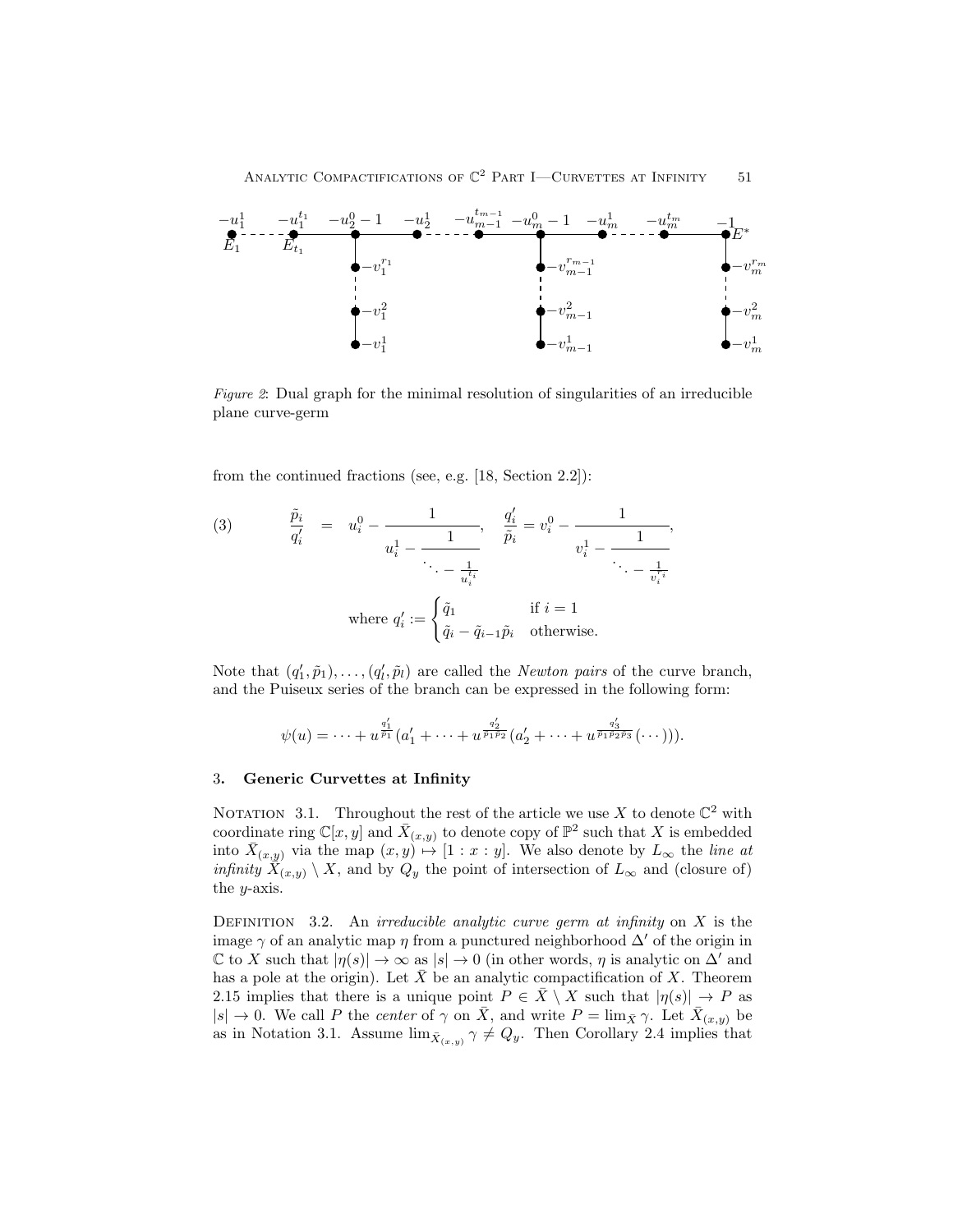for  $|t| \gg 0$ ,  $\gamma$  has a parametrization of the form  $\theta : t \mapsto (t, \phi(t))$ , where  $\phi(t)$  is a descending Puiseux series in t. We call  $\theta$  a *descending Puiseux parametrization* of  $\gamma$ .

EXAMPLE 3.3. Note that if  $\lim_{\bar{X}_{(x,y)}} \gamma = Q_y$ , then  $\gamma$  might not have descending Puiseux parametrization. Indeed, let  $\gamma$  be the curve-germ at infinity on X corresponding to the germ of the (closure of the) y-axis at  $Q_y$ . Then there is no descending Puiseux series  $\phi(t)$  in t such that  $\gamma$  has a parametrization of the form  $t \mapsto (t, \phi(t))$  for  $|t| \gg 0$ .

Now let  $\bar{X}$  be a normal analytic compactification of X and C be an irreducible component of the curve at  $\bar{X}_{\infty} := \bar{X} \setminus X$  at infinity on  $\bar{X}$ . Theorem 2.15 implies that the identity map of  $X$  induces a bimeromorphic correspondence  $\sigma_{(x,y)}$ :  $\bar{X} \dashrightarrow \bar{X}_{(x,y)}$ . Let S be the set of points of indeterminacy of  $\sigma_{(x,y)}$ . Since  $\overline{X}$  is normal, it follows that S is a finite set. After a linear change of coordinates of  $\mathbb{C}[x,y]$ , we may ensure that X satisfies the property  $(C_{(x,y)})$  for every irreducible curve  $C \subseteq \overline{X} \setminus X$ :

$$
(C_{(x,y)}) \qquad \begin{array}{c} \sigma_{(x,y)}(C \setminus S) \neq \{Q_y\} \text{ (i.e. either } \sigma_{(x,y)} \text{ does not contract} \\ C, \text{ or it contracts } C \text{ to some point other than } Q_y). \end{array}
$$

REMARK-NOTATION 3.4. Note that if C is an irreducible curve in  $\bar{X} \setminus X$  and  $\nu$  is the order of vanishing along C, then

$$
\bar{X} \text{ satisfies } (C_{(x,y)}) \iff \sigma_{(x,y)}(C \setminus S) \neq \{Q_y\}
$$
\n
$$
\iff y/x \text{ restricts to a regular function on a non-empty}
$$
\nopen set of  $C$ \n
$$
\iff \nu(y/x) \geq 0
$$
\n
$$
\iff \nu(x) \leq \nu(y).
$$

Pick  $P \in \sigma_{(x,y)}(C \setminus S) \setminus \{Q_y\} \subseteq L_\infty$ . Let  $\gamma$  be an irreducible curve-germ at infinity on X with  $\lim_{\bar{X}_{(x,y)}} \gamma = P$ . Let  $P_{\gamma} := \lim_{\bar{X}} \gamma \in \bar{X}$  and  $\bar{\gamma}^{\bar{X}} := \gamma \cup \{P_{\gamma}\}\$ be the closure of  $\gamma$  in  $\overline{X}$ . We say that  $\gamma$  is a *curvette at infinity* <sup>4</sup> associated to C iff  $P_{\gamma} \in C$  and  $\bar{\gamma}^{\bar{X}}$  intersects C transversally at  $P_{\gamma}$  (in particular,  $P_{\gamma}$  is a non-singular point of both C and  $\bar{\gamma}^{\bar{X}}$ ). We say that  $\gamma$  is a *generic curvette at infinity* associated to C if furthermore  $P_{\gamma}$  is a generic point of C.

PROPOSITION 3.5 (Parametrizations of generic curvettes at infinity). Let  $\gamma$  be a generic curvette at infinity associated to C and let  $t \mapsto (t, \phi(t))$  be a descending Puiseux parametrization of  $\gamma$ .

<sup>4</sup>The use of the term 'curvette' to denote germs of transversal curves at smooth points of a given curve is due to Deligne [25].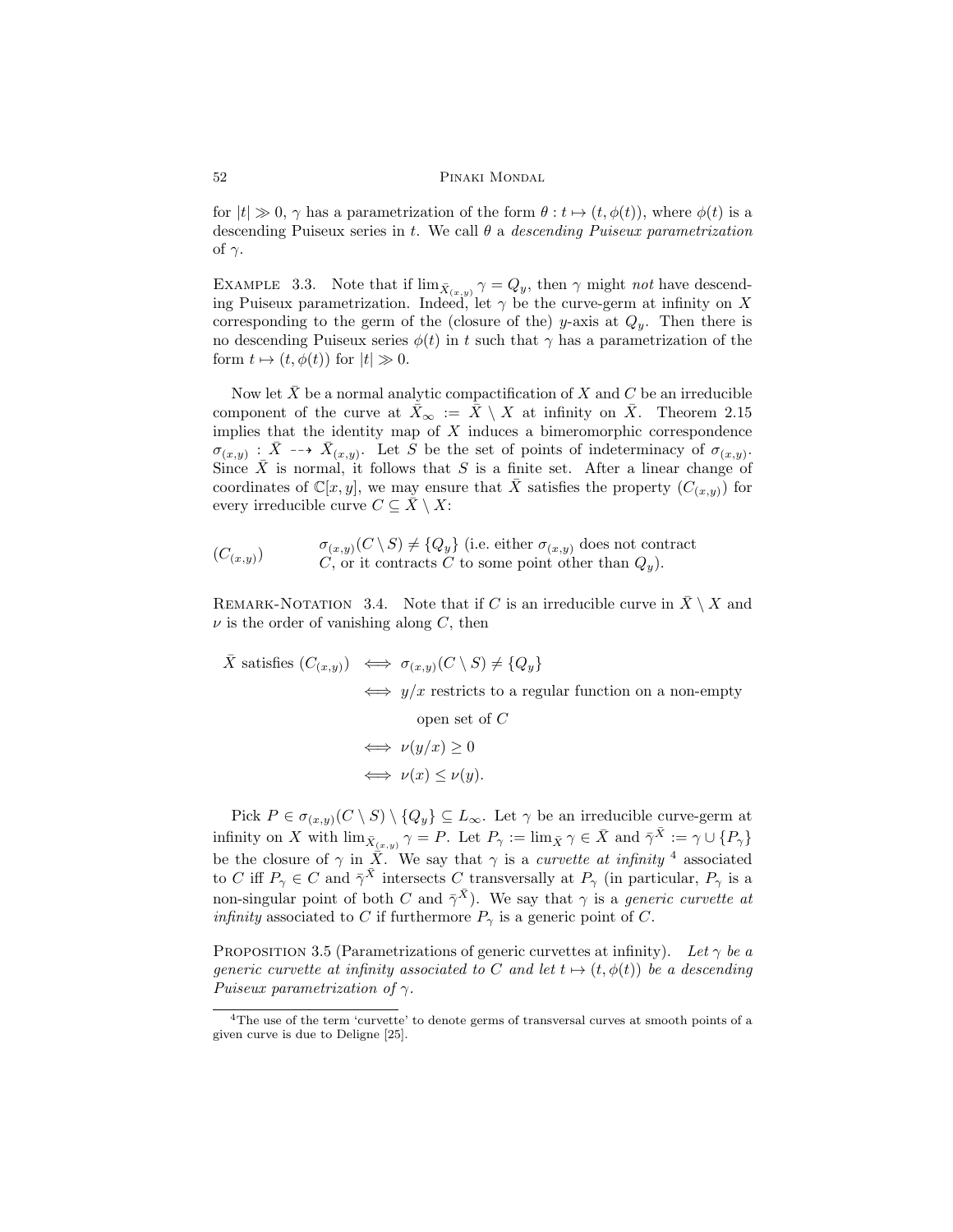- (1) There is a unique rational number r and a finite set  $\mathcal{E} \subseteq C$  such that if  $\tilde{\gamma}$  is a curvette at infinity on X, then  $\lim_{\bar{X}} \tilde{\gamma} \in C \setminus \mathcal{E}$  iff  $\tilde{\gamma}$  has a descending Puiseux parametrization of the form  $t \mapsto (\tilde{t}, \phi(t))$  such that  $\deg_t(\tilde{\phi}(t) - \phi(t)) = r$ .
- (2) Let  $\tilde{\gamma}$  be a curvette at infinity on X with a descending Puiseux parametrization of the form  $t \mapsto (t, \tilde{\phi}(t))$  such that  $\deg_t(\tilde{\phi}(t) - \phi(t)) \leq r$ . Write  $\phi - \tilde{\phi} = \tilde{\xi}x^r + l.o.t.$  where  $\tilde{\xi} \in \mathbb{C}$ . Then
	- (a)  $\lim_{\bar{X}} \tilde{\gamma}$  depends only on  $\tilde{\xi}$ . In particular, for generic values of  $\tilde{\xi}$ ,  $\lim_{\bar{X}} \tilde{\gamma}$ is a generic element of C.
	- (b)  $\lim_{\bar{X}} \tilde{\gamma}$  is a non-singular point of  $\bar{\tilde{\gamma}}^{\bar{X}}$  iff there are no characteristic exponents of  $\phi$  smaller than r.
	- (c) for all but finitely many values of  $\tilde{\xi}$ ,  $\tilde{\gamma}$  is a curvette at infinity associated to C iff either (and therefore, both!) of the properties of assertion 2b is satisfied.
- (3) Let  $[\phi]_{\geq r}(x)$  be the descending Puiseux polynomial in x obtained by removing from  $\phi(x)$  all terms with degree  $\leq r$  and define  $\psi(x,\xi) := [\phi]_{>r}(x) + \xi x^r$ , where  $\xi$  is an indeterminate. Then  $\psi(x,\xi)$  is precisely the generic descending Puiseux series of the order of vanishing along C.

PROOF. The relation between (generic) descending Puiseux series and key polynomials of a valuation is given by assertion 3c of Proposition 2.10. Proposition 3.5 follows from interpreting the properties of key polynomials compiled in Proposition 2.10 in terms of the associated descending Puiseux series.

Set  $(u, v) := (1/x, y/x)$  and let U be the coordinate chart of  $\overline{X}_{(x,y)}$  with coordinates  $(u, v)$ . Consider the situation of Corollary 2.7 with  $\sigma = \sigma_{(x,y)}$ .

DEFINITION 3.6. Let  $\tilde{g}_0, \ldots, \tilde{g}_l \in \mathbb{C}[u, v]$  be the sequence of key polynomials of  $\nu$  with respect to  $(u, v)$ -coordinates. Set

$$
g_i := \begin{cases} x & \text{if } i = 0, \\ x^{\deg_v(\tilde{g}_i)} \tilde{g}_i(1/x, y/x) & \text{otherwise.} \end{cases}
$$

For each  $i \geq 1$ ,  $g_i \in \mathbb{C}[x, x^{-1}, y]$  and it is monic in y. We call  $g_i$ 's the sequence of key forms of  $\nu$  with respect to  $(x, y)$ -coordinates. Finally, let  $n_0, \ldots, n_l$  be as in Proposition 2.10. Then define

$$
g_{\nu}(x, y, \xi) := x^{\deg_{v}(\tilde{g}_{\nu})} \tilde{g}_{\nu}(1/x, y/x, \xi) = g_{l}^{n_{l}} - \xi x^{n'_{0}} \prod_{j=1}^{l-1} g_{j}^{n_{j}} \in \mathbb{C}[x, x^{-1}, y, \xi]
$$

where  $n'_0 = n_l \deg_v(g_l) - n_0 - \sum_{j=1}^{l-1} n_j \deg_v(g_j)$ . We call  $g_{\nu}(x, y, \xi)$  the *generic* key form of  $\nu$  in  $(x, y)$ -coordinates

PROPOSITION 3.7 (Affine equations of generic curvettes at infinity). Pick  $n \geq 0$ such that  $x^ng_\nu \in \mathbb{C}[x,y,\xi]$ . For all  $\tilde{\xi} \in \mathbb{C}$ , let  $Z_{\tilde{\xi}}$  be the closure in  $\bar{X}_{(x,y)}$  of the curve  $\{x^n g_{\nu}(x, y, \tilde{\xi}) = 0\} \subseteq X$ .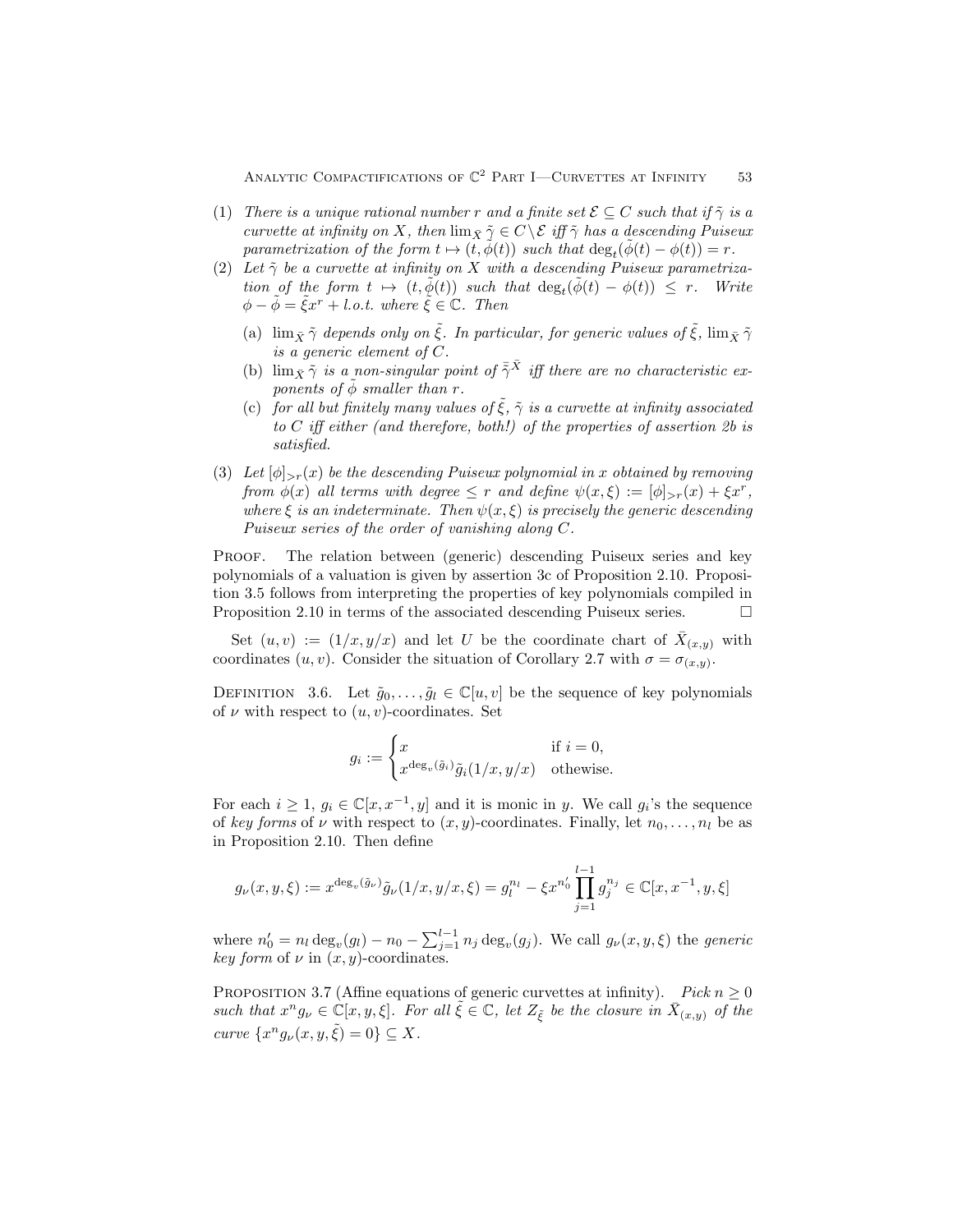- (1) For each  $\tilde{\xi} \in \mathbb{C}$ ,  $Z_{\tilde{\xi}}$  intersects  $L_{\infty} \setminus \{Q_y\}$  at a single point  $Q_{\tilde{\xi}}$ .
- (2) For generic  $\tilde{\xi} \in \mathbb{C}$ , the germ of  $Z_{\tilde{\xi}}$  in a punctured neighborhood of  $Q_{\tilde{\xi}}$  is a curvette at infinity associated to C.
- (3)  $Z_{\tilde{\xi}}$  intersects  $L_{\infty}$  at  $Q_y$  with intersection multiplicity n.

PROOF. Assertions (1) and (3) follow from assertion 1 of Proposition 2.10, and assertion 2 follows from assertion (3b) of Proposition 2.10.  $\Box$ 

EXAMPLE 3.8. Let  $\bar{X} = \bar{X}_{(x,y)}$  and  $C = L_{\infty}$  (so that  $\nu$  is the negative of degree in  $(x, y)$ -coordinates). Then the key forms are  $x, y$ , and the generic key form is  $y - \xi x$ . Propostion 3.7 in this case simply states (the obvious fact) that for  $y - \xi x$  intersects the line  $L_{\infty}$  transversally for generic  $\xi$ .

3.1. Effect of automorphisms of  $\mathbb{C}^2$  on parametrizations of generic curvettes at infinity Let  $\gamma$  be a curve-germ at infinity on X with a descending Puiseux parametrization  $t \mapsto (t, \phi(t))$ . In this section we study the effect on  $\deg_t(\phi(t))$  of two 'simple' types of automorphisms of the plane described below; the (simple) observations made in this section will be crucial in our proof of Jung's theorem that these automorphisms generate the full group of polynomial automorphisms of  $\mathbb{C}^2$ .

DEFINITION 3.9. let  $F : \mathbb{C}[x, y] \to \mathbb{C}[x, y]$  be an automorphism. We call F a Type I automorphism if it is of the form  $(x, y) \mapsto (y, x)$  and a Type II *automorphism* if it is of the form  $(x, y) \mapsto (x, y + ax^n)$ , where  $a \in \mathbb{C}$  and  $n \ge 0$ .

LEMMA 3.10. Let  $\gamma$  be a curve-germ at infinity on X with a descending Puiseux parametrization  $t \mapsto (t, \phi(t))$  and  $\omega := \deg_t(\phi(t)),$  i.e.

$$
\phi(t) = at^{\omega} + l.o.t.
$$

for some  $a \in \mathbb{C}$ . Assume  $\omega > 0$ .

- (1) (a) After the type I automorphism  $(x, y) \mapsto (y, x)$ ,  $\gamma$  has a descending Puiseux parametrization  $t \mapsto (t, \tilde{\phi}(t))$  where  $\deg_t(\tilde{\phi}(t)) = 1/\omega$ .
	- (b) Moreover, if  $\omega = 1/n$  for some integer  $n \geq 2$ , then the number of Puiseux pairs of  $\phi(t)$  is one less than the number of Puiseux pairs of  $\phi(t)$ .
- (2) If  $\omega$  is a non-negative integer, then after the type II automorphism  $(x, y) \mapsto$  $(x, y - ax^{\omega})$ ,  $\gamma$  has a descending Puiseux parametrization of the form  $t \mapsto$  $(t, \phi(t) - at^{\omega}).$

PROOF. Assertions (1a) and (2) are easy to see. Assertion (1b) follows from a straightforward induction on the number of Puiseux pairs of  $\phi$ .

Let  $\bar{X}$  be a compactification of X and C be an irreducible component of the curve at infinity on  $\overline{X}$ . The following lemma shows that after a composition of finitely many Type I and II automorphisms, we can ensure that generic curvettes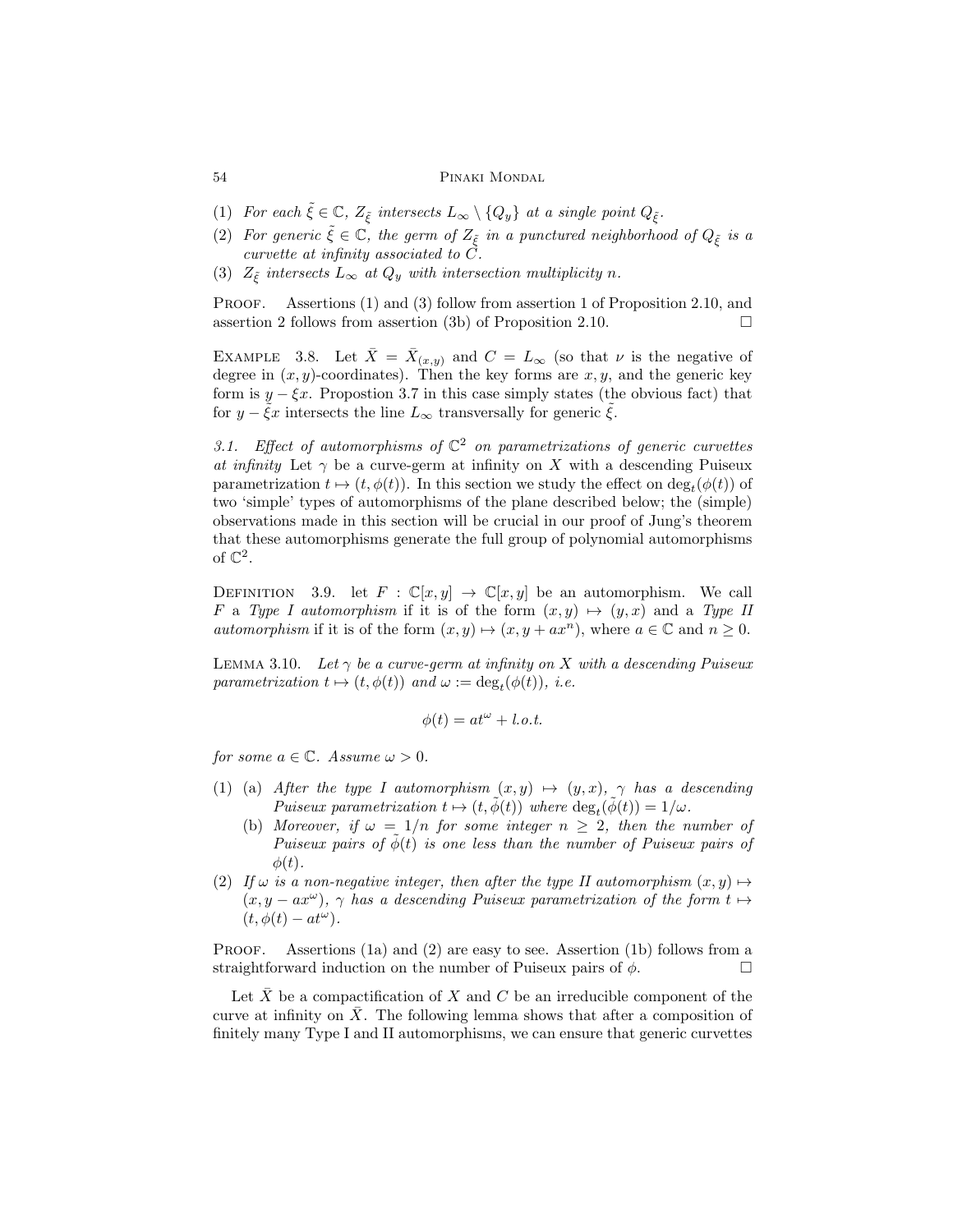associated to C have descending Puiseux parametrizations, and the initial term of these parametrizations has a 'normal form'.

LEMMA 3.11. Let X and C be as above, and  $\gamma$  be a generic curvette at infinity on  $X$  associated to  $C$ . After a finite sequence of Type I and Type II automorphisms of  $\mathbb{C}[x, y]$ , we can ensure that  $\gamma$  has a descending Puiseux parametrization  $t \mapsto$  $(t, \phi(t))$ , where  $\phi(t)$  is of the following form:

(4)

$$
\phi(t) = \begin{cases} \tilde{\xi}t^r, & r \in \mathbb{Q}, \ r \le 1, \ \tilde{\xi} \in \mathbb{C} \ \text{is generic, or} \\ a_1 t^{\omega_1} + l.o.t., & a_1 \in \mathbb{C} \setminus \{0\}, \ \omega_1 \in \mathbb{Q} \setminus (\mathbb{Z}_{\ge 0} \cup \{1/n : n \in \mathbb{N}\}), \ \omega_1 < 1. \end{cases}
$$

**PROOF.** Since any linear change of coordinates of  $\mathbb{C}[x, y]$  is a composition of Type I and II automorphisms, it follows that after composition of finitely many Type I and II automorphisms, we can ensure that  $\bar{X}$  satisfies  $(C_{(x,y)})$ , which implies in particular that  $\gamma$  has a descending Puiseux parametrization  $t \mapsto (t, \phi(t))$ . Assertion (1a) of Lemma 3.10 then implies that it suffices to prove the following statement: after a a finite sequence of automorphisms of  $\mathbb{C}[x, y]$  of types I and II, we can ensure that  $\phi(t)$  is not of the following form:

(!) 
$$
a_1 t^{\omega_1} + \text{l.o.t., where } a_1 \in \mathbb{C} \setminus \{0\}, \text{ and } \omega_1 \in \mathbb{Z}_{\geq 0} \cup \{1/n : n \in \mathbb{Z}_{\geq 1}\}.
$$

Indeed, assume  $\phi(t)$  is of the form (!). Then either  $\phi(t) = at^n + 1$ .o.t. for some polynomial  $f(x) \in \mathbb{C}[x]$ , or  $\phi(t) = at^{1/n} + 1$ .o.t. for some  $a \neq 0$  and a positive integer  $n > 1$ . In the first case apply Type II automorphism  $(x, y) \mapsto (x, y - ax^n)$ and in the second case apply the Type I automorphism  $(x, y) \mapsto (y, x)$ . Note that

- (1) in the second case the number of Puiseux pairs of  $\phi(t)$  decreases by one (assertion (1b) of Lemma 3.10),
- (2) in the first case the number of Puiseux pairs of  $\phi(t)$  does not change, but  $\deg_t(\phi(t))$  decreases (assertion (2) of Lemma 3.10).

The above observations imply that this process ends after finitely many steps, as required to complete the proof of the lemma.

REMARK-DEFINITION 3.12. We say that the initial exponent of  $\phi(t)$  is in the normal form if  $\phi(t)$  is as in (4). Note that  $\phi(t)$  is in the normal form iff either  $\sigma_{(x,y)}$  maps C generically on to  $L_{\infty} \subseteq \overline{X}_{(x,y)}$  (in which case  $r = 1$ ), or contracts C to the point of intersection of  $L_{\infty}$  and x-axis.

REMARK 3.13. With a bit of more work than the proof of Lemma 3.11, it can be shown that there is a 'normal form' for  $\phi(t)$  itself (i.e. not only the initial exponent). In [20] we use this normal form to compute the moduli spaces and groups of automorphisms of algebraic compactifications of  $\mathbb{C}^2$  with one irreducible curve at infinity.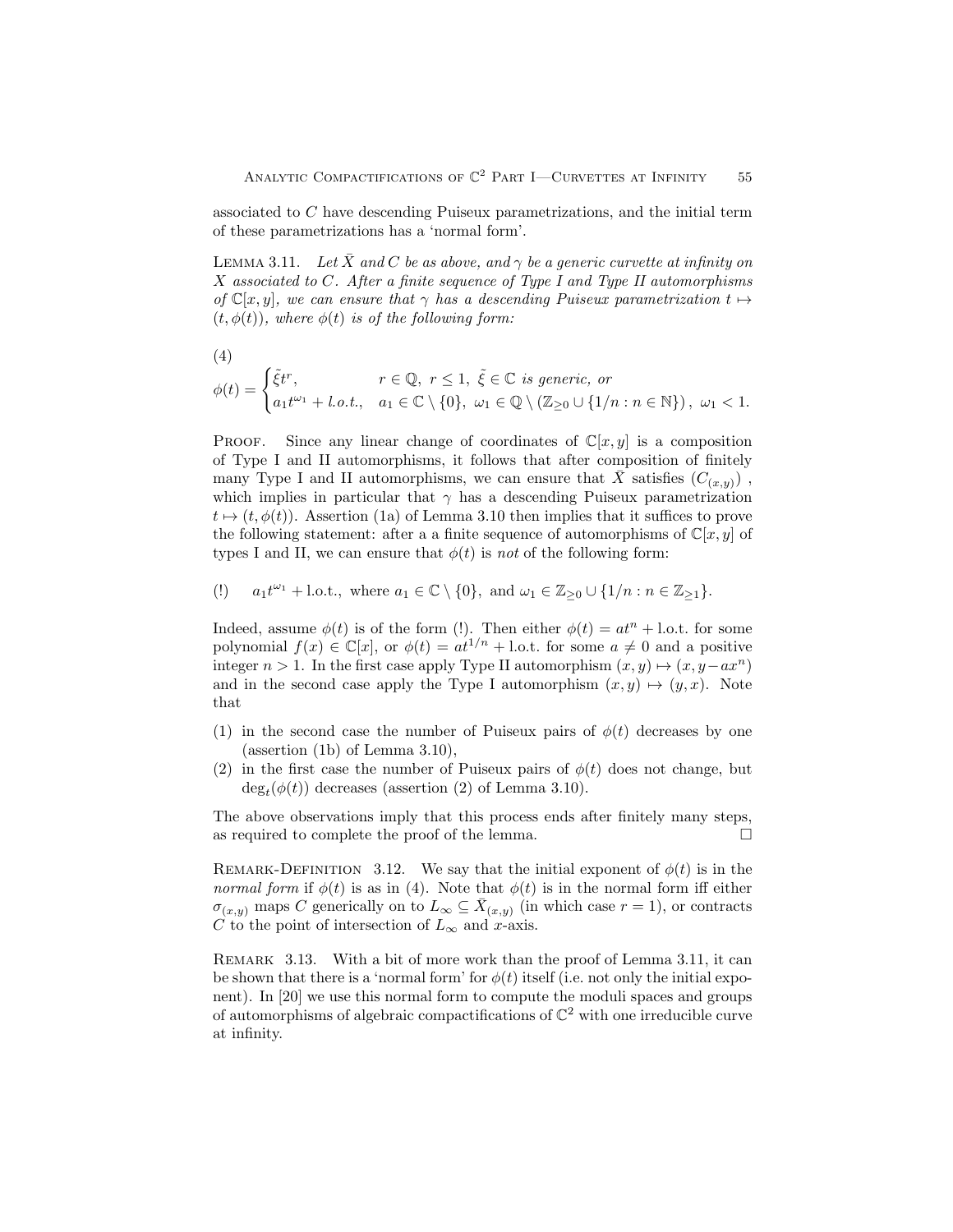## 4. Primitive Compactifications and Resolution of Their Singularities

DEFINITION 4.1. Let  $\pi : \tilde{X} \to \bar{X}$  be a resolution of singularities of a compactification  $\bar{X}$  of  $X \cong \mathbb{C}^2$  such that  $\tilde{X} \setminus X$  is a simple normal crossing curve. The augmented dual graph of  $\pi$  is the dual graph (Definition 2.16) of  $\tilde{X} \setminus X$ .

Let  $\bar{X}$  be a (normal analytic) compactification of  $\mathbb{C}^2$  which is *primitive*, i.e. the curve C at infinity on  $\overline{X}$  is irreducible. In this section we show that the minimal resolution of singularities of  $X$  satisfies the properties of Definition 4.1, and describe its augmented dual graph. As a consequence, we derive a new proof of Remmert and Van de Ven's characterization of  $\mathbb{P}^2$  as the only nonsingular primitive compactification of  $\mathbb{C}^2$  and Jung's theorem on polynomial automorphisms.

We continue to adopt Notation 3.1 and assume that  $\bar{X}$  satisfies  $(C_{(x,y)})$ , i.e. there exists  $P \in \sigma_{(x,y)}(C \setminus S) \setminus \{Q_y\}$ . Let the generic descending Puiseux series for C be

$$
\psi(x,\xi) = \phi(x) + \xi x^{r}
$$
  
= ... +  $a_1 x^{\frac{q_1}{p_1}} + ... + a_2 x^{\frac{q_2}{p_1 p_2}} + ... + a_l x^{\frac{q_l}{p_1 p_2 ... p_l}} + ... + \xi x^{\frac{q_l}{p_1 p_2 ... p_{l+1}}}$ 

where  $(q_1, p_1), \ldots, (q_{l+1}, p_{l+1})$  are the *formal Puiseux pairs* (Definition 2.9) of  $\psi$ . Then  $(u, v) = (1/x, y/x)$  is a system of coordinate near P, and Proposition 3.5 implies that generic curvettes at infinity associated to  $C$  have Puiseux parametrizations of the form

$$
(5)
$$

$$
v = \cdots + a_1 u^{\frac{\tilde{q}_1}{\tilde{p}_1}} + \cdots + a_2 u^{\frac{\tilde{q}_2}{\tilde{p}_1 \tilde{p}_2}} + \cdots + a_l u^{\frac{\tilde{q}_l}{\tilde{p}_1 \tilde{p}_2 \cdots \tilde{p}_l}} + \cdots + \tilde{\xi} u^{\frac{\tilde{q}_l}{\tilde{p}_1 \tilde{p}_2 \cdots \tilde{p}_{l+1}}} + \text{h.o.t.}
$$

where  $(\tilde{q}_i, \tilde{p}_i) = (p_1 \cdots p_i - q_i, p_i), 1 \leq i \leq l+1$ , and  $\tilde{\xi}$  is a generic element of C. Apply Algorithm 2.14 with  $\sigma_0 = \sigma_{(x,y)}$  to construct a resolution of singularities  $\tilde{\sigma}: \tilde{X} \to \bar{X}$ . Let  $\Gamma$  be the corresponding augmented dual graph. The following proposition gives a description of Γ in terms of the dual graph of the minimal resolution of the plane curve singularity of the curve germ with Puiseux parametrization (5).

PROPOSITION 4.2. Let E be the strict transform of C. Assume the initial exponent of  $\psi$  is in the normal form (Definition 3.12). Then

- (1) If  $\psi(x,\xi) = \xi x$ , then  $\overline{X} \stackrel{\sigma_{(x,y)}}{\cong} \overline{X}_{(x,y)} \cong \mathbb{P}^2$  (in particular,  $\overline{X}$  is non-singular), and  $\Gamma$  consists of a single vertex  $E$ .
- (2) Otherwise if  $p_{l+1} > 1$ , then  $\Gamma$  is as in Figure 3(a), where  $\Gamma'$  is as in Figure 2 with  $m = l + 1$ . In particular,  $\bar{X}$  has at most two singular points, one of them is at worst a cyclic quotient singularity.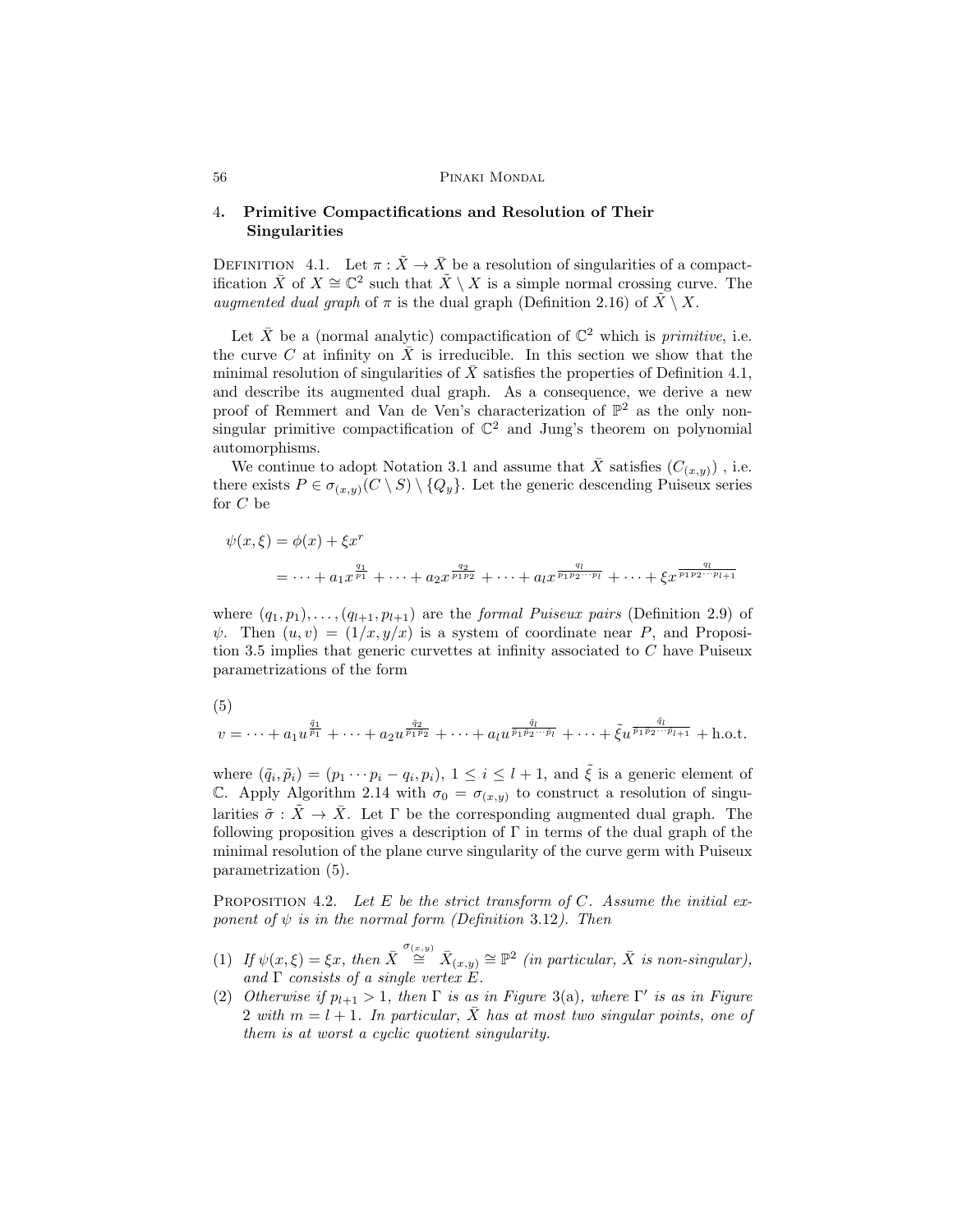(3) Otherwise  $(p_{l+1} = 1$  and)  $\Gamma$  is as in Figure 3(b), where  $\Gamma''$  is the graph of Figure 2 with  $m = l$  and one change - namely the self-intersection number of  $E^*$  in  $\Gamma''$  is -2. In particular,  $\tilde{X}$  has at most one singular point.



Figure 3: Augmented dual graph for the resolution of Algorithm  $2.14$ 

REMARK 4.3. Note that the resolution of Proposition 4.2 is not minimal if (and only if)  $u_1^0 = 2$ .

PROOF OF PROPOSITION 4.2. The first assertion is straightforward. The other assertions follow from the discussion in Section 2.5 and the following observations:

- 1. In the scenario of assertion 2, the Puiseux pairs of generic curvettes at infinity associated to C are  $(\tilde{q}_1, \tilde{p}_1), \ldots, (\tilde{q}_{l+1}, \tilde{p}_{l+1})$  and Algorithm 2.14 corresponds precisely to resolution of singularities of these curvettes at infinity.
- 2. In the scenario of assertion 3, the Puiseux pairs of generic curvettes at infinity associated to C are  $(\tilde{q}_1, \tilde{p}_1), \ldots, (\tilde{q}_l, \tilde{p}_l)$  and Algorithm 2.14 corresponds to at first resolving the singularities of these curvettes at infinity, and then  $q_l-q_{l+1}$ additional blow-ups.
- 3. The vertex  $e_0$  in Figures 3(a) and 3(b) corresponds to  $E_0$ , which is the strict transform of  $L_{\infty} \subseteq \overline{X}_{(x,y)}$ . The equation of  $L_{\infty}$  near P is  $u = 0$ . On the other hand, the normal form of  $\psi$  implies that the order (in u) of the right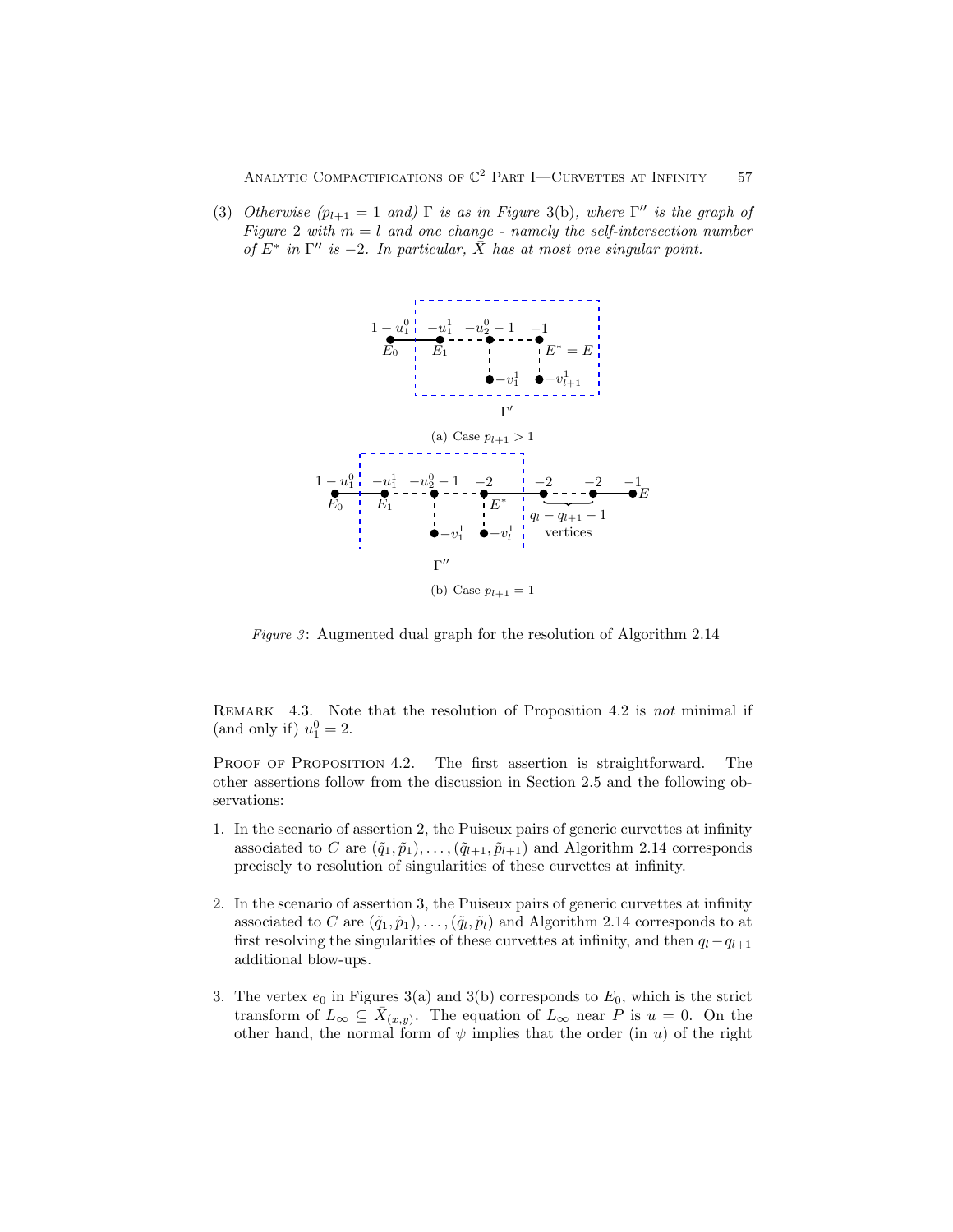hand side of (5) is  $\tilde{q}_1/\tilde{p}_1$ . It follows that strict transform of  $L_{\infty}$  contains the center of precisely the first  $u_1^0$ -blow ups (where  $u_1^0$  is defined in (3)).

 $\Box$ 

REMARK 4.4. More generally, if  $\overline{X}$  is an arbitrary normal analytic compactification of  $\mathbb{C}^2$  and C is an irreducible curve at infinity on  $\overline{X}$ , then the arguments from the proof of Proposition 4.2 imply that there is a non-singular compactification  $\tilde{X}$  of  $\mathbb{C}^2$  dominating  $\bar{X}_{(x,y)} \cong \mathbb{P}^2$  such that the dual graph of the curve at infinity on  $\tilde{X}$  has the same shape as  $\Gamma$  of Figure 3. In particular, contracting all curves at infinity on  $\bar{X}$  other than  $E_0$  and E results in a compactification  $\bar{X}^*$ with precisely two irreducible curves  $E_0^*$  and  $E^*$  at infinity,

- the bimeromorphic correspondence  $\bar{X}_{(x,y)} \dashrightarrow \bar{X}^*$  maps  $L_{\infty}$  dominantly on to  $E_0^*$ .
- the bimeromorphic correspondence  $\bar{X} \dashrightarrow \bar{X}^*$  maps C dominantly on to  $E^*$ .

This implies that

- (1)  $\bar{X}^*$  is precisely the compactification guaranteed by assertion 1 of Theorem 1.5 in the case that  $k = 2$  and  $\nu_2$  is the divisorial valuation associated to C.
- (2)  $\tilde{X}$  is precisely the *minimal* resolution of singularities of  $\bar{X}^*$ .

Moreover, let  $P^*$  be the point of intersection of  $E_0^*$  and  $E^*$ . We claim that  $E^* \setminus \{P^*\} \cong \mathbb{C}$ . Indeed, this is clear if  $\Gamma$  is as in Figure 3(b). On the other hand, if  $\Gamma$  is as in Figure 3(a), then it suffices to show that  $E^*$  is non-singular at the point Q<sup>∗</sup> to which the curves corresponding to the right-most vertical string of  $\Gamma$  contracts. But the singularity at  $Q^*$  is a cyclic quotient (or *Hirzebruch*-Jung) singularity, and  $E$  is transversal to the string of exceptional divisor of its resolution. It then follows from the well known properties of cyclic-quotient singularities (see e.g. [3, Section III.5]) that  $E^*$  does not acquire any singularity at  $Q^*$ .

As mentioned in Remark 4.3, the resolution of singularities of  $\bar{X}$  constructed in Proposition 4.5 may not be minimal. Understanding the minimal resolution of  $X$  requires a more detailed analysis of the change of the initial exponent of a Puiseux series under blow up. This is the content of the next theorem.

THEOREM 4.5. Let the assumptions and notations be as in Proposition 4.2; in particular the initial exponent of  $\psi$  is in the normal form, and  $\Gamma$  is as in Figure 3(a) if  $p_{l+1} > 1$  and as in Figure 3(b) if  $p_{l+1} = 1$ .

- (1)  $\bar{X}$  is non-singular iff  $\psi(x,\xi) = \xi x$ .
- (2) Otherwise if  $q_1/p_1 > 1/2$ , then  $u_1^0 > 2$  and  $\Gamma$  is the augmented dual graph of the minimal resolution of  $X$ .
- (3) Otherwise let  $\tilde{q}_1 := p_1 q_1$ . Then we must have  $p_1 = \tilde{q}_1 + r_1$  and  $\tilde{q}_1 =$  $m_1r_1 + r_2$  for some positive integers  $r_1, m_1, r_2$  with  $r_2 < r_1 < \tilde{q}_1$ . Moreover, if  $t_1$  is as in  $\Gamma$  (see the 'leftmost' string of Figure 2), then  $t_1 \geq m_1$  and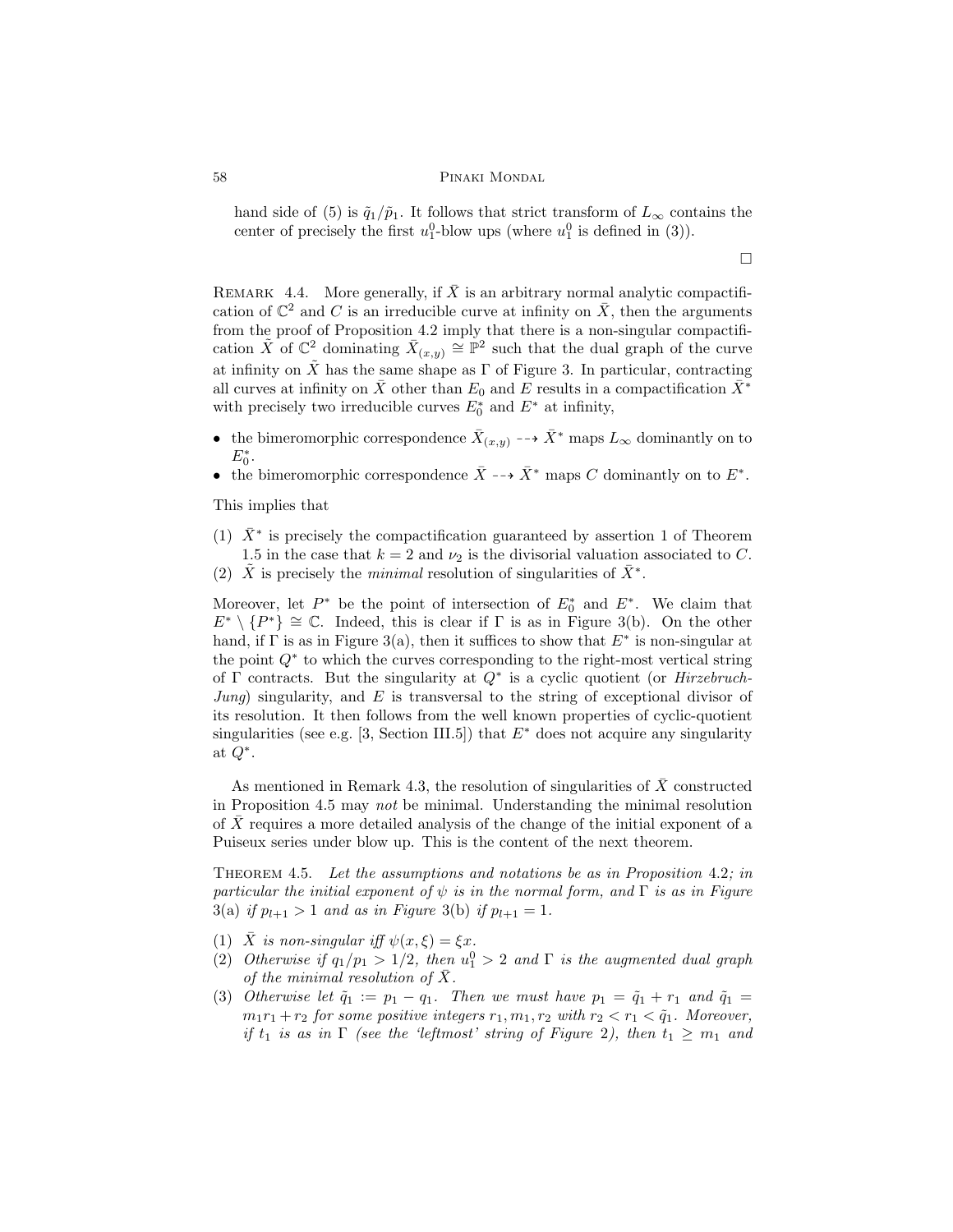$u_1^{m_1} \geq 3$  and  $u_1^j = 2$  for all j,  $1 \leq j < m_1$ . The augmented dual graph of the minimal resolution of  $\overline{X}$  is gotten from  $\Gamma$  by deleting all the vertices to the left of  $e_{m_1}$  and changing the weight of  $e_{m_1}$  to  $-u_1^{m_1}+1$ .

PROOF. The  $(\Leftarrow)$  implication of the first assertion follows from Proposition 4.2. Now we assume that  $\psi(x,\xi) \neq \xi x$  and show that either 2nd or the 3rd assertion of the theorem is true. Note that this will also prove the  $(\Rightarrow)$  implication of assertion (1) (since a surface is singular iff the dual graph of the minimal resolution of singularity is non-empty) and complete the proof of the theorem.

Since the initial exponent of  $\psi$  is in the normal form, it follows that  $\deg_x(\psi)$ 1. We now divide our proof based on different possibilities for  $\deg_x(\psi)$ . For each case we construct the minimal resolution  $\tilde{X}^{min}$  of singularities of  $\bar{X}$  and show that the exceptional divisor of the morphism  $\tilde{X}^{min} \to \bar{X}$  is of the required form.

**Case 1:** deg<sub>x</sub>( $\psi$ ) = 1/n, n  $\geq$  2. In this case  $\psi = \xi x^{1/n}$ . Consequently (5) implies that a generic curvette  $\gamma$  associated to C has Puiseux expansion near P of the form

$$
u = \xi' v^{n/(n-1)} + \text{h.o.t.}
$$

for a generic  $\xi' \in \mathbb{C}$ . Let  $\bar{X}_0 = \bar{X}_{(x,y)}, \bar{X}_1, \dots$  be the sequence of surfaces constructed in the resolution Algorithm 2.14. Then it follows that the strict transform of  $\gamma$  on  $\overline{X}_i$  has a Puiseux expansion of the form

$$
v_i = \xi' u_i^{n-i} + \text{h.o.t.}
$$

where  $(u_i, v_i) := (u/v, v^i/u^{i-1})$ . In particular, the bimeromorphic correspondence  $\overline{X} \dashrightarrow \overline{X}_i$  maps C to the point  $(u_i, v_i) = 0$  for  $i < n$ , and dominantly on to the line  $u_n = 0$  (which is precisely the exceptional divisor of the last blow up) for  $i = n$ . It follows that  $\tilde{X} = \bar{X}_n$  is precisely the resolution of singularity of  $\tilde{X}$ achieved via Algorithm 2.14 with the augmented dual graph as in Figure 4.

$$
E_0 = \begin{matrix} -1 & -2 & -1 & -n \\ E_0 & E_2 & E_{n-1} & E_n & E_1 \end{matrix}
$$

Figure 4: Augmented dual graph for resolution when  $\deg_x(\psi_\nu) = 1/n, n \ge 2$ 

Since  $E_n$  is precisely the pre-image of  $C$ , it follows that the exceptional divisor of the resolution  $\tilde{\sigma}: \tilde{X} \to \bar{X}$  is  $\tilde{E} := E_0 \cup \cdots \cup E_{n-1}$ . Note that  $\tilde{E}$  has two connected components:  $E_1$  and  $\tilde{E}_1 := E_0 \cup E_2 \cup \cdots \cup E_{n-1}$ . By Castelnuovo's criterion  $\tilde{X}^{min}$  is formed from  $\tilde{X}$  by contracting  $\tilde{E}_1$  to a non-singular point. In particular, the exceptional divisor of the minimal resolution  $\bar{X}^{min} \to \bar{X}$  is precisely (the isomorphic image of)  $E_1$ . It is straightforward to check that this is precisely the form of the exceptional divisor prescribed by assertion 3 of the theorem.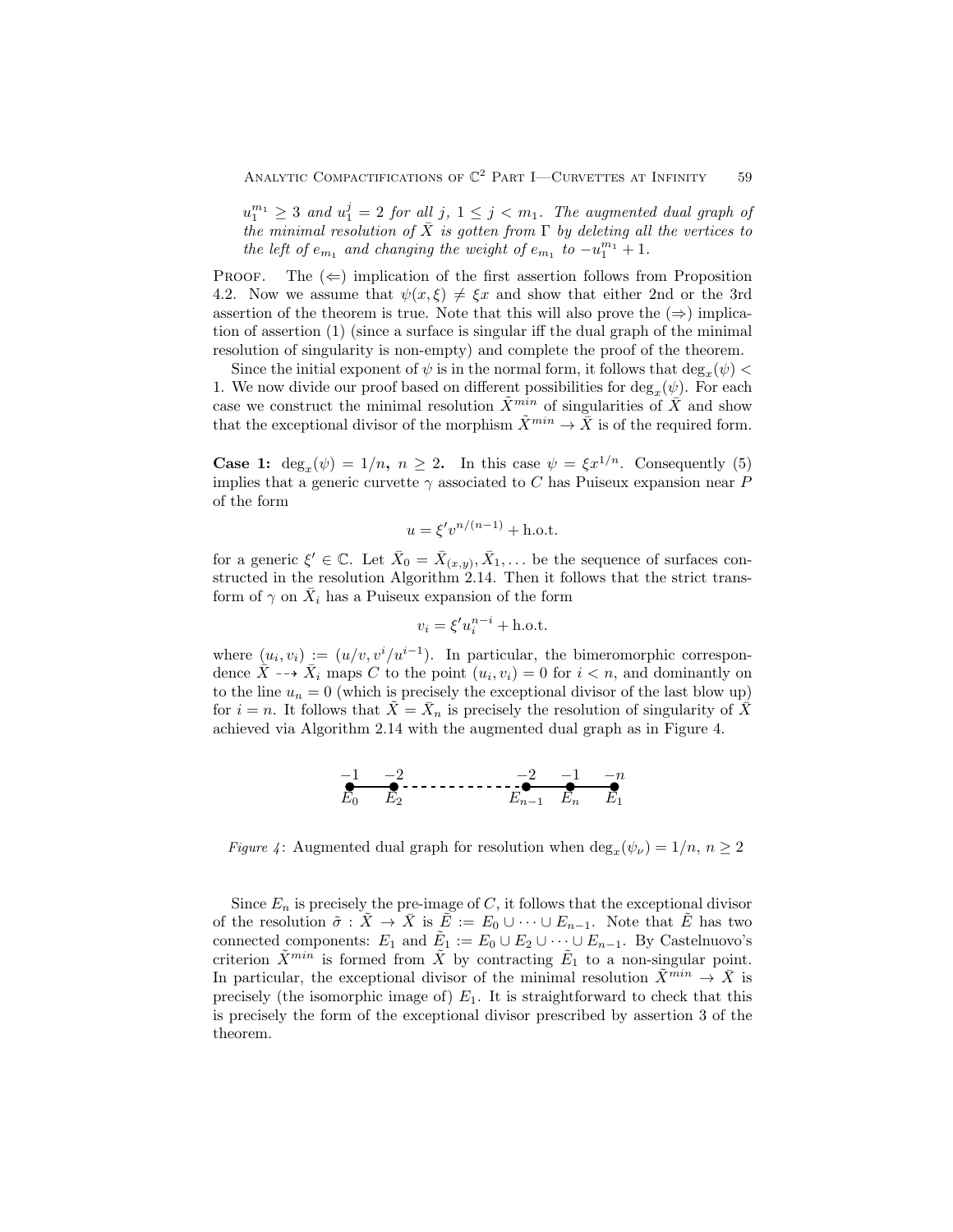**Case 2:**  $1 > \deg_x(\psi) > 1/2$ . In this case a generic curvette  $\gamma$  associated to C has Puiseux expansion near P of the form

$$
u = av^{\alpha} + \text{h.o.t.}
$$

where  $a \neq 0 \in \mathbb{C}$  and  $\alpha > 2$ . It follows that Algorithm 2.14 requires at least 3 blow ups, and strict transforms of  $L_{\infty}$  contain the centers of at least the first three blow ups. In particular, the intersection number of the strict transform of  $L_{\infty}$  on X (which is precisely negative of the label of the vertex  $e_0$  in Figure 3) is  $\leq -2$ . This implies that all the irreducible curves with support in the exceptional divisor of  $\tilde{\sigma} : \tilde{X} \to \bar{X}$  has self intersection  $\leq -2$ . Consequently,  $\tilde{\sigma}$ is precisely the minimal resolution of singularities of  $\overline{X}$  and assertion 2 of the theorem holds.

**Case 3:**  $0 < \deg_x(\psi) < 1/2$ ,  $\deg_x(\psi) \neq 1/n$  for all  $n \in \mathbb{Z}$ . The hypothesis of this case implies that a generic curvette  $\gamma$  associated to C has Puiseux expansion near P of the form

$$
u = av^{\alpha} + \text{h.o.t.}
$$

where  $a \neq 0 \in \mathbb{C}$  and  $1 < \alpha < 2$  such that  $\alpha \neq (n+1)/n$  for all  $n \geq 1$ . Note that  $\alpha = p_1/\tilde{q}_1$  where  $\tilde{q}_1$  is as in (5). In particular  $p_1, \tilde{q}_1$  are integers with no common factors. Let us follow the steps of the computation of  $gcd(p_1, \tilde{q}_1)$ 1 via Euclidean algorithm. The assumptions on  $\alpha$  translate to the following observations:

$$
p_1 = \tilde{q}_1 + r_1 \qquad \text{for some } r_1 \in \mathbb{Z}, \ 1 < r_1 < q_1, \text{ and}
$$
\n
$$
\tilde{q}_1 = m_1 r_1 + r_2 \qquad \text{for some } m_1, r_2 \in \mathbb{Z}, \ 1 \le m_1, \ 1 \le r_2 < r_1.
$$

Let the next step of the computation of  $gcd(p_1, q_1)$  be

$$
r_1 = m_2 r_2 + r_3
$$
 for some  $m_2 > 0$ , and  $0 \le r_3 < r_2$ .

Then straightforward arguments as in Case 1 shows that after  $m_1 + m_2 + 1$  blowups the dual graph of the union of strict transforms of  $E_i$ 's for  $1 \le i \le m_1+m_2+1$ on  $\bar{X}_{m_1+m_2+1}$  is as in Figure 5, and the Puiseux expansion for the strict transform  $\gamma_{m_1+m_2+1}$  of  $\gamma$  on  $X_{m_1+m_2+1}$  is given by:

$$
u_{m_1+m_2+1} = a'(v_{m_1+m_2+1})^{r_3/r_2} + \text{h.o.t.}
$$
 for some  $a' \neq 0 \in \mathbb{C}$ .

where  $(u_{m_1+m_2+1}, v_{m_1+m_2+1}) = (u^{1+m_1m_2}/v^{1+m_2+m_1m_2}, v^{m_1+1}/u^{m_1})$ . Moreover,  $u_{m_1+m_2+1} = 0$  and  $v_{m_1+m_2+1} = 0$  are respectively the local equations of the strict transform of  $E_{m_1+1}$  and  $E_{m_1+m_2+1}$  near  $\gamma_{m_1+m_2+1}$ . We divide the rest of the proof for this case into the following two subcases: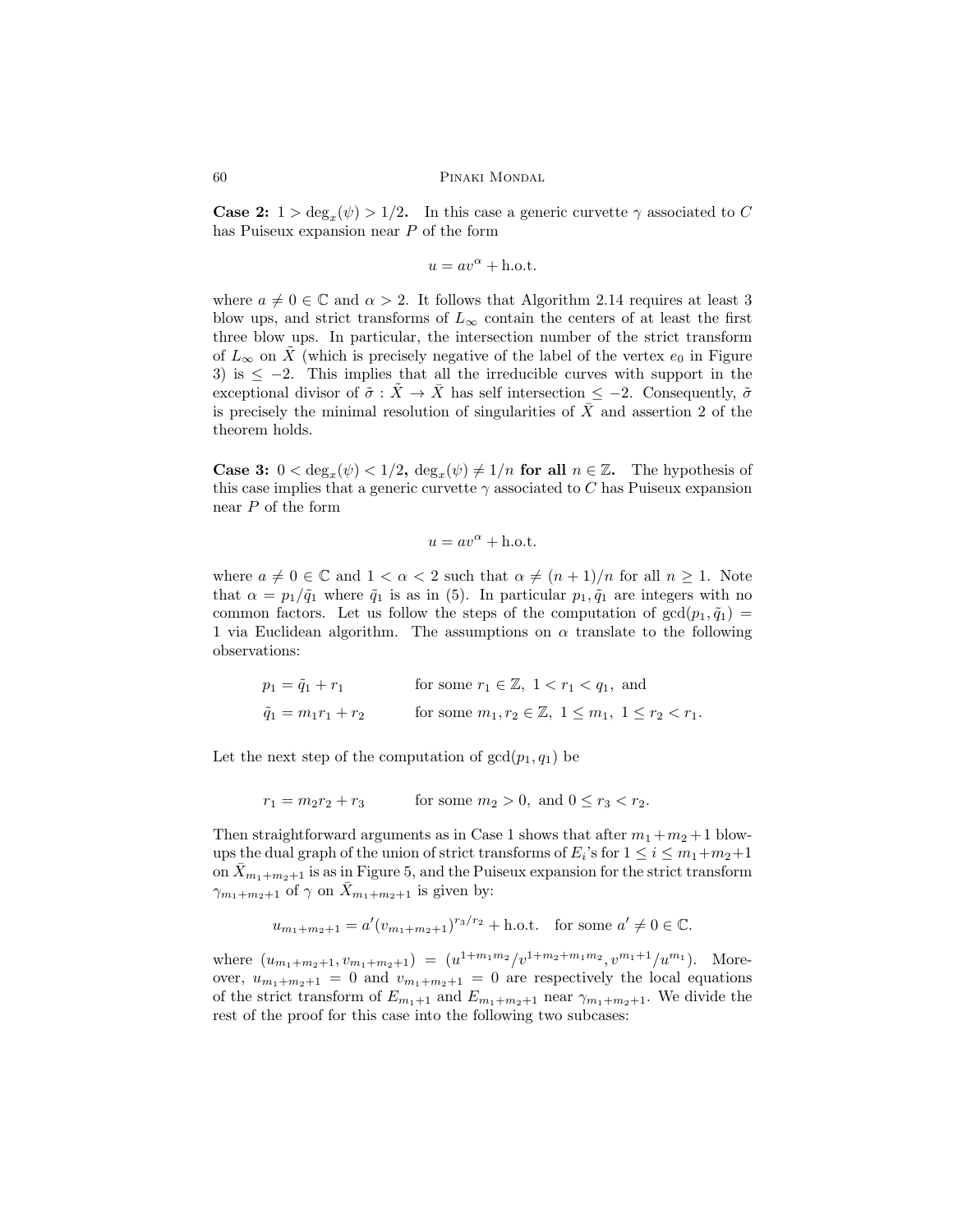

*Figure 5*: Dual graph of  $E_0 \cup \cdots \cup E_{m_1+m_2+1}$  after  $m_1 + m_2 + 1$  blow-ups

**Subcase 3.1:**  $r_3 = 0$ . Since  $a' \neq 0$ , this implies that  $\gamma_{m_1+m_2+1}$  does not belong to the strict transform of  $E_{m_1+1}$  on  $\bar{X}_{m_1+m_2+1}$ . It follows from Algorithm 2.14 all the remaining blow-ups for the construction of  $X$  keep (the strict transforms of)  $E_0, \ldots, E_{m_1+1}$  unchanged and the dual graph of the exceptional divisor of the morphism  $X \to \overline{X}$  is of the form as in Figure 6(a). Moreover,  $r_3 = 0$  implies that  $r_2 = \gcd(p_1, q_1) = 1$ , so that  $m_2 = r_1 \geq 2$ . The same arguments as in Case 1 then show that the dual graph of the exceptional divisor of the minimal resolution  $\tilde{X}^{min} \to \bar{X}$  is of the form as in Figure 6(b). This is precisely the form of the dual graph prescribed by assertion 3 of the theorem.

**Subcase 3.2:**  $r_3 > 0$ . In this case  $\gamma_{m_1+m_2+1}$  intersects the point  $P_{m_1+m_2+1}$ of intersection of  $E_{m_1+m_2+1}$  and the strict transform of  $E_{m_1+1}$  on  $\bar{X}_{m_1+m_2+1}$ . It follows that the bimeromorphic correspondence  $\bar{X} \dashrightarrow \bar{X}_{m_1+m_2+1}$  maps C to  $P_{m_1+m_2+1}$  and therefore Algorithm 2.14 requires at least one more blow up to construct  $\tilde{X}$ . The dual graph of the union of strict transforms of  $E_i$ 's for  $1 \leq i \leq m_1 + m_2 + 2$  on  $\overline{X}_{m_1+m_2+2}$  is as in Figure 7(a). Also, since  $r_3 < r_2$ , it follows that the strict transform of  $\gamma$  on  $\bar{X}_{m_1+m_2+2}$  does not intersect the strict transform of  $E_{m_1+1}$ , and the same reasoning as in Subcase 3.1 then implies that the dual graph of the exceptional divisor of the minimal resolution  $\ddot{X}^{min} \rightarrow \ddot{X}$ is of the form as in Figure  $7(b)$ . It is straightforward to check that this agrees with assertion 3, which completes the proof of the theorem.  $\Box$ 

COROLLARY 4.6 ([24]). Up to an (analytic) isomorphism  $\mathbb{P}^2$  is the only smooth primitive compactification of  $\mathbb{C}^2$ .

PROOF. This follows from combining the first assertions of Theorem 4.5 and Proposition 4.2.

Remark 4.7. In [24] Remmert and Van de Ven essentially proved that compactifications of  $\mathbb{C}^2$  are algebraic spaces, i.e. Theorem 2.15 (which is essentially the point of departure of this article), and then used it to prove the result of Corollary 4.6 by arguments different from ours. Our proof of Corollary 4.6 therefore is in fact a new proof of the implication "Theorem  $2.15 \Rightarrow$  Corollary 4.6."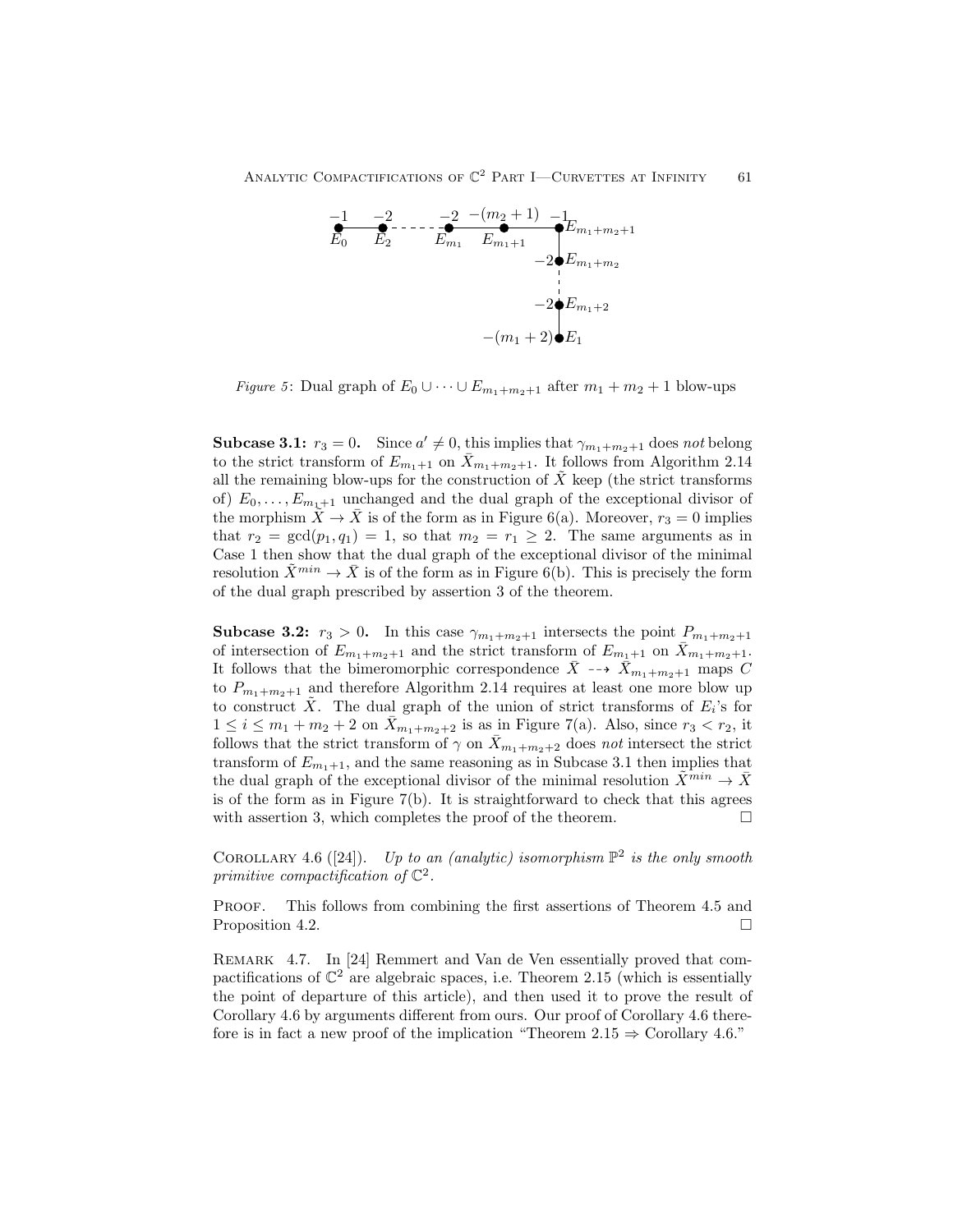

(b) Minimal resolution

Figure 6: Dual graphs of the exceptional divisor of the resolution of singularities of  $\bar{X}$  for the case  $r_3 = 0$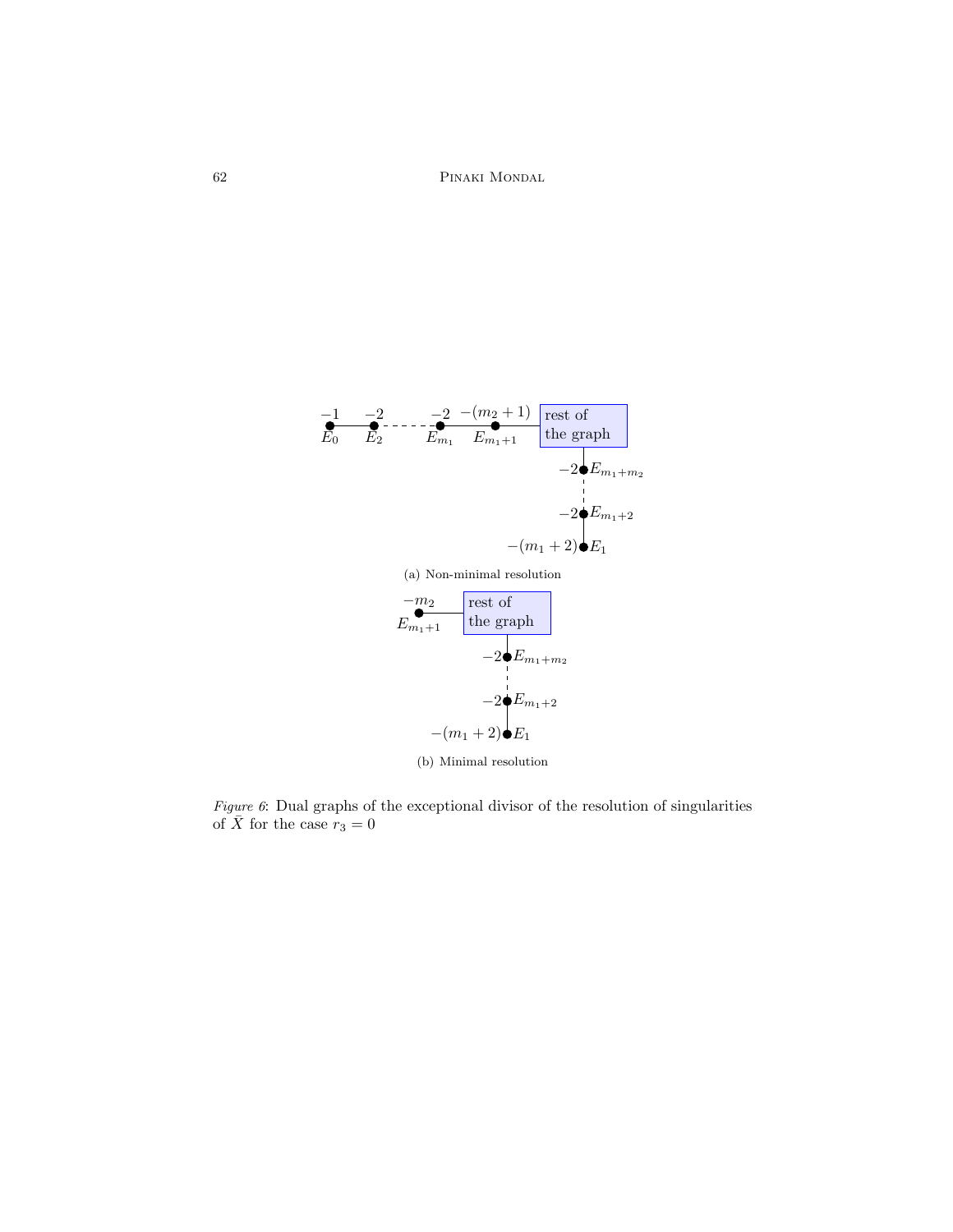$$
\begin{array}{cccc}\n-1 & -2 & -1 & -2 & -(m_2+2) & -1 & -2 \\
\hline\nE_0 & E_2 & E_{m_1} & E_{m_1+1} E_{m_1+m_2+2} & E_{m_1+m_2+1} \\
& & & -2 \cdot E_{m_1+m_2} & \\
& & & \cdot \\
& & & -2 \cdot E_{m_1+2} & \\
& & & & -2 \cdot E_{m_1+2} \\
& & & & - (m_1+2) \cdot E_1\n\end{array}
$$

(a)  $E_0 \cup \cdots \cup E_{m_1+m_2+2}$  after  $m_1 + m_2 + 2$  blow-ups



(b) Exceptional divisor of the minimal resolution

Figure 7: Dual graphs for the case  $r_3 > 0$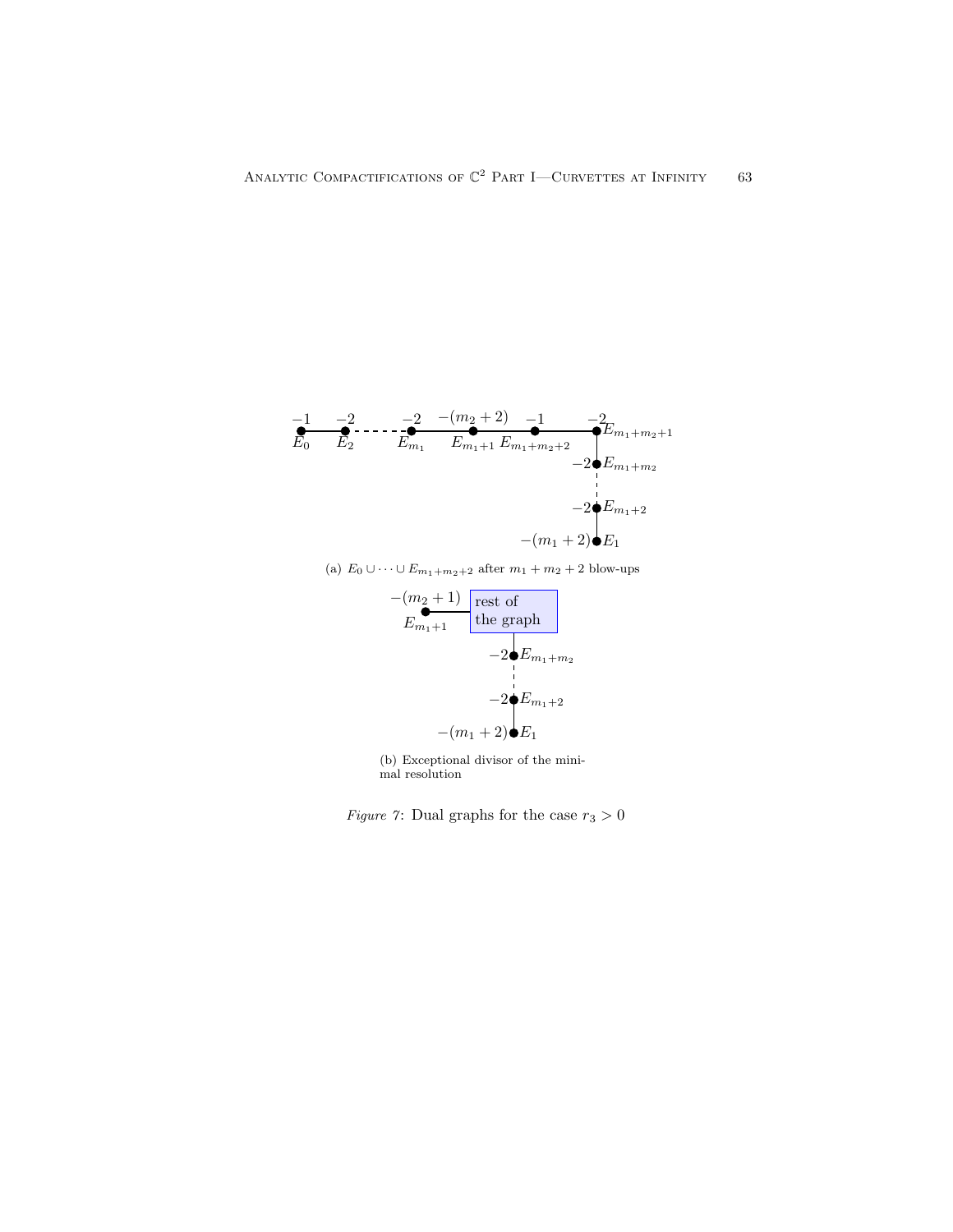COROLLARY 4.8 ([13]). The group of  $\mathbb{C}\text{-}algebra$  automorphisms of the ring of complex polynomials in two variables is generated by linear automorphisms and triangular automorphisms (i.e. Type II automorphisms of Lemma 3.11).

PROOF. Let  $\Delta$  be the group of C-algebra automorphisms of  $\mathbb{C}[x', y']$  and  $\Sigma$ be the subgroup of  $\Delta$  generated by linear and triangular automorphisms. Pick  $F = (F_1, F_2) \in \Delta$ . Set  $(u, v) := (F_1(x', y'), F_2(x', y'))$ . Let  $\overline{X} \cong \mathbb{P}^2$  be the compactification of  $X := \operatorname{Spec} \mathbb{C}[x', y'] \cong \mathbb{C}^2$  via the embedding  $(x', y') \mapsto [1 :$  $F_1(x', y') : F_2(x', y')$ . Lemma 3.11 implies that there exists  $G = (G_1, G_2) \in \Delta$ such that initial exponent of the generic descending Puiseux series  $\psi(x,\xi)$  of C with respect to  $(x, y) := (G_1(x', y'), G_2(x', y'))$  coordinates is in the normal form. Since  $\overline{X}$  is non-singular, first assertions of Theorem 4.5 and Proposition 4.2 imply that  $\psi(x,\xi) = \xi x$  and  $G \circ F^{-1} : \overline{X} \to \overline{X}_{(x,y)}$  is an isomorphism. It follows that  $F \circ G^{-1}$  is a non-invertible linear map in  $(x, y)$ -coordinates; in particular,  $F \circ G^{-1} \in \Sigma$ . Therefore  $F \in \Sigma$ , as required.

The following result is immediate from the arguments of the proof of Theorem 4.5. We will use it in the proof of Theorem 1.1.

COROLLARY 4.9. Let X be a primitive compactification of X. Choose coordinates  $(x, y)$  on X such that the initial exponent of the generic descending Puiseux series  $\psi(x,\xi)$  of the curve C at infinity is in the normal form. Then one of the following must hold:

- (1)  $\bar{X} \cong \mathbb{P}^2$ ,  $C \cong \mathbb{P}^1$ . (2)  $\sigma_{(x,y)}^{-1} : \bar{X}_{(x,y)} \dashrightarrow \bar{X}$  contracts  $L_{\infty}$  to a point  $P \in C$ . In this case
	- (a) either P is a singular point of  $\bar{X}$ ,
	- (b) or  $\bar{X}$  is isomorphic to the weighted projective space  $\mathbb{P}^2(1,1,n)$  for some  $n \geq 1$ , and P is a non-singular point of both  $\bar{X}$  and C.

# 5. Singularities and Curves at Infinity

DEFINITION 5.1. Let  $\bar{X}$  be a compactification of  $\mathbb{C}^2$ . We say that  $\bar{X}$  is a minimal compactification (of  $\mathbb{C}^2$ ) if none of the curves at infinity can be (analytically) contracted.

EXAMPLE 5.2. Note that a minimal compactification of  $\mathbb{C}^2$  may not be a minimal surface. Indeed, let  $\bar{X}_0 = \mathbb{P}^2$ . Pick a line  $L_0$  on  $\bar{X}_0$  and a point  $Q \in L_0$ . Fix  $k \geq 1$ . Choose points  $P_1, \ldots, P_k \in \overline{X}_0 \setminus L_0$  such that the lines  $L_i$  joining  $P_i$  and  $Q, 1 \leq i \leq k$ , are pairwise distinct. Let  $\bar{X}_k$  be the blow up of  $\bar{X}_0$ at  $P_1, \ldots, P_k$ . Let  $C_i \subseteq \overline{X}_k$  be the strict transform of  $L_i$ ,  $0 \le i \le k$ , and  $X_k := \bar{X}_k \setminus \bigcup_{i=0}^k C_i$ . Note that  $X_0 \cong \mathbb{C}^2$ . It then follows by induction that  $X_k \cong \mathbb{C}^2$  (indeed, we need only the following observation: if Y is the blow up of  $\mathbb{C}^2$  at a point P and L is a line through P on  $\mathbb{C}^2$ , then the complement in Y of the strict transform of L is also isomorphic to  $\mathbb{C}^2$ ). We claim that  $\bar{X}_k$  is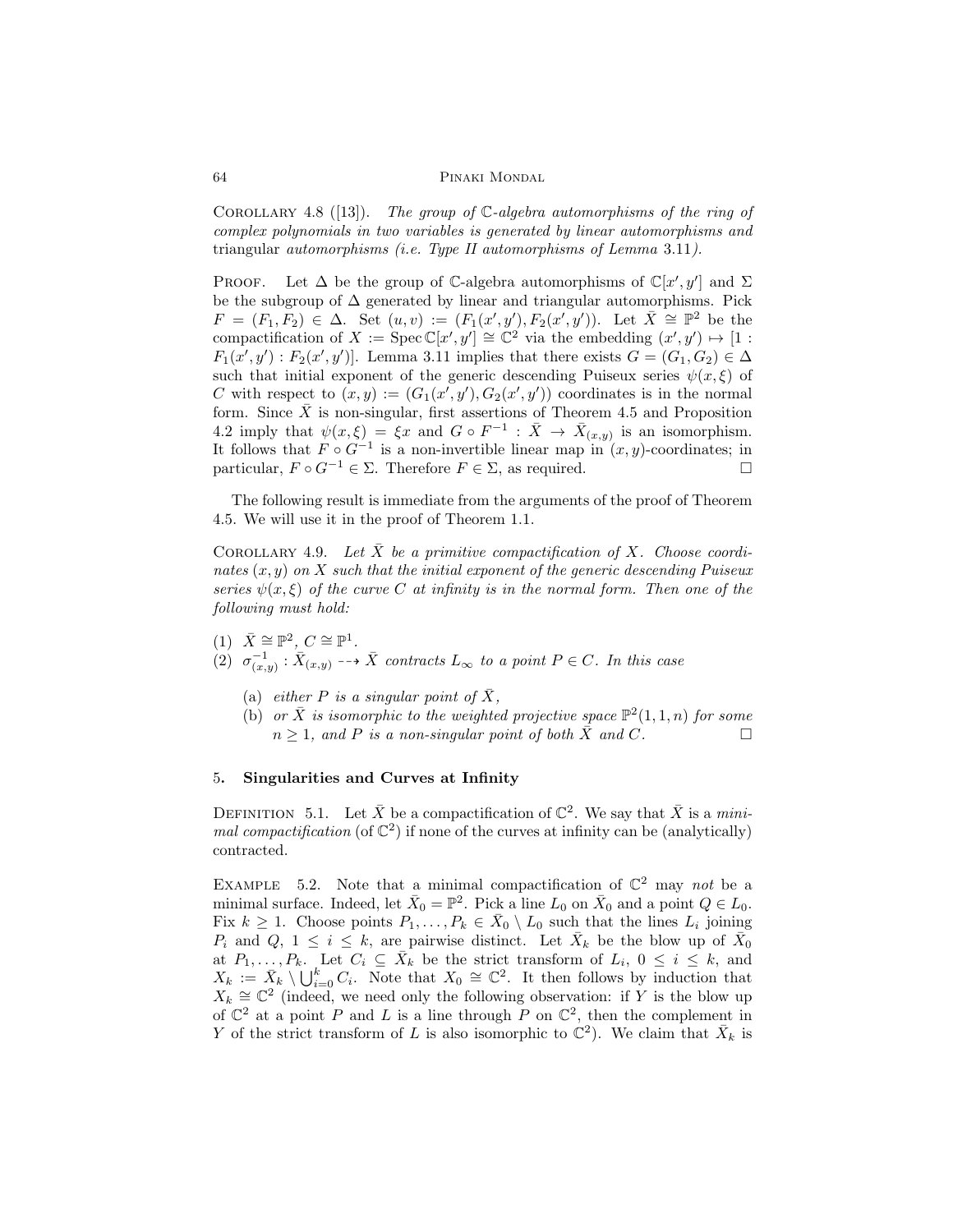a minimal compactification of  $X_k$ . Indeed, the matrix of intersection numbers  $(C_i, C_j)$  is:

$$
\mathcal{I} = \begin{pmatrix}\n1 & 1 & 1 & 1 & \cdots & 1 & 1 \\
1 & 0 & 1 & 1 & \cdots & 1 & 1 \\
1 & 1 & 0 & 1 & \cdots & 1 & 1 \\
\vdots & \vdots & \vdots & \vdots & \cdots & \vdots & \vdots \\
1 & 1 & 1 & 1 & \cdots & 0 & 1 \\
1 & 1 & 1 & 1 & \cdots & 1 & 0\n\end{pmatrix}
$$

It then follows from Theorem 2.12 that no  $C_i$  can be contracted, i.e.  $\bar{X}_k$  is a minimal compactification of  $X_k$ . Also note that the configuration of the curves at infinity is as in Figure 1.

PROOF OF THEOREM 1.1. Let  $\sigma : \bar{X} \dashrightarrow \bar{X}_0 \cong \mathbb{P}^2$  be the bimeromorphic correspondence induced by identification of X with  $\mathbb{C}^2$ . Algorithm 2.14 shows that a resolution of singularities  $\tilde{\sigma} : \tilde{X} \to \bar{X}$  can be constructed from  $\bar{X}_0$  via a sequence of blow-ups  $\bar{X}_{i+1} \to \bar{X}_i$ , with  $\tilde{X} = \bar{X}_s$  for some  $s \geq 1$ . Let  $E_0$  be the line at infinity on  $\overline{X}_0$ , and for each  $i \geq 1$ , let  $E_i$  be the exceptional divisor of the *i*-th blow-up. Finally, for each  $i \geq 0$ , let  $\Gamma_i$  be the *augmented dual graph* at the *i*-th step, i.e.  $\Gamma_i$  is the dual graph for the union of strict transforms on  $\bar{X}_i$ of  $E_0, \ldots, E_i$ . Then it is straightforward to see (see, e.g., [27, Remark 5.5]) that for each i, there are only two possibilities for the transformation from  $\Gamma_i$  to  $\Gamma_{i+1}$ which are described in Figure 8. In particular, it follows that for all  $i \geq 1$ ,

- (i)  $\Gamma_i$  is a tree (i.e. every pair of vertices is connected by a unique *minimal* path).
- (ii)  $E_i$  is connected to at most two distinct  $E_j$ 's in  $\Gamma_i$ ; denote them as  $E_{t_i}$  and  $E_{t_i'}(t_i = t_i'$  in the case of Figure 8(a)). (Here we used  $i > 0$ .)
- (iii) Let  $\tilde{\Gamma}_i$  (resp.  $\tilde{\Gamma}'_i$ ) be the connected component of  $\Gamma_s \setminus \{E_i\}$  which contains  $E_{t_i}$  (resp.  $E_{t'_i}$ ). Then the vertex corresponding to  $E_0$  is in  $\tilde{\Gamma}_i \cup \tilde{\Gamma}'_i$  (from now we will abuse the notation and simply write  $E_0 \in \tilde{\Gamma}_i \cup \tilde{\Gamma}'_i$ . W.l.o.g. we assume that  $E_0 \in \tilde{\Gamma}_i$ .
- (iv) Let  $\tilde{\Gamma}$  be a connected component of  $\Gamma_s \setminus \{E_i\}$  which does not contain  $E_{t_i}$  or  $E_{t_i}$  and let  $\tilde{E} := \bigcup \{ E_j : E_j \in \tilde{\Gamma} \}.$  Then there is a point  $Q \in E_i$  such that  $\hat{E}$  is precisely the union of exceptional curves arising from blow-up of  $Q$  and points infinitely close to  $Q$ . In particular,  $E$  can be (analytically) contracted to a non-singular point and the image of  $E_i$  under this contraction is also non-singular.

**Proof of assertion (1):**  $\overline{X}$  is constructed from  $\overline{X}$  by contracting some of the  $E_i$ 's. Let  $E_{i_1}, \ldots, E_{i_k}$  be the non-contracted curves; w.l.o.g. we may assume  $C_j = \tilde{\sigma}(E_{i_j}), 1 \leq j \leq k$ . Observation (iv) can be reformulated as: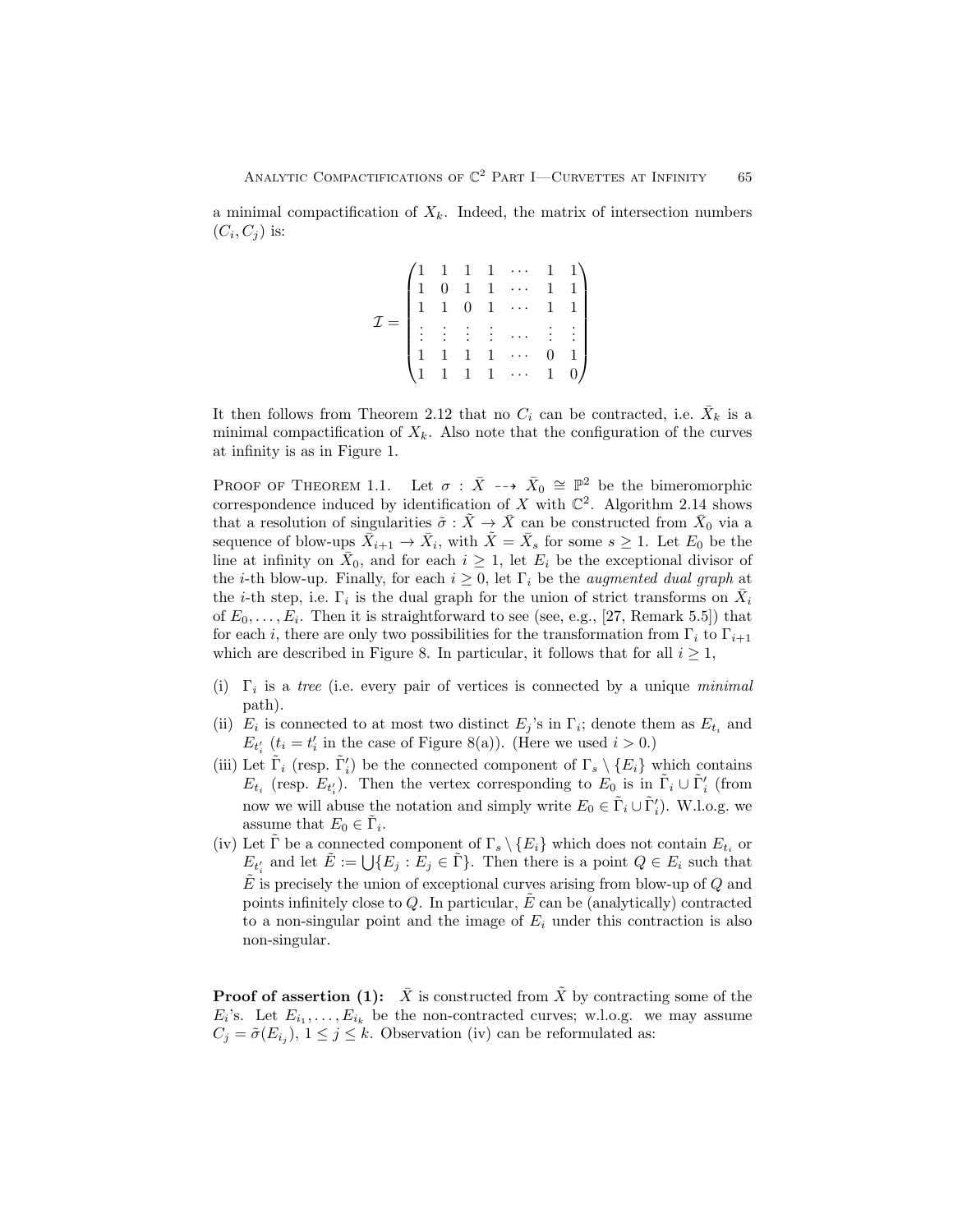

Figure 8: Change of the augmented dual graph in  $(i + 1)$ -th step

(v) Fix  $j, 1 \leq j \leq k$ . Let  $P \in \text{Sing}(\bar{X}) \cap C_j$ . Then one of the following folds:

- (a)  $P \in C_j \cap C_{j'}$  for some  $j' \neq j$ ,
- (b)  $i_j \geq 1$ ,  $\tilde{\sigma}$  contracts  $\tilde{\Gamma}_{i_j} \ni E_0$ , and  $P = \tilde{\sigma}(E_0) = \tilde{\sigma}(\tilde{\Gamma}_{i_j}).$
- (c)  $i_j \geq 1$ ,  $t_{i_j} \neq t'_{i_j}$ ,  $\tilde{\sigma}$  contracts  $\tilde{\Gamma}'_{i_j}$ , and  $P = \tilde{\sigma}(\tilde{\Gamma}'_{i_j})$ .

Define

(6) 
$$
\Sigma := \{i_j : \tilde{\sigma} \text{ contracts } \tilde{\Gamma}_{i_j} \cup \tilde{\Gamma}'_{i_j}\}
$$

(7) 
$$
S = \bigcup_{1 \leq j < j' \leq k} C_j \cap C_{j'}
$$

Observation (i) implies that  $|S| \leq k - 1$ . If  $\Sigma = \emptyset$ , then observation (v) implies that for all j,  $1 \leq j \leq k$ ,  $|\text{Sing}(\overline{X}) \cap C_j \setminus S| \leq 1$ . It follows that  $|\text{Sing}(\overline{X})| \leq$  $k + |S| + 1 \leq 2k$ . On the other hand, if  $\Sigma \neq \emptyset$ , then observations (iii) and (i) imply that  $\tilde{\sigma}$  contracts  $E_0$  to some point  $P_0 \in \overline{X}$  and  $P_0$  is the unique point of intersection of all  $C_j$  such that  $i_j \in \Sigma$ . Observation (v) then implies that for all  $j, 1 \leq j \leq k$ ,  $|\text{Sing}(\overline{X}) \cap C_j \setminus (S \cup \{P_0\})| \leq 1$ . It follows that  $|\text{Sing}(\overline{X})| \leq k + |S \cup \{P_0\}| \leq 2k$ . This completes the proof of assertion (1).

**Proof of assertion (4):** Since  $\overline{X}$  is minimal, it follows from Theorem 2.12 that either  $\tilde{\sigma}$  contracts  $E_0$  or  $\bar{X} \cong \bar{X}_0$ . W.l.o.g. we may assume the former. Consider the surface  $\bar{X}'$  obtained from  $\tilde{X}$  by contracting all curves at infinity other than the strict transforms of  $C_1, \ldots, C_k$  and the line  $E_0$  at infinity on  $\bar{X_0}$ (which is possible e.g. by Theorem 2.12). The bimeromorphic correspondences  $\bar{\pi}' : \bar{X}' \dashrightarrow \bar{X}$  and  $\bar{\pi_0} : \bar{X}' \dashrightarrow \bar{X}_0$  extend to holomorphic maps. In particular, for each j,  $1 \leq j \leq k$ , the strict transform  $C'_j$  of  $C_j$  on  $\overline{X}'$  is contractible, so that  $(C_j', C_j') < 0$ . On the other hand, the minimality assumption on  $\overline{X}$  and Theorem 2.12 imply that  $(C_j, C_j) \geq 0$  for all  $j, 1 \leq j \leq k$ . Since  $\pi' |_{\bar{X}' \setminus E'_0}$  (where  $E'_0$  is the strict transform of  $E_0$  on  $\bar{X}'$ ) is an isomorphism, it follows that  $E'_0$ intersects each  $C'_j$ ,  $1 \leq j \leq k$ , so that  $P := \pi'(E'_0) \in \bigcap_{j=1}^k C_j$ . This, together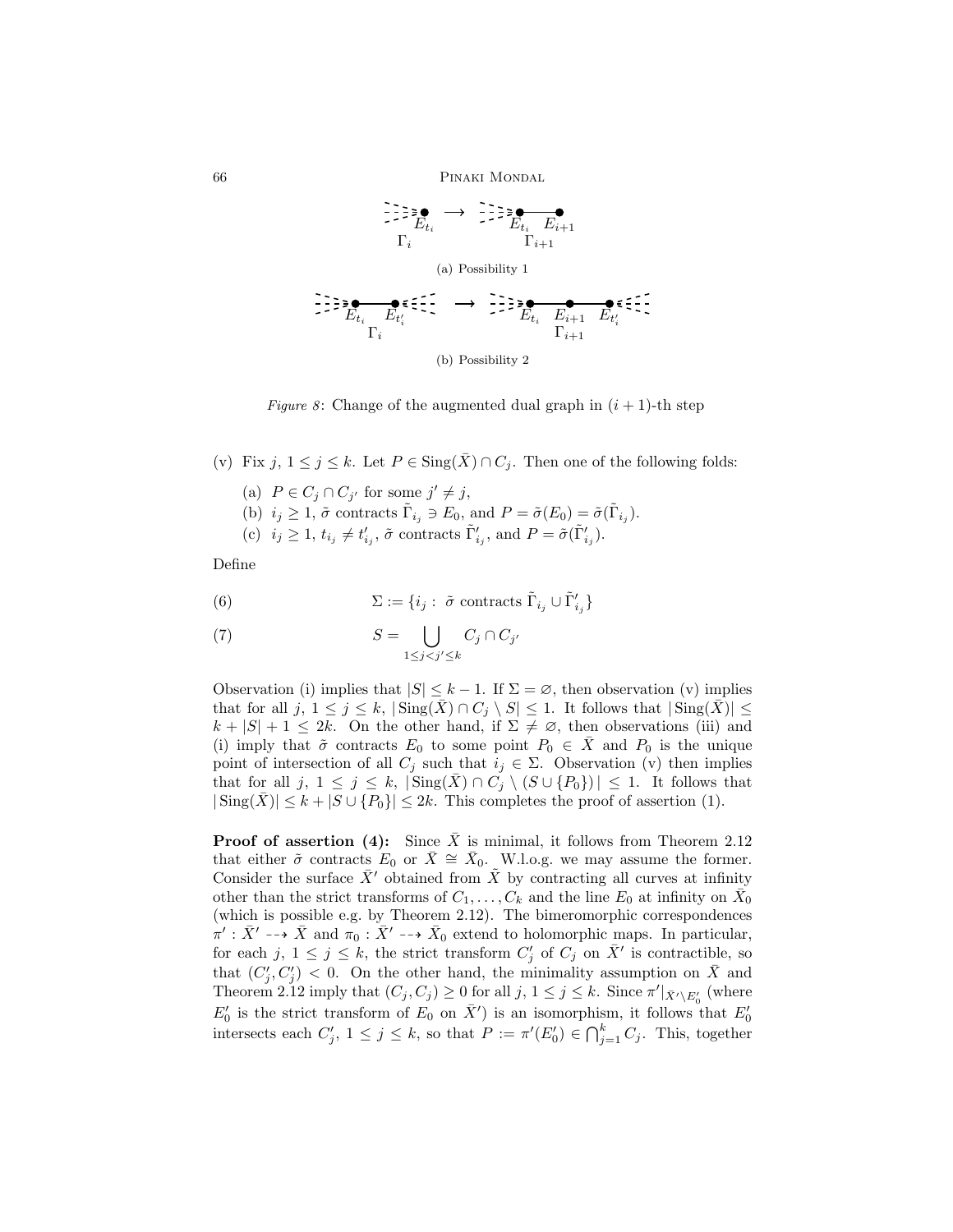with observation (i) above, implies that  $\pi'^{-1}(P) \cap C'_j$  consists of a single point P'<sub>j</sub>. In particular this proves assertion (4a) and implies that  $S \cup \tilde{\sigma}(E_0) = \{P\},\$ where S is as in (7). Observation (v) then implies that  $|\text{Sing}(\bar{X}) \setminus \{P\}| \leq k$ , which is precisely assertion (4c). Now fix  $j, 1 \leq j \leq k$ , and let  $\pi'_j : \overline{X'} \to \overline{X}^*_j$ be the contraction of all  $C_i$ ,  $i \neq j$ . Then  $\bar{X}_j^*$  is precisely the compactification  $\bar{X}^*$  of Remark 4.4 for  $C = C_j$ . Since  $\pi'_j$  is an isomorphism on a neighborhood of  $C'_j \setminus \{P'_j\}$ , assertions (4b) and (4d) follows from Remark 4.4.

**Proof of assertion (2):** At first note that if  $\tilde{\sigma}$  does not contract  $E_0$ , then X dominates  $\bar{X}_0$ , and therefore *all* singularities of  $\bar{X}$  are sandwiched. So assume  $\bar{\sigma}$ contracts  $\tilde{E}_0$  to a point  $P \in \bar{X}$ . Let  $\bar{X}'$  be as in the preceding paragraph. Then  $\bar{X}'$  dominates  $\bar{X}_0$ , and therefore all the singularities of  $\bar{X}'$  are sandwiched. Since  $\bar{X} \setminus \{P\} \cong \bar{X}' \setminus E'_0$ , this implies assertion (2).

**Proof of assertion (3):** At first note that if  $C_j$  is the image of  $E_0$ , then  $C_j \cong \mathbb{P}^1$  (since then the birational map  $\bar{X} \to \bar{X}_0$  maps  $C_j$  on to  $\bar{L}_{\infty}$ ). So assume that  $E_0$  does not map on to  $C_j$ . Let  $\overline{X}_j^*$  be as in the proof of assertion (4) and  $\tilde{\pi}_{j}^{*} : \tilde{X} \to \bar{X}_{j}^{*}$  be the corresponding map. Recall that  $E_{i,j}$  is the strict transform of  $C_j$  on  $\tilde{X}$ . Let  $\tilde{Q}_j$  be the point of intersection of  $E_{i_j}$  and  $\tilde{\Gamma}_{i_j}$  (where  $\tilde{\Gamma}_i$ 's are as in observation (iii)). Then  $\tilde{\pi}_{j}^{*}(\tilde{Q}_{j})$  is precisely the point of intersection of the two curves at infinity on  $\bar{X}_j^*$ . Since the bimeromorphic correspondence  $\bar{X} \dashrightarrow \bar{X}_j^*$ restricts to a holomorphic map on a neighborhood of  $C_j \setminus \tilde{\sigma}(\tilde{Q}_j)$ , assertion (3a) follows from Remark 4.4.

It remains to prove assertion (3b). Let  $Q$  be a singular point of  $C_i$  such that  $Q \in C_j \setminus \bigcup_{i \neq j} C_i$ . Recall that our proof of Theorem 1.1 started with the choice of an *arbitrary* compactification  $\bar{X}_0$  of X which is isomorphic to  $\mathbb{P}^2$ . Now we choose coordinates  $(x, y)$  on X such that the initial exponent of the generic descending Puiseux series associated to  $C_j$  is in the normal form, and set  $\bar{X}_0 = \bar{X}_{(x,y)}$  and  $\sigma_0 = \sigma_{(x,y)}$ . The arguments in the preceding paragraph imply that  $Q = \tilde{\sigma}(\tilde{Q}_j)$ and  $\tilde{\sigma}$  contracts  $E_0$  to Q. Since  $Q \in \overline{X} \setminus \bigcup_{i \neq j} C_i$ , this in turn implies that the bimeromorphic correspondence  $\bar{X} \dashrightarrow \bar{X}^*_j$  restricts to a holomorphic map on a neighborhood of  $E_0^* := \tilde{\pi}_j^*(E_0)$ . In particular, this implies that  $E_0^*$  is analytically contractible. Let  $\mu_j^* : \bar{X}_j^* \to Z$  be the contraction of  $E_0^*$ . Then Z is a primitive compactification of X, and  $\mu_j^*$  induces a holomorphic map  $\mu_j : \bar{X} \to Z$  such that  $Z \setminus X = \mu_j(C_j)$  and  $\mu_j$  is an isomorphism near Q. Assertion (3b) now follows from Corollary 4.9.

Example 5.3 (Compactifications with maximal number of singular points). Pick relatively prime integers  $p, q > 1$  and let  $\bar{X}_0$  be the weighted projective surface  $\mathbb{P}^2(1,p,q)$ , so that  $\bar{X}_0$  is a compactification of  $\mathbb{C}^2$  with two singular points at infinity. Pick  $P \in C := \overline{X}_0 \setminus \overline{X}$  such that  $\overline{X}_0$  is non-singular at P. Then perform a sequence of 3 blow-ups as follows: at first blow up  $\bar{X}_0$  at P, then blow up the resulting surface at a point on the exceptional divisor  $E_1$  which is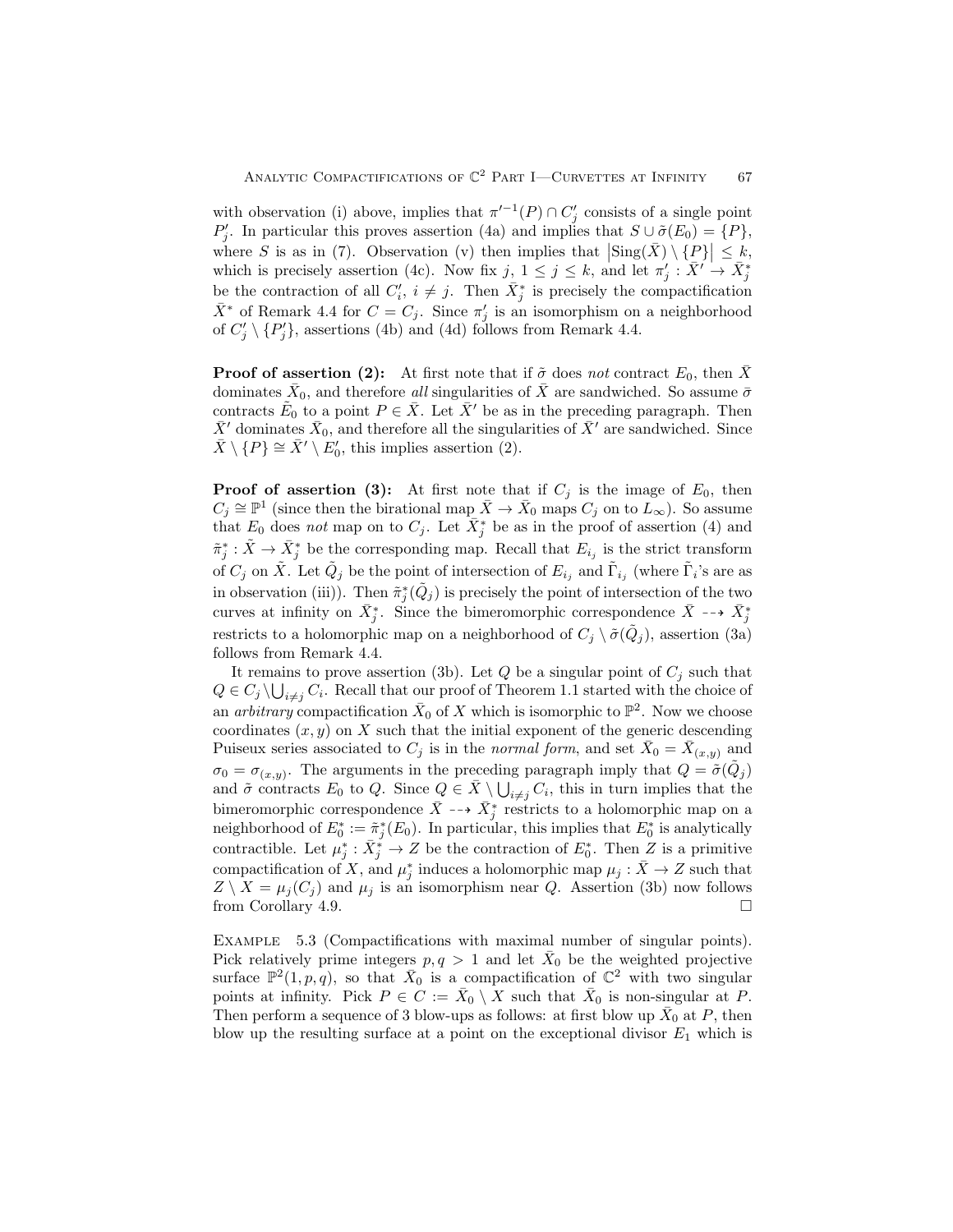not on the strict transform of  $C$ , and then blow up the point of intersection of the new exceptional divisor  $E_2$  and the strict transform of  $E_1$ . This produces a compactification of  $\mathbb{C}^2$  with the dual graph of the union of the curves at infinity as in Figure 9.

$$
\overbrace{C} \quad \overbrace{E_1}^{-3} \quad \overbrace{E_3}^{-1} \quad \overbrace{E_2}^{-2}
$$

Figure 9: Construction of  $\bar{X}$  such that  $|\operatorname{Sing}(\bar{X})|$  is maximal

It follows that blowing down  $E_1$  and  $E_2$  produces a compactification of  $\mathbb{C}^2$  with 2 irreducible curves and 4 singular points at infinity. For each  $k \geq 1$ , applying this procedure to k distinct points on  $C \setminus (\text{Sing } \bar{X}_0)$  produces a compactification of  $\mathbb{C}^2$  with  $k+1$  irreducible curves and  $2(k+1)$  singular points at infinity.

#### 6. Intersection Numbers of Curves at Infinity

PROOF OF THEOREM 1.5. Since each  $\nu_j$  is centered at infinity, it follows that there exists a compactification  $\overline{X}_j$  of X such that  $\nu_j$  is the order of vanishing along a curve  $C'_j$  at infinity on  $\check{X}_j$ . By assumption we can assume  $\bar{X}_1 \cong \mathbb{P}^2$ . Let  $\tilde{X}$  be the simultaneous resolution of singularities of  $\bar{X}_j$ ,  $1 \leq j \leq k$ . Let  $\tilde{C}_j$  be the strict transform of  $C'_j$  on  $\tilde{X}$ . Let  $\tilde{E}_1$  be the union of the exceptional curves of the map  $\tilde{\sigma}_1 : \tilde{X} \to \bar{X}_1$  and let  $\tilde{E}$  be the union of all curves in  $\tilde{E}_1$  which are different from  $\tilde{C}_2, \ldots, \tilde{C}_k$ . Since  $\tilde{E}_1$  is contractible, it follows that  $\tilde{E}$  is also contractible. Let  $\tilde{\sigma}: \tilde{X} \to \bar{X}$  be the contraction of  $\tilde{E}$ . Then  $\bar{X}$  is precisely the compactification Question 1.3 asks for. Since  $\tilde{\sigma}_1$  factors through  $\tilde{\sigma}$ , it follows that every singularity of X is sandwiched, and therefore rational [26, Remark] 1.15]. A criterion of Artin [1, Theorem 2.3] then shows that X is projective. This completes the proof of assertions (1) and (2) of Theorem 1.5.

We now prove assertion (3). Remark 1.6 shows that  $m_{ij} = -\nu_i(g_{\nu_j}(x, y, \tilde{\xi}))$ for generic  $\tilde{\xi} \in \mathbb{C}$ , where  $g_{\nu_j}$  is the *generic key form* of  $\nu_j$ . For all  $\tilde{\xi} \in \mathbb{C}$ , let  $D_{1,\tilde{\xi}}$  be the closure in  $\bar{X}$  of the curve  $g_{\nu_1}(x, y, \tilde{\xi}) = 0$ . Recall (from Example 3.8) that  $D_{1,\tilde{\xi}}$  is a line with 'slope'  $\tilde{\xi}$ . Therefore for generic  $\tilde{\xi}$ ,  $D_{1,\tilde{\xi}}$  intersects  $C_0$ transversally at one point and does not intersect any  $C_j$  for  $j \geq 1$ . Since the Weil divisor on  $\bar{X}$  of  $g_{\nu_1}(x, y, \tilde{\xi})$  is  $D_{1,\tilde{\xi}} + \sum_{l=1}^k \nu_l(g_{\nu_1}(x, y, \tilde{\xi})) C_l$ , it follows that

(8) 
$$
\sum_{l=1}^{k} m_{l1}(C_l, C_j) = \delta_{1j} \text{ for all } j, 1 \le j \le k,
$$

where  $\delta_{ij}$  is the usual Kronecker delta. Now fix  $i, 2 \leq i \leq k$  and pick  $n \geq 0$ such that  $x^n g_{\nu_i} \in \mathbb{C}[x, y, \xi]$ . For all  $\tilde{\xi} \in \mathbb{C}$ , let  $D_{i, \tilde{\xi}}$  be the closure in  $\overline{X}$  of the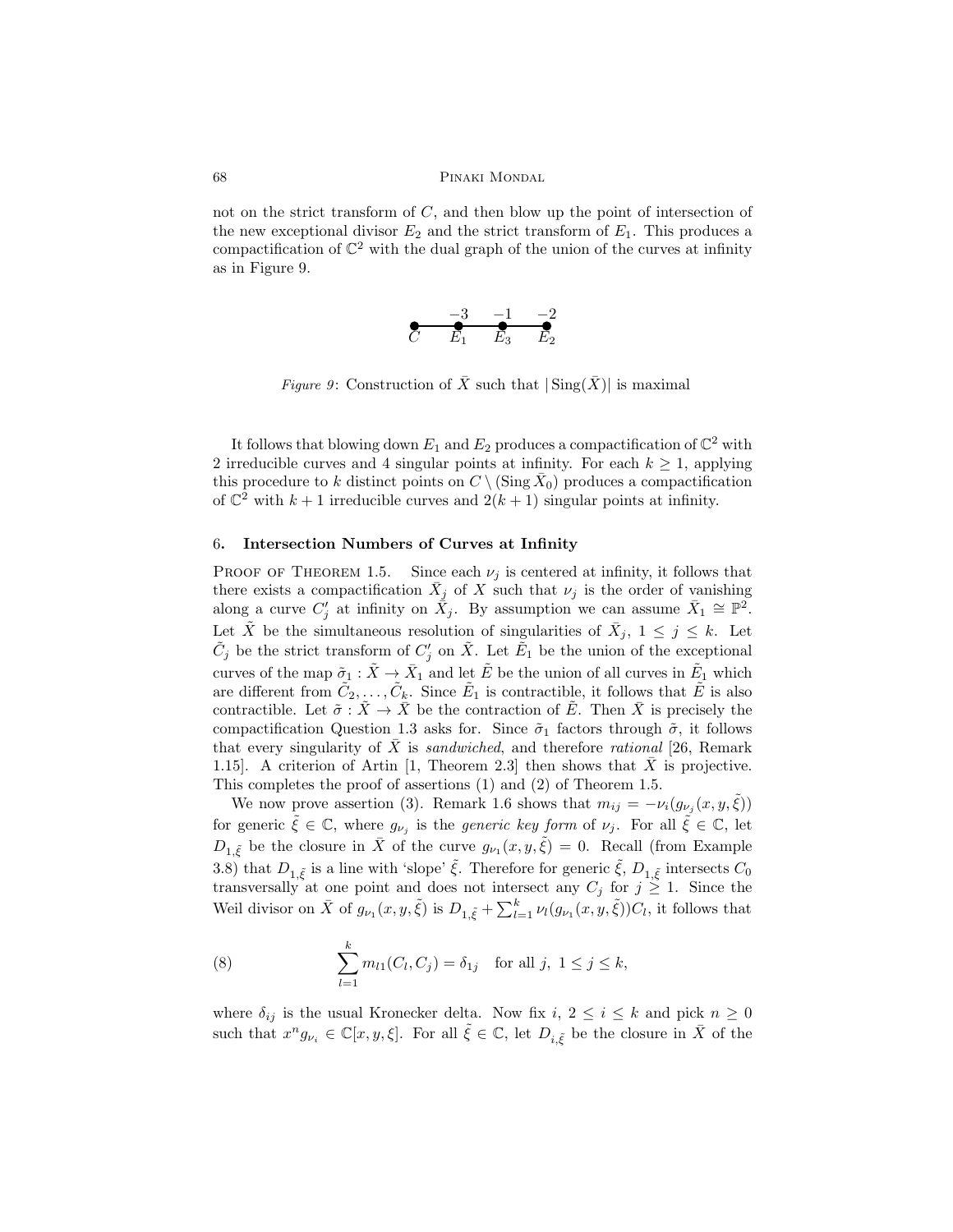curve  $\{x^n g_{\nu_i}(x,y,\tilde{\xi})=0\} \subseteq X$ . Let  $Z_{i,\tilde{\xi}}$  be the image of  $D_{i,\tilde{\xi}}$  under the natural birational morphism  $\sigma_1 : \bar{X} \to \bar{X}_1$ . Note that

- (1)  $\bar{X}_1 = \bar{X}_{(x,y)}$  and  $\sigma_1 = \sigma_{(x,y)}$  in the notation of Section 3.
- (2)  $Z_{i,\tilde{\xi}}$  is precisely the curve  $Z_{\tilde{\xi}}$  from Proposition 3.7 when applied to  $\nu = \nu_i$ . (3)  $\sigma_1^{-1}(Q_y) \in C_1 \setminus \left(\bigcup_{j=2}^k C_k\right).$

Proposition 3.7 then implies that for generic  $\tilde{\xi} \in \mathbb{C}$ ,

(9) 
$$
(D_{i,\tilde{\xi}}, C_j) = -n \sum_{l=1}^k \nu_l(x) (C_l, C_j) + \sum_{l=1}^k m_{li} (C_l, C_j)
$$

$$
= \begin{cases} n & \text{if } j = 1 \\ \delta_{ij} & \text{if } 1 < j \leq k. \end{cases} = n \delta_{1j} + \delta_{ij}
$$

Now recall that by our assumption  $\nu_l(x) \leq \nu_l(y)$  for all  $l, 1 \leq l \leq k$ . It follows that

$$
m_{l1} = -\nu_l(y - \tilde{\xi}x)
$$
 (where  $\tilde{\xi} \in \mathbb{C}$  is generic) =  $-\nu_l(x)$ ,

which, together with identities (8) and (9) imply that

(10) 
$$
\sum_{l=1}^{k} m_{li}(C_l, C_j) = \delta_{ij} \text{ for all } j, 1 \le j \le k.
$$

The theorem now follows from identities (8) and (10).  $\Box$ 

Example 6.1 (Minimal compactifications with maximal number of singular points). We apply Theorem 1.5 to construct, for each  $k \geq 1$ , minimal compactifications  $\bar{X}_k$  of X with k irreducible curves at infinity and  $|\operatorname{Sing}(\bar{X}_k)| = k + 1$ . Choose relatively prime positive integers  $p, q$ . For  $k = 1$ , the weighted projective space  $\mathbb{P}^2(1,p,q)$  satisfies the requirement, provided both p and q are  $\geq 2$ . So assume  $k \geq 2$ . Pick distinct complex numbers  $\alpha_2, \ldots, \alpha_{k+1}$  and for each j,  $2 \leq j \leq k+1$ , let  $\nu_j$  be the divisorial valuation on  $\mathbb{C}(x, y)$  corresponding to generic descending Puiseux series  $\tilde{\psi}_j(x,\xi) := \alpha_j x + \xi x^{-q/p}$ ; in other words,  $\nu_j$ is the negative of the weighted degree on  $\mathbb{C}(x, y)$  with respect to coordinates  $(x, y - \alpha_j x)$  such that the weight of x is p and the weight of  $y - \alpha_j x$  is  $-q$ . The key forms of  $\nu_j$  are  $x, y, y - \alpha_j x$ , and the generic key form of  $\nu_j$  is

$$
g_{\nu_j} = (y - \alpha_j x)^p - \xi x^{-q}, \quad 2 \le j \le k + 1.
$$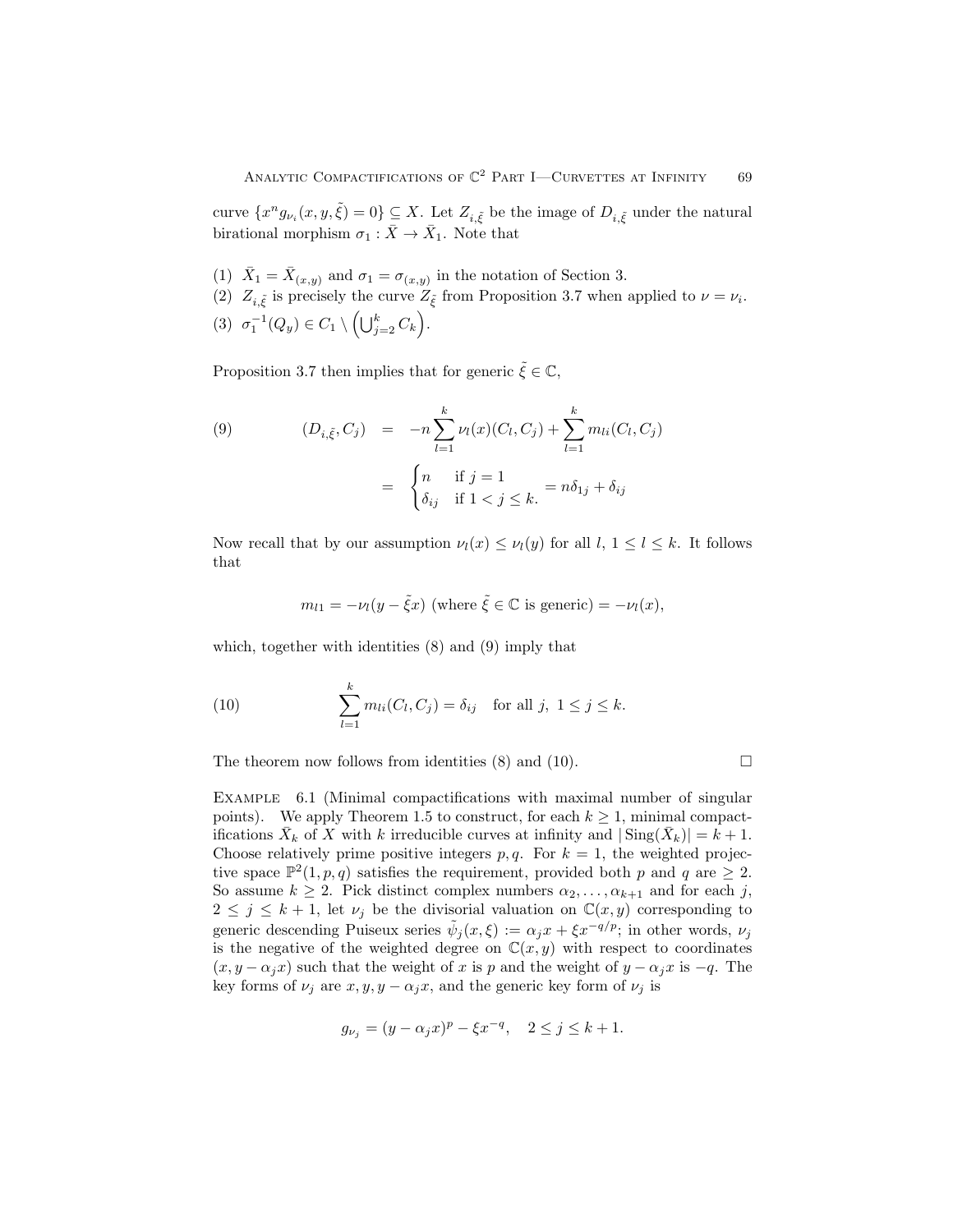Let  $\nu_1 = -\text{deg}$  and  $\overline{X}$  be the surface obtained by applying Theorem 1.5 to  $\nu_1, \ldots, \nu_{k+1}$ . Since  $g_{\nu_1} = y - \xi x$ , it follows that

$$
\mathcal{M} = \begin{pmatrix}\n1 & p & p & \cdots & p & p \\
p & -pq & p^2 & \cdots & p^2 & p^2 \\
p & p^2 & -pq & \cdots & p^2 & p^2 \\
\vdots & \vdots & \vdots & \cdots & \vdots & \vdots \\
p & p^2 & p^2 & \cdots & p^2 & -pq\n\end{pmatrix}
$$
\n
$$
\mathcal{I} = \mathcal{M}^{-1} = \begin{pmatrix}\n1 - \frac{kp}{p+q} & \frac{1}{p+q} & \frac{1}{p+q} & \cdots & \frac{1}{p+q} & \frac{1}{p+q} \\
\frac{1}{p+q} & -\frac{1}{p(p+q)} & 0 & \cdots & 0 & 0 \\
\vdots & \vdots & \vdots & \cdots & \vdots & \vdots \\
\frac{1}{p+q} & 0 & 0 & \cdots & 0 & -\frac{1}{p(p+q)}\n\end{pmatrix}
$$

Now assume  $(k-1)p > q$ . Then  $(C_1, C_1) < 0$  and therefore  $C_1$  is analytically contractible (Theorem 2.12); let  $\bar{X}_{p,q}$  be the surface formed from  $\bar{X}$  via contracting  $C_1$ . We claim that for a suitable choice of parameters p and q,  $\bar{X}_{p,q}$  is a minimal compactification of X and  $|\text{Sing}(\bar{X}_{p,q})| = k+1$ . Let  $C'_j$  be the image of  $C_j$  on  $\bar{X}_{p,q}$  via the morphism  $\pi': \bar{X} \to \bar{X}_{p,q}$ . For the minimality of  $\bar{X}_{p,q}$  it suffices to show that  $(C'_j, C'_j) \geq 0$  for each  $j, 2 \leq j \leq k+1$ . But  $(C'_j, C'_j)$  $(\pi'^*(C'_j), \pi'^*(C'_j)) = (C_j + c_jC_1, C_j + c_jC_1)$ , where  $c_j = -(C_1, C_j)/(\overline{C_1}, C_1)$ . Consequently,

$$
(C'_j, C'_j) = (C_j + c_j C_1, C_j) = \frac{(C_1, C_1)(C_j, C_j) - (C_1, C_j)^2}{(C_1, C_1)}
$$

$$
= \frac{1}{p(p+q)} \frac{q - (k-2)p}{(k-1)p - q}
$$

Since  $(k-1)p > q$ , it follows that  $(C'_j, C'_j) \geq 0$  iff  $(k-2)p \leq q$ , i.e.  $\bar{X}_{p,q}$  is indeed a minimal compactification of X if  $k \ge 2$  and  $(k-2)p \le q < (k-1)p$ .

Now we compute  $|\operatorname{Sing}(\bar{X}_{p,q})|$ . First note that for  $2 \leq i < j \leq k+1$ ,

$$
(C'_i, C'_j) = (C_i + c_i C_1, C_j + c_j C_1) = (C_i + c_i C_1, C_j) = c_i (C_1, C_j)
$$

$$
= \frac{1}{(p+q)((k-1)p-q)};
$$

in particular,  $(C_i, C_j)$  is not an integer, which implies that the (unique) point P' of intersection of  $C_i'$  and  $C_j'$  (which is also the point of intersection of all  $C_i'$ ,  $2 \leq l \leq k+1$ , due to assertion (4a) of Theorem 1.1) is singular. To see other singular points of  $\bar{X}_{p,q}$ , note that for each j,  $1 \leq j \leq k$ , there is a morphism  $\pi_j : \bar{X} \to \bar{X}_{p,q,j}$ , where  $\bar{X}_{p,q,j}$  is the surface obtained from  $\bar{X}$  by contracting all curves at infinity other than  $C_1$  and  $C_j$ . Since  $-\nu_1$  and  $-\nu_j$  are weighted degrees in  $(x, y-\alpha_j x)$ -coordinates, it follows that  $\bar{X}_{p,q,j}$  is the toric surface corresponding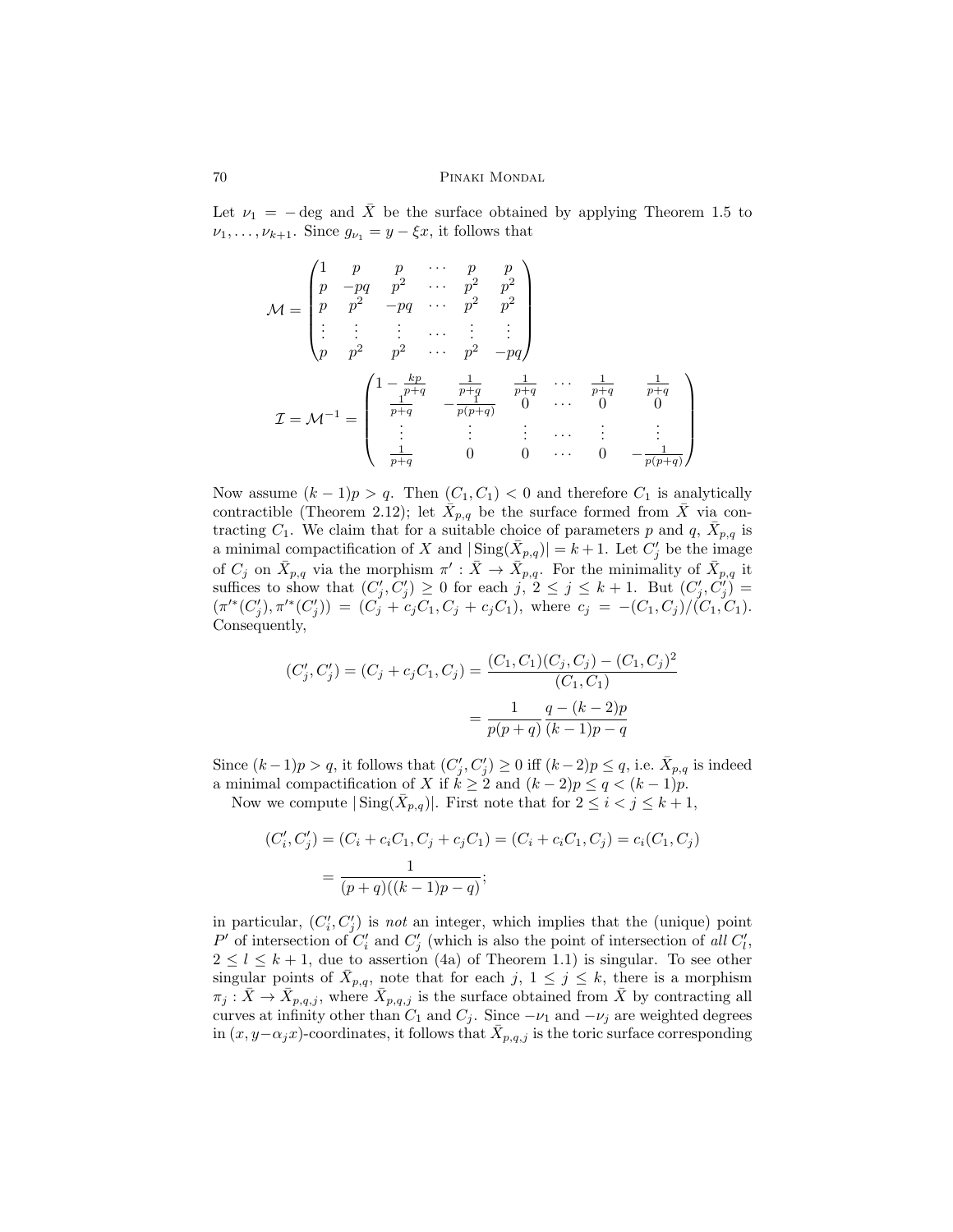to the polygon of Figure 10. It follows from basic toric geometry that if  $p \geq 2$ , then  $\overline{X}_{p,q,j}$  has a singular point  $Q_j$  on  $\pi_j(C_j) \setminus \pi_j(C_1)$ . Since  $\pi_j$  is invertible near  $P_j$ , it then follows that  $P_j := \pi_j^{-1}(Q_j)$  is a singular point on  $C_j \setminus C_1$  and consequently the image  $P'_j$  of  $P_j$  on  $\bar{X}_{p,q}$  is a singular point on  $C'_j \setminus \bigcup_{i \neq j} C_i$ .



Figure 10: Polygon corresponding to  $\bar{X}_{p,q,j}$ 

PROOF OF THEOREM 1.4. W.l.o.g. we may (and will) assume that no two  $\nu_i$ 's are mutually proportional. We divide the proof in two cases:

Case 1: there exists j,  $1 \leq j \leq k$ , such that  $\nu_j = -\text{deg.}$  In this case w.l.o.g. we may assume  $j = 1$  and Theorem 1.5 shows that the answer is affirmative. So we only have to show that  $\det(-M) < 0$ . Indeed, let  $\mathcal I$  be the intersection matrix of the curves at infinity on  $\overline{X}$  and  $\overline{X}$  be the  $(k - 1) \times (k - 1)$ submatrix of  $\mathcal I$  with  $(i, j)$ -th entry being  $(C_i, C_j)$ ,  $2 \leq j \leq k$ . Since  $C_2 \cup \cdots \cup C_k$ is contractible, Grauert's theorem (Theorem 2.12) implies that  $\tilde{\mathcal{I}}$  is negative definite. Similarly, since  $C_1 \cup \cdots \cup C_k$  is not contractible, it follows that  $\mathcal I$  is not negative definite. Since  $\det(\mathcal{I}) \neq 0$ , it then follows from the standard test of negative-definiteness via the sign of principal minors that  $(-1)^k \det \mathcal{I} < 0$ . Consequently,  $(-1)^k \det \mathcal{M} = \det(-\mathcal{M}) < 0$ , as required.

Case 2: there is no j,  $1 \le j \le k$ , such that  $\nu_j = -\deg$ . In this case, let  $\nu_0 = - \text{deg}$  and apply Theorem 1.5 to the collection  $\nu_0, \ldots, \nu_k$ . Let  $\bar{X}'$  be the resulting compactification of  $\mathbb{C}^2$  and  $\mathcal{I}'$  be the matrix of intersection numbers of curves  $(C_i', C_j')$ , where  $C_i'$  is the curve at infinity on  $\bar{X}'$  corresponding to  $\nu_i$ ,  $0 \leq i \leq k$ . Theorem 1.5 implies that  $\det M$  is precisely the  $(1, 1)$ -minor of  $\mathcal{M}' := \mathcal{I}'^{-1}$ . Cramer's rule then implies that  $(C'_0, C'_0) = \det \mathcal{M}/\det \mathcal{M}'$ . On the other hand, applying Case 1 to  $\nu_0, \ldots, \nu_k$  yields that sign(det  $\mathcal{M}' = (-1)^k$ . Consequently,  $sign((C'_0, C'_0)) = sign((-1)^k det \mathcal{M}) = sign(det(-\mathcal{M}))$ . Now the result follows from Grauert's theorem.

As an application of Theorem 1.4, we give an interpretation of skewness of valuations - an invariant of valuations defined by Favre and Jonsson in order to study the valuative tree (see [8] for details).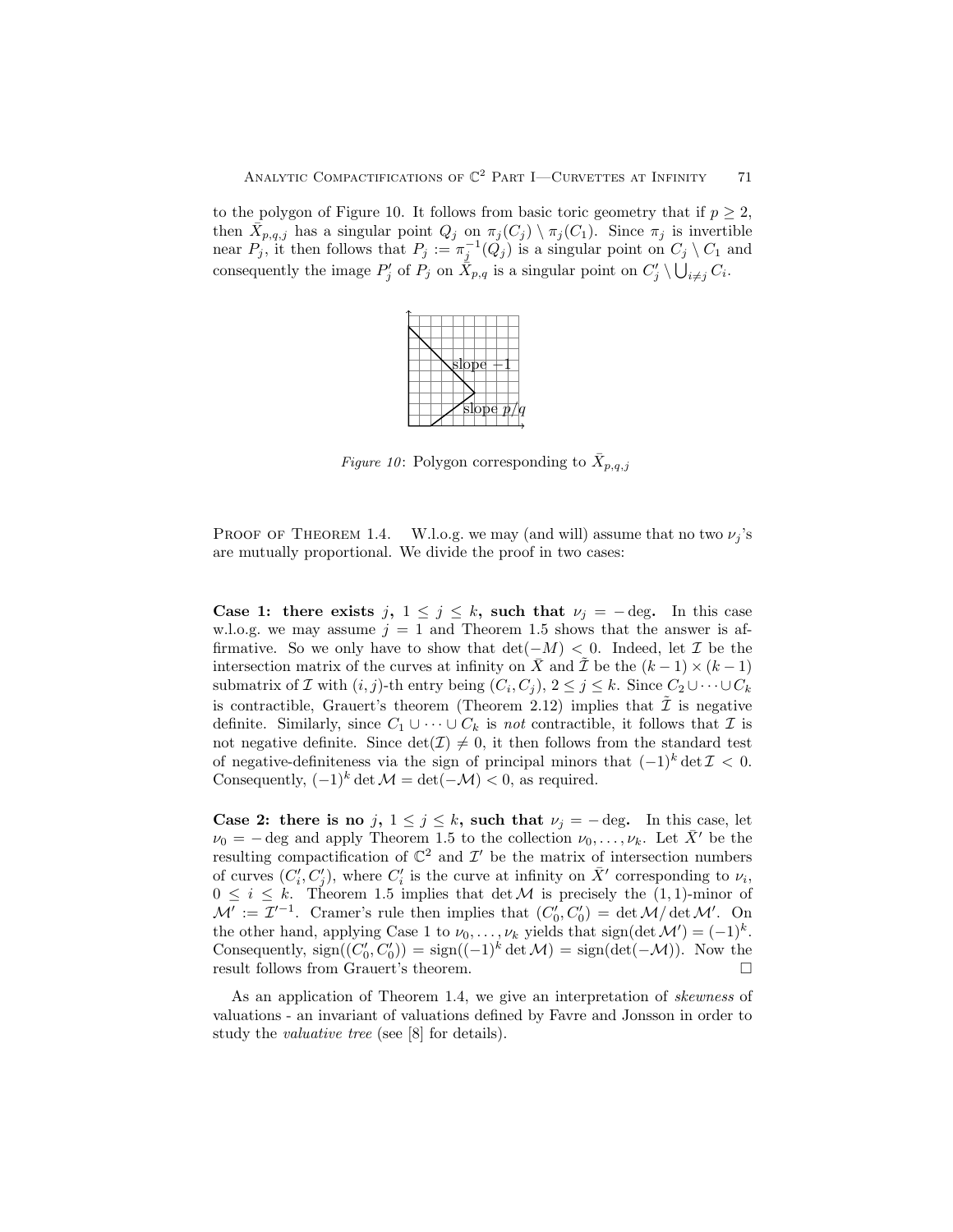DEFINITION 6.2 (see [9, Appendix A]). Let  $\nu$  be a divisorial discrete valuation on  $\mathbb{C}[x, y]$  centered at infinity such that  $\nu(x) < 0$  and  $\nu(x) \leq \nu(y)$ . Assume that  $\nu \neq -\deg$ , where deg is the degree in  $(x, y)$ -coordinates. Let P be the center of  $\nu$ on  $\bar{X}_{(x,y)} \cong \mathbb{P}^2$ . For every  $f \in \mathcal{O}_{\bar{X}_{(x,y)},P}$ , let  $\tilde{m}(f)$  be the intersection multiplicity at P of the curve  $\{f = 0\}$  with the line at infinity. Note that  $u := 1/x$  is a regular function at P and  $u = 0$  is precisely the equation of the line at infinity near P. Let  $\tilde{\nu} := \nu/\nu(u)$  be the normalized version of  $\nu$  (in the sense that  $\tilde{\nu}(u) = 1$ ). Then the *relative skewness* of  $\nu$  is  $\tilde{\alpha}(\nu) := \sup \{ \tilde{\nu}(f) / \tilde{m}(f) : f \in \mathcal{O}_{\bar{X}_{(x,y)},P} \}$  and the *skewness* of  $\nu$  is  $\alpha(\nu) := 1 - \tilde{\alpha}(\nu)$ .<sup>5</sup>

COROLLARY 6.3. Let  $\nu$  be a divisorial discrete valuation on  $\mathbb{C}(x, y)$  centered at infinity such that  $\nu(x) < 0$  and  $\nu(x) \leq \nu(y)$ . Let  $g_{\nu}$  be the generic key form of  $\nu$ with respect to  $(x, y)$ -coordinates. Then the following are equivalent:

- 1.  $\nu$  determines a compactification of X (i.e. there is a (unique) compactification X of X such that the curve C at infinity on X is irreducible and  $\nu$  is the order of vanishing along  $C$ ).
- 2.  $\nu(g_{\nu}(x, y, \tilde{\xi})) < 0$  for some (and hence every!)  $\tilde{\xi} \in \mathbb{C}$ .
- 3.  $\alpha(\nu) > 0$ .

PROOF. Let  $p := \deg_y(g_\nu)$ . Recall (from Definition 3.6) that  $g_\nu = \tilde{g}_\nu/u^p =$  $\frac{1}{u^p}(\tilde{g}_l^{n_l}-\xi\prod_{j=0}^{l-1}\tilde{g}_j^{n_j}),$  where  $\tilde{g}_j$ 's are key polynomials of  $\nu$  with respect to  $(u, v) :=$  $(1/x, y/x)$ -coordinates. The defining properties of key polynomials then imply that

(11) 
$$
p = n_l \deg_v(\tilde{g}_l) = \nu(u), \text{ and for all } \tilde{\xi} \in \mathbb{C},
$$

(12)

$$
\nu(g_{\nu}(x,y,\tilde{\xi})) = n_{l}\nu(\tilde{g}_{l}) - \nu(u^{p}) = n_{l}\nu(\tilde{g}_{l}) - p\nu(u) = n_{l}(\nu(\tilde{g}_{l}) - \nu(u)\deg_{v}(\tilde{g}_{l})).
$$

In particular,  $\nu(g_{\nu}(x, y, \tilde{\xi}))$  does not depend on  $\tilde{\xi}$ . The equivalence of assertions 1 and 2 then immediately follows from the  $k = 1$  case of Theorem 1.4. On the other hand, [8, Lemma 3.32] implies that

$$
\tilde{\alpha}(\nu) = \frac{\tilde{\nu}(\tilde{g}_l)}{\tilde{m}(\tilde{g}_l)} = \frac{\nu(\tilde{g}_l)}{\nu(u)\deg_v(\tilde{g}_l)}
$$

It follows that

$$
\alpha(\nu) = 1 - \tilde{\alpha}(\nu) = \frac{\nu(u) \deg_v(\tilde{g}_l) - \nu(\tilde{g}_l)}{\nu(u) \deg_v(\tilde{g}_l)} = -\frac{\nu(g_\nu(x, y, \tilde{\xi}))}{p\nu(u)} = -\frac{\nu(g_\nu(x, y, \tilde{\xi}))}{p^2}
$$

which shows the equivalence of assertions 2 and 3, and completes the proof of the corollary.  $\Box$ 

<sup>&</sup>lt;sup>5</sup>In [9, Appendix A] skewness was defined only for normalized valuations centered at infinity. We simply defined the skewness of a valuation centered at infinity to be the skewness of its normalized version.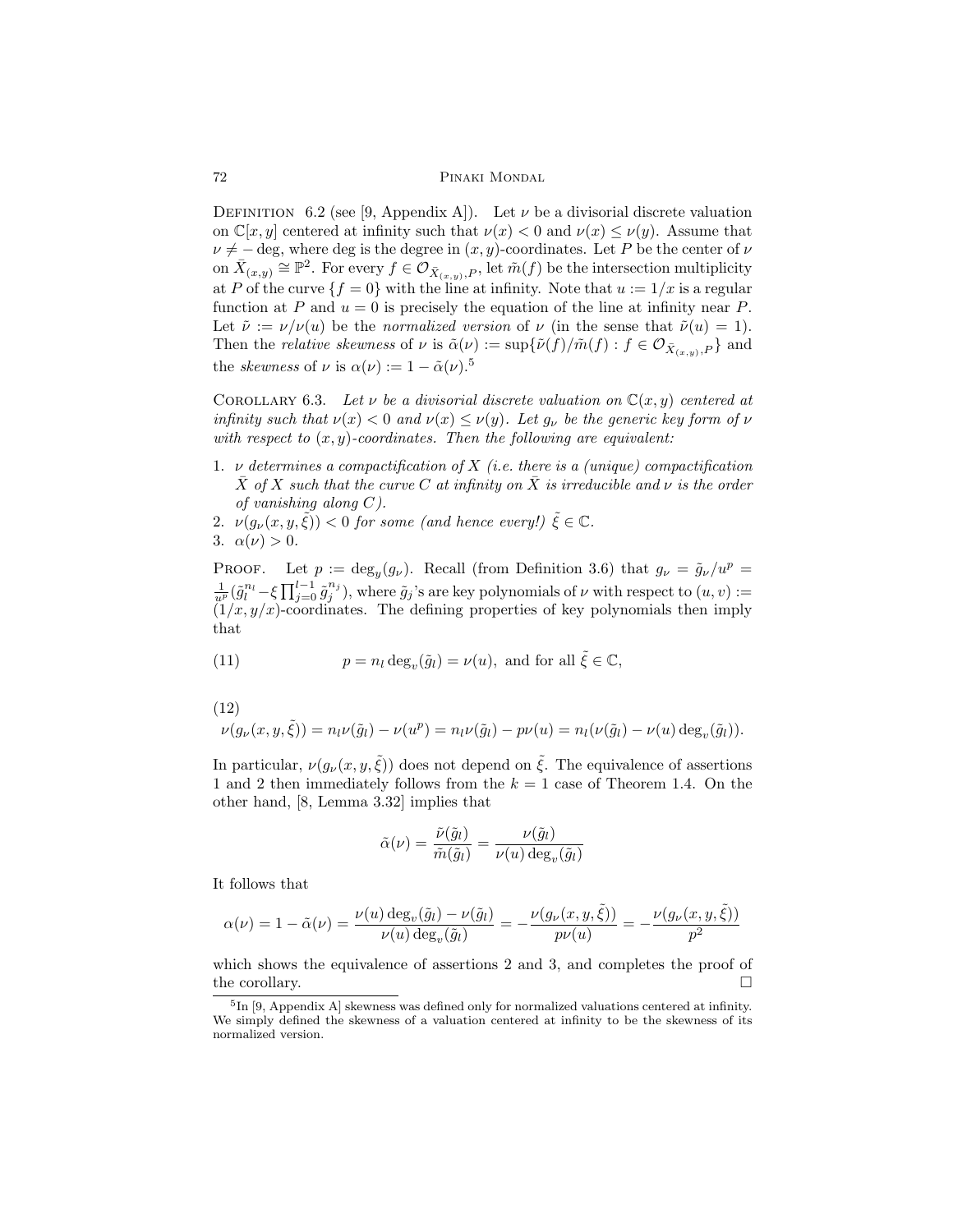REMARK 6.4. The term  $\nu(g_{\nu}(x, y, \tilde{\xi}))$  from assertion (2) of Corollary 6.3, or equivalently the skewness  $\alpha(\nu)$  can be calculated in a straightforward way in terms of formal Puiseux pairs of the generic descending Puiseux series  $\psi_{\nu}(x,\xi)$  of  $\nu$ . We present the formula for the sake of completion: let  $(q_1, p_1), \ldots, (q_{l+1}, p_{l+1})$ be the formal Puiseux pairs of  $\psi_{\nu}$ . Set  $p := p_1 \cdots p_{l+1}$ . Then for every  $\tilde{\xi} \in \mathbb{C}$ ,

$$
\nu(g_{\nu}(x, y, \tilde{\xi})) = -p \left( (p_1 \cdots p_{l+1} - p_2 \cdots p_{l+1}) \frac{q_1}{p_1} + (p_2 \cdots p_{l+1} - p_3 \cdots p_{l+1}) \frac{q_2}{p_1 p_2} + \cdots + (p_l p_{l+1} - p_{l+1}) \frac{q_l}{p_1 \cdots p_l} + p_{l+1} \frac{q_{l+1}}{p_1 \cdots p_{l+1}} \right)
$$

#### **REFERENCES**

- 1. Michael Artin. Some numerical criteria for contractability of curves on algebraic surfaces. Amer. J. Math., 84:485–496, 1962.
- 2. Lawrence Brenton, Daniel Drucker, and Geert C. E. Prins. Graph theoretic techniques in algebraic geometry. I. The extended Dynkin diagram  $\bar{E}_8$  and minimal singular compactifications of  $\mathbb{C}^2$ . volume 100 of Ann. of Math. Stud., pp. 47–63. Princeton Univ. Press, Princeton, N.J., 1981.
- 3. Wolf P. Barth, Klaus Hulek, Chris A. M. Peters, and Antonius Van de Ven. Compact complex surfaces, volume 4 of Ergebnisse der Mathematik und ihrer Grenzgebiete. 3. Folge. A Series of Modern Surveys in Mathematics [Results in Mathematics and Related Areas. 3rd Series. A Series of Modern Surveys in Mathematics]. Springer-Verlag, Berlin, second edition, 2004.
- 4. Egbert Brieskorn and Horst Knörrer. Plane algebraic curves. Birkhäuser Verlag, Basel, 1986. Translated from the German by John Stillwell.
- 5. Lawrence Brenton. A note on compactifications of  $\mathbb{C}^2$ . Math. Ann., 206:303-310, 1973.
- 6. Lawrence Brenton. On singular complex surfaces with negative canonical bundle, with applications to singular compactifications of  $\mathbb{C}^2$  and to 3-dimensional rational singularities. Math. Ann., 248(2):117–124, 1980.
- 7. Eduardo Casas-Alvero. Singularities of plane curves, volume 276 of London Mathematical Society Lecture Note Series. Cambridge University Press, Cambridge, 2000.
- 8. Charles Favre and Mattias Jonsson. The valuative tree, volume 1853 of Lecture Notes in Mathematics. Springer-Verlag, Berlin, 2004.
- Charles Favre and Mattias Jonsson. Eigenvaluations. Ann. Sci. École Norm. Sup.  $(4)$ , 40 $(2)$ :309-349, 2007.
- 10. Charles Favre and Mattias Jonsson. Dynamical compactifications of  $\mathbb{C}^2$ . Ann. of Math. (2), 173(1):211–248, 2011.
- 11. Mikio Furushima. On minimal compactifications of  $\mathbb{C}^2$ . Math. Nachr., 186:115-129, 1997.
- 12. Hans Grauert. Über Modifikationen und exzeptionelle analytische Mengen. Math. Ann., 146:331–368, 1962.
- 13. Heinrich W. E. Jung. Über ganze birationale Transformationen der Ebene. J. Reine Angew. Math., 184:161–174, 1942.
- 14. Hideo Kojima. Minimal singular compactifications of the affine plane. Nihonkai Math. J., 12(2):165–195, 2001.
- 15. Hideo Kojima and Takeshi Takahashi. Notes on minimal compactifications of the affine plane. Ann. Mat. Pura Appl. (4), 188(1):153–169, 2009.
- 16. Joseph Lipman. Rational singularities, with applications to algebraic surfaces and unique factorization. *Inst. Hautes Études Sci. Publ. Math.*,  $(36)$ :195–279, 1969.
- 17. Saunders MacLane. A construction for absolute values in polynomial rings. Trans. Amer. Math. Soc., 40(3):363–395, 1936.